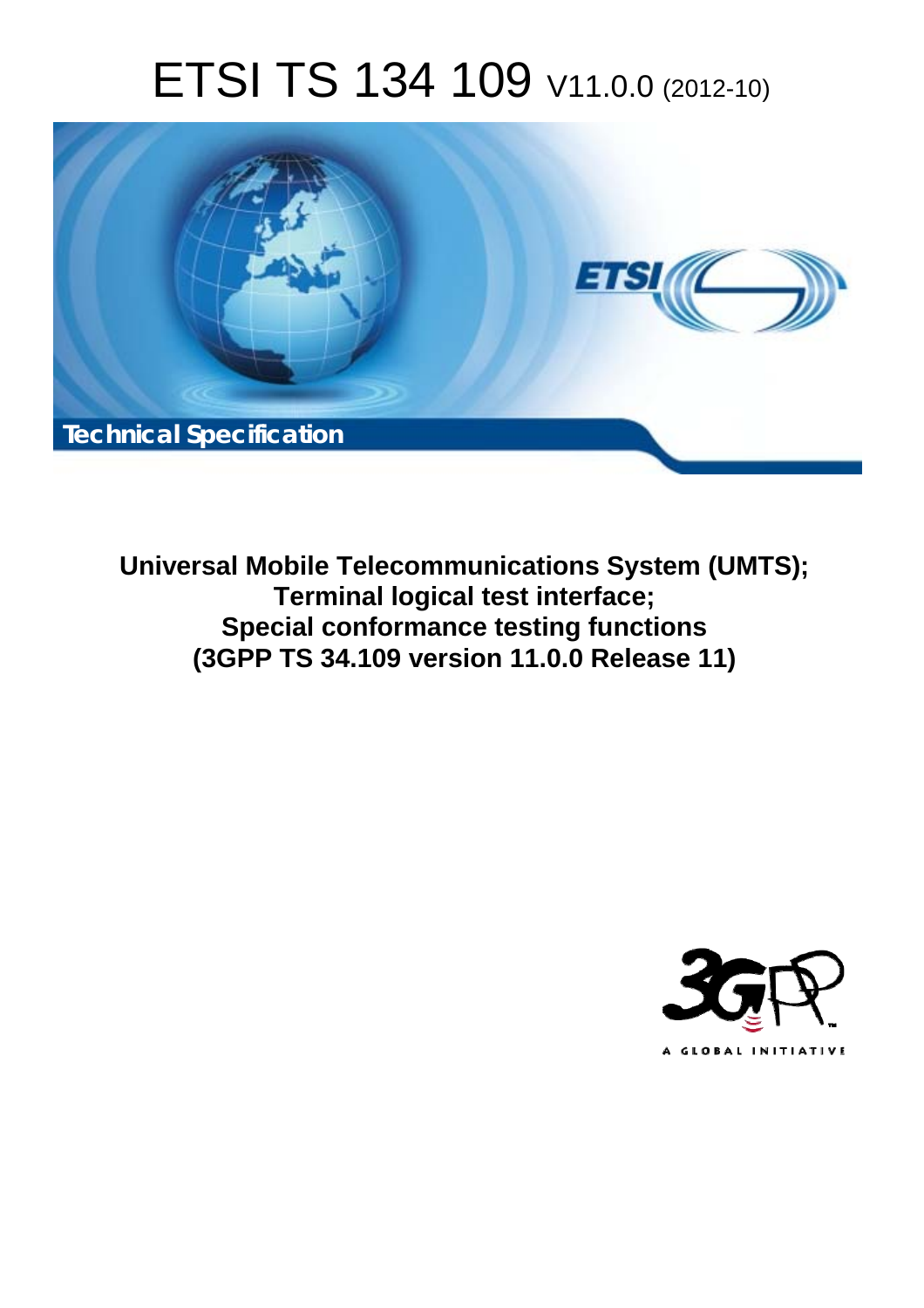Reference RTS/TSGR-0234109vb00

> Keywords UMTS

#### *ETSI*

#### 650 Route des Lucioles F-06921 Sophia Antipolis Cedex - FRANCE

Tel.: +33 4 92 94 42 00 Fax: +33 4 93 65 47 16

Siret N° 348 623 562 00017 - NAF 742 C Association à but non lucratif enregistrée à la Sous-Préfecture de Grasse (06) N° 7803/88

#### *Important notice*

Individual copies of the present document can be downloaded from: [http://www.etsi.org](http://www.etsi.org/)

The present document may be made available in more than one electronic version or in print. In any case of existing or perceived difference in contents between such versions, the reference version is the Portable Document Format (PDF). In case of dispute, the reference shall be the printing on ETSI printers of the PDF version kept on a specific network drive within ETSI Secretariat.

Users of the present document should be aware that the document may be subject to revision or change of status. Information on the current status of this and other ETSI documents is available at <http://portal.etsi.org/tb/status/status.asp>

If you find errors in the present document, please send your comment to one of the following services: [http://portal.etsi.org/chaircor/ETSI\\_support.asp](http://portal.etsi.org/chaircor/ETSI_support.asp)

#### *Copyright Notification*

No part may be reproduced except as authorized by written permission. The copyright and the foregoing restriction extend to reproduction in all media.

> © European Telecommunications Standards Institute 2012. All rights reserved.

DECT<sup>™</sup>, PLUGTESTS<sup>™</sup>, UMTS<sup>™</sup> and the ETSI logo are Trade Marks of ETSI registered for the benefit of its Members. **3GPP**TM and **LTE**™ are Trade Marks of ETSI registered for the benefit of its Members and of the 3GPP Organizational Partners.

**GSM**® and the GSM logo are Trade Marks registered and owned by the GSM Association.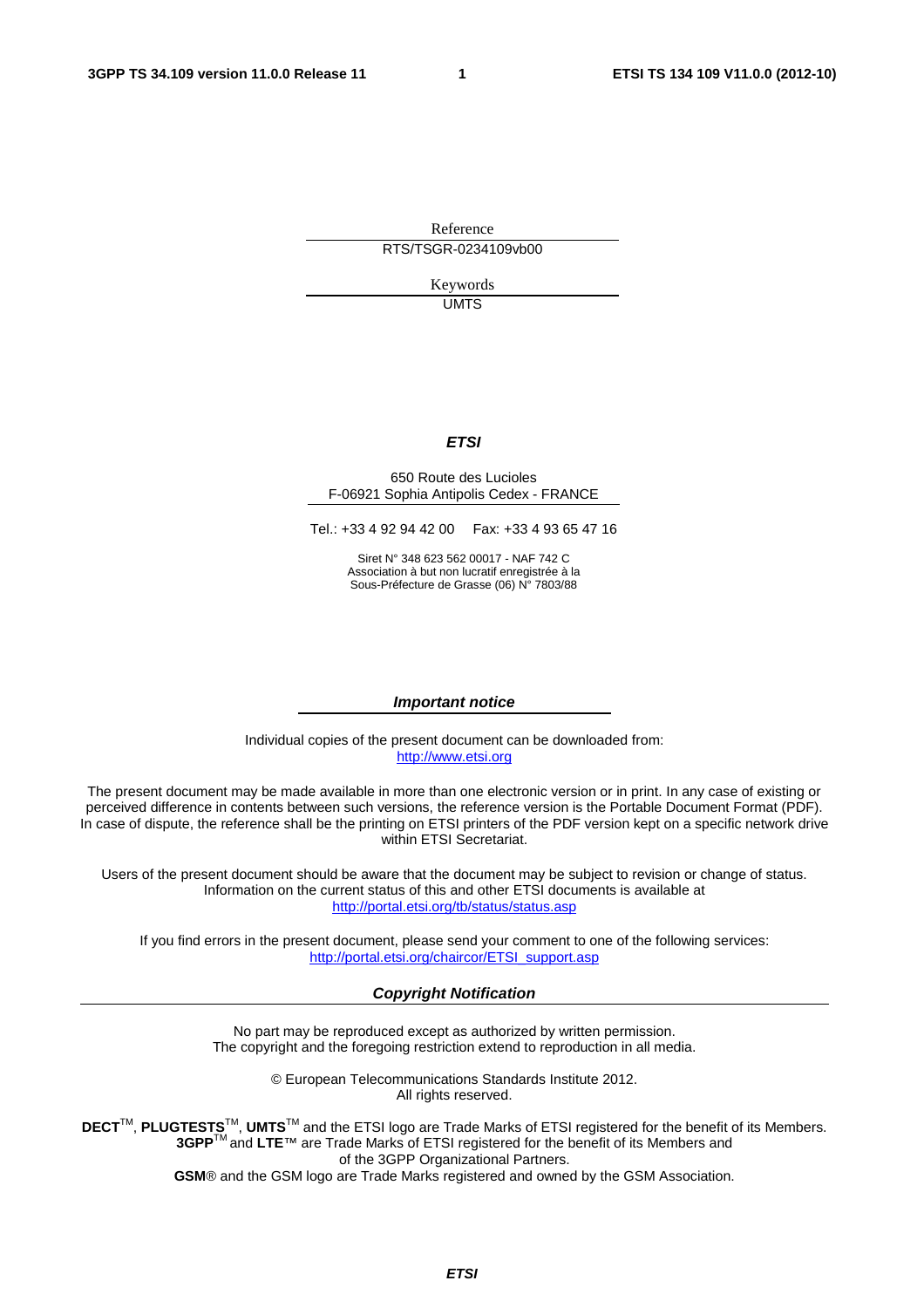# Intellectual Property Rights

IPRs essential or potentially essential to the present document may have been declared to ETSI. The information pertaining to these essential IPRs, if any, is publicly available for **ETSI members and non-members**, and can be found in ETSI SR 000 314: *"Intellectual Property Rights (IPRs); Essential, or potentially Essential, IPRs notified to ETSI in respect of ETSI standards"*, which is available from the ETSI Secretariat. Latest updates are available on the ETSI Web server [\(http://ipr.etsi.org](http://webapp.etsi.org/IPR/home.asp)).

Pursuant to the ETSI IPR Policy, no investigation, including IPR searches, has been carried out by ETSI. No guarantee can be given as to the existence of other IPRs not referenced in ETSI SR 000 314 (or the updates on the ETSI Web server) which are, or may be, or may become, essential to the present document.

# Foreword

This Technical Specification (TS) has been produced by ETSI 3rd Generation Partnership Project (3GPP).

The present document may refer to technical specifications or reports using their 3GPP identities, UMTS identities or GSM identities. These should be interpreted as being references to the corresponding ETSI deliverables.

The cross reference between GSM, UMTS, 3GPP and ETSI identities can be found under [http://webapp.etsi.org/key/queryform.asp.](http://webapp.etsi.org/key/queryform.asp)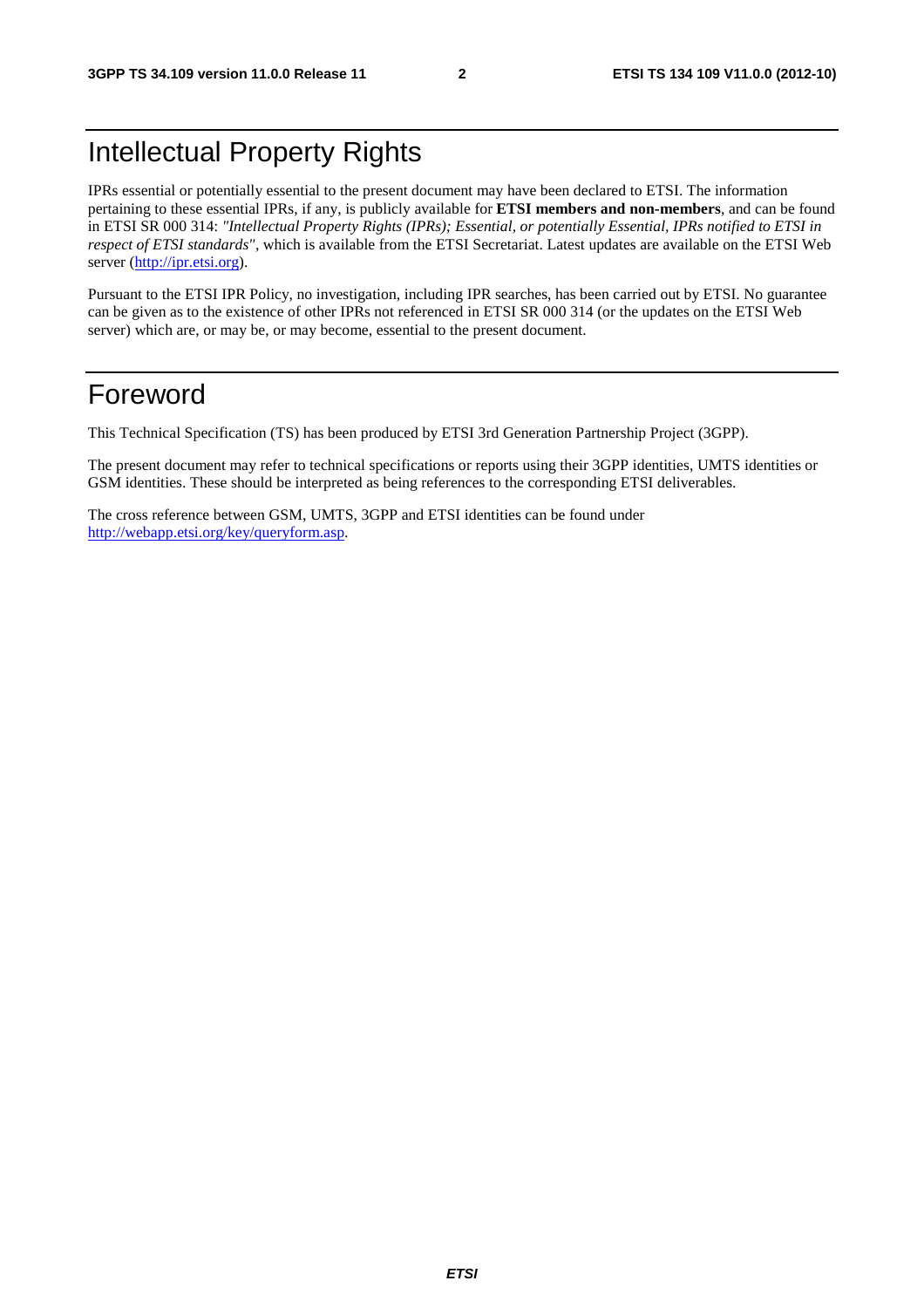$\mathbf{3}$ 

# Contents

| 1                      |                                                                           |  |
|------------------------|---------------------------------------------------------------------------|--|
| 2                      |                                                                           |  |
| 3                      |                                                                           |  |
| 3.1<br>3.2             |                                                                           |  |
| 4                      |                                                                           |  |
| 4.1                    |                                                                           |  |
| 4.2                    |                                                                           |  |
| 4.3                    |                                                                           |  |
| 4.4                    |                                                                           |  |
| 5                      |                                                                           |  |
| 5.1                    |                                                                           |  |
| 5.2                    |                                                                           |  |
| 5.2.1                  |                                                                           |  |
| 5.2.1.1                |                                                                           |  |
| 5.2.1.2                |                                                                           |  |
| 5.2.1.3                |                                                                           |  |
| 5.2.1.4                |                                                                           |  |
| 5.2.1.5                |                                                                           |  |
| 5.2.2                  |                                                                           |  |
| 5.2.2.1                |                                                                           |  |
| 5.2.2.2                |                                                                           |  |
| 5.2.2.3                |                                                                           |  |
| 5.2.2.4                |                                                                           |  |
| 5.2.2.5                |                                                                           |  |
| 5.3                    |                                                                           |  |
| 5.3.1                  |                                                                           |  |
| 5.3.2                  |                                                                           |  |
| 5.3.2.1                |                                                                           |  |
| 5.3.2.2                |                                                                           |  |
| 5.3.2.3                |                                                                           |  |
| 5.3.2.4                |                                                                           |  |
| 5.3.2.5                |                                                                           |  |
| 5.3.2.6                |                                                                           |  |
| 5.3.2.6.1<br>5.3.2.6.2 |                                                                           |  |
| 5.3.2.7                |                                                                           |  |
| 5.3.2.7.1              |                                                                           |  |
| 5.3.2.8                |                                                                           |  |
| 5.3.2.8a               |                                                                           |  |
| 5.3.2.8b               |                                                                           |  |
| 5.3.2.8b.1             |                                                                           |  |
| 5.3.2.9                |                                                                           |  |
| 5.3.2.9.1              |                                                                           |  |
| 5.3.2.9.2              | Loopback delay requirement for RLC and PDCP SDUs (UE Test loop mode 1) 24 |  |
| 5.3.3                  |                                                                           |  |
| 5.3.3.1                |                                                                           |  |
| 5.3.3.2                |                                                                           |  |
| 5.3.3.3                |                                                                           |  |
| 5.3.3.4                |                                                                           |  |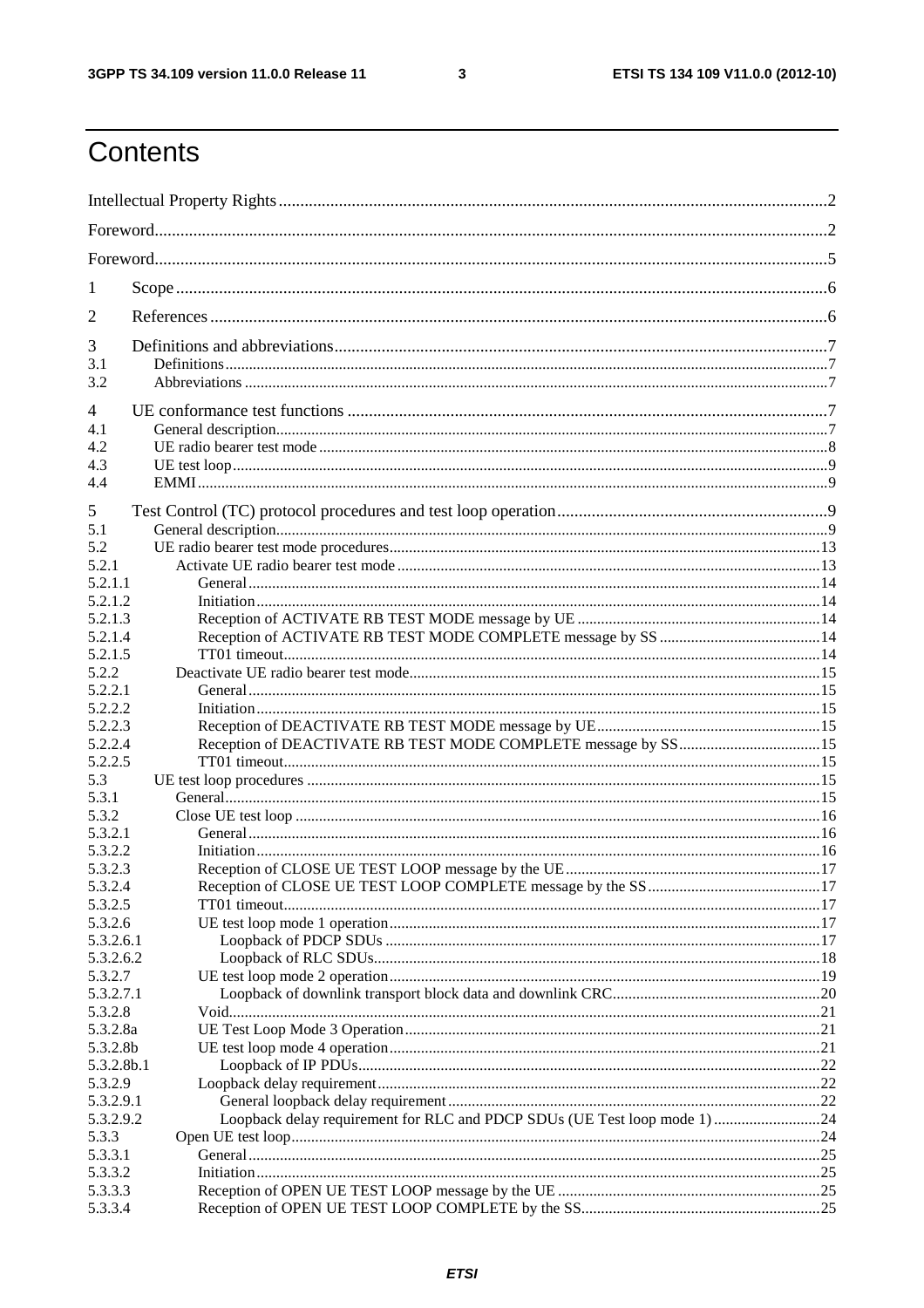#### $\overline{\mathbf{4}}$

| 5.3.3.5            |                                                                                                |  |
|--------------------|------------------------------------------------------------------------------------------------|--|
| 5.4                |                                                                                                |  |
| 5.4.1              |                                                                                                |  |
| 5.4.1.1            |                                                                                                |  |
| 5.4.1.2            |                                                                                                |  |
| 5.4.1.3            |                                                                                                |  |
| 5.5                |                                                                                                |  |
| 5.5.1              | UE TEST LOOP MODE 3 RLC SDU COUNTER REQUEST and UE TEST LOOP MODE 3 RLC                        |  |
|                    |                                                                                                |  |
| 5.5.1.1            |                                                                                                |  |
| 5.5.1.2<br>5.5.1.3 | Reception of UE TEST LOOP MODE 3 RLC SDU COUNTER REQUEST by the UE 26                          |  |
| 5.5.1.4            |                                                                                                |  |
|                    | Reception of UE TEST LOOP MODE 3 RLC SDU COUNTER RESPONSE by the SS26                          |  |
| 5.5.1.5            |                                                                                                |  |
| 6                  |                                                                                                |  |
| 6.1                |                                                                                                |  |
| 6.2                |                                                                                                |  |
| 6.3                |                                                                                                |  |
| 6.4                |                                                                                                |  |
| 6.5                |                                                                                                |  |
| 6.6                |                                                                                                |  |
| 6.7                |                                                                                                |  |
| 6.8                |                                                                                                |  |
| 6.9                |                                                                                                |  |
| 6.10               |                                                                                                |  |
| 6.11               |                                                                                                |  |
| 6.12               |                                                                                                |  |
| 7                  |                                                                                                |  |
| 8                  |                                                                                                |  |
| 8.1                |                                                                                                |  |
| 8.2                |                                                                                                |  |
| 8.3                |                                                                                                |  |
| 8.4                |                                                                                                |  |
|                    | <b>Annex A (informative):</b>                                                                  |  |
| A.1                | Measurement of receiver characteristics (BER) using UE test loop mode 1 and RLC TM 35          |  |
| A.1.1              | Measurement of receiver characteristics (BER) - DL reference measurement channel (12.2 kbps)35 |  |
| A.2                | Measurement of receiver performance (BLER) using UE test loop mode 1 and RLC AM 35             |  |
| A.2.1              | Measurement of receiver performance (BLER) - DL reference measurement channel (64,144,384)     |  |
|                    |                                                                                                |  |
| A.3                |                                                                                                |  |
| A.3.1              | Measurement of receiver performance (BLER) - DL reference measurement channel (12.2 kbps)37    |  |
| A.3.2              | Measurement of receiver performance (BLER) - DL reference measurement channel (64,144 and      |  |
|                    |                                                                                                |  |
| A.4                |                                                                                                |  |
| A.5                |                                                                                                |  |
| A.6                | Using UE test loop mode 2 for testing of UE Blind Transport Format Detection (FDD mode) 38     |  |
| A.7                |                                                                                                |  |
|                    |                                                                                                |  |
|                    | <b>Annex B</b> (informative):                                                                  |  |
|                    |                                                                                                |  |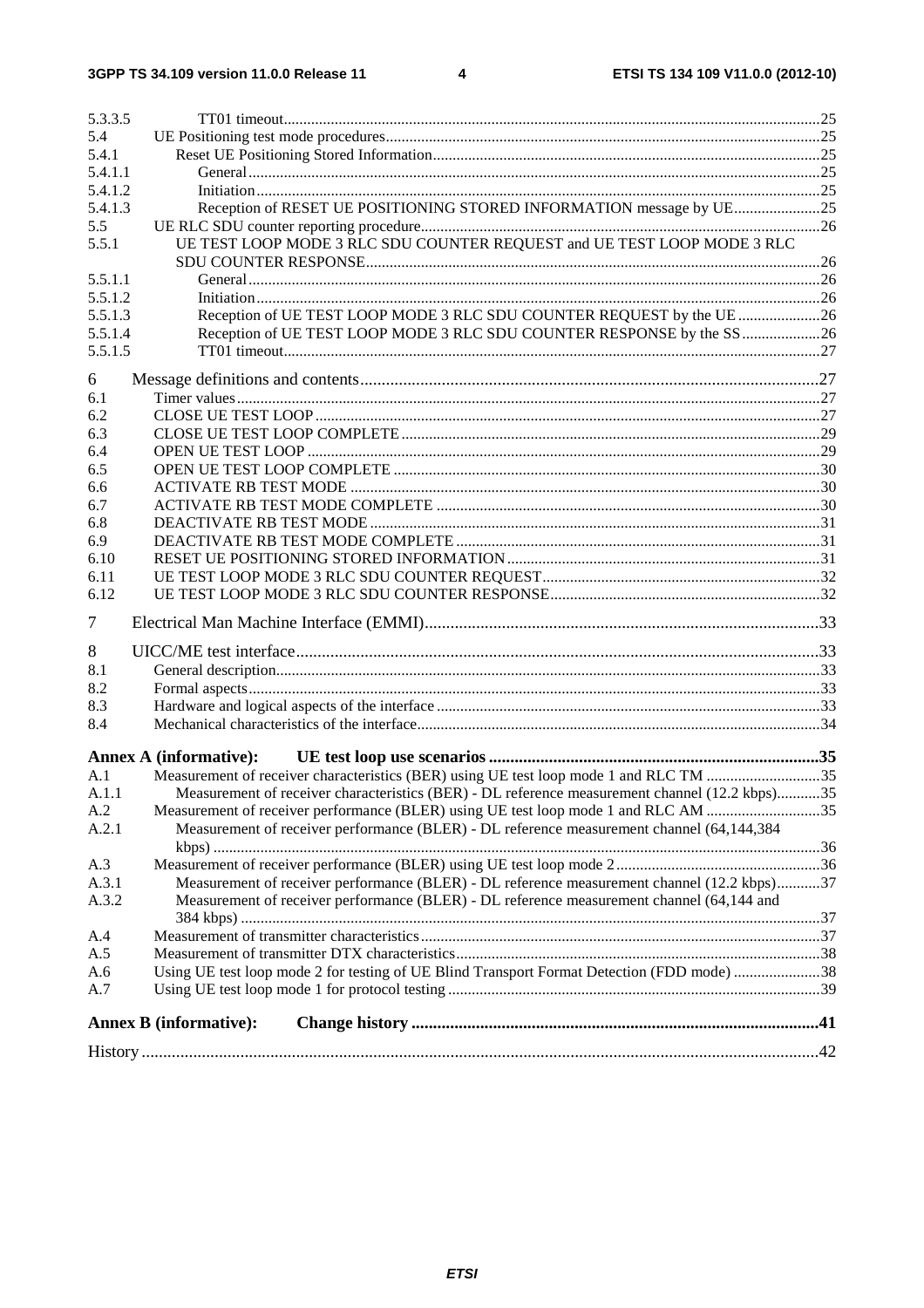# Foreword

This Technical Specification has been produced by the 3<sup>rd</sup> Generation Partnership Project (3GPP).

The contents of the present document are subject to continuing work within the TSG and may change following formal TSG approval. Should the TSG modify the contents of the present document, it will be re-released by the TSG with an identifying change of release date and an increase in version number as follows:

Version x.y.z

where:

- x the first digit:
	- 1 presented to TSG for information;
	- 2 presented to TSG for approval;
	- 3 or greater indicates TSG approved document under change control.
- y the second digit is incremented for all changes of substance, i.e. technical enhancements, corrections, updates, etc.
- z the third digit is incremented when editorial only changes have been incorporated in the document.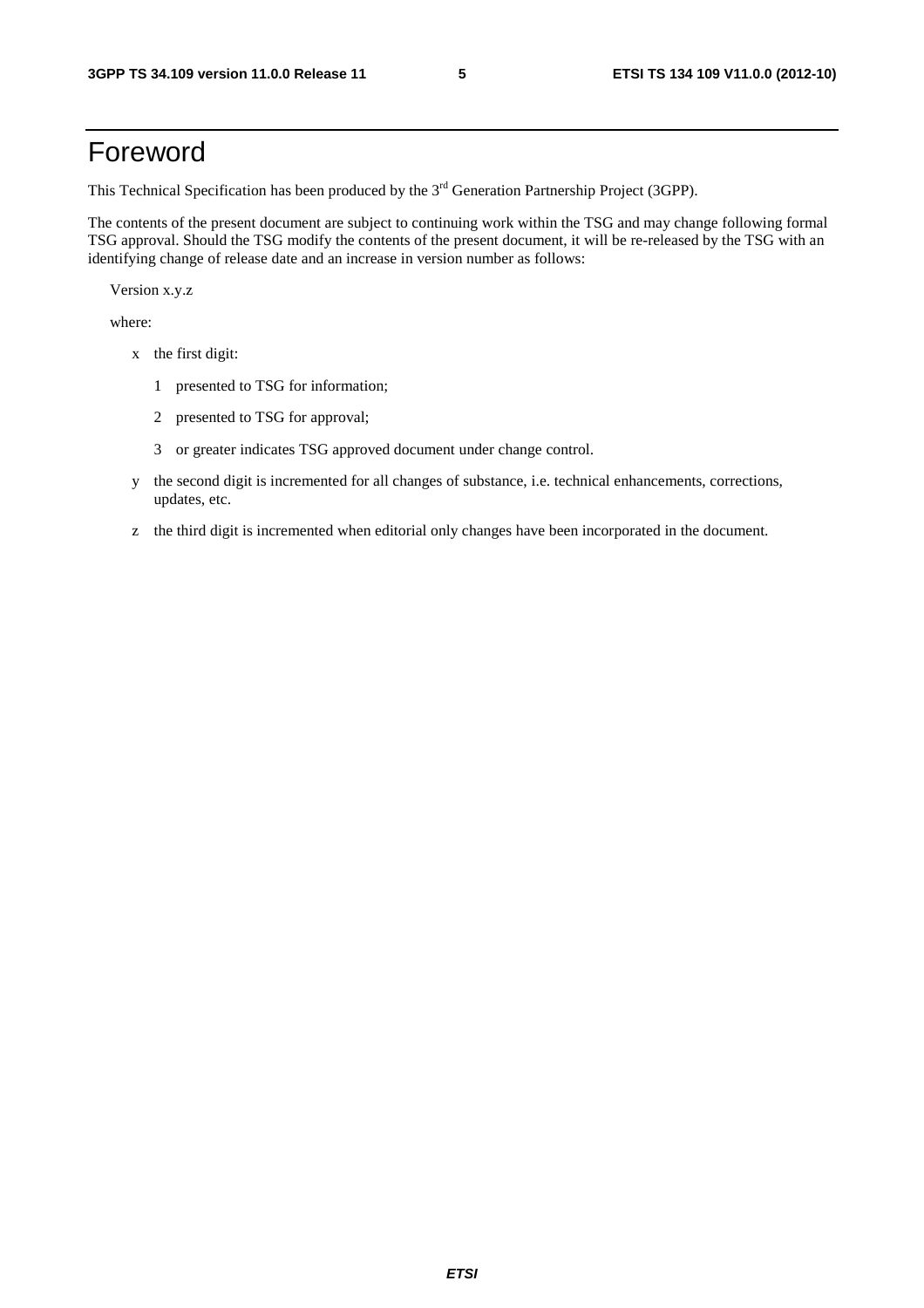# 1 Scope

The present document specifies for User Equipment (UE), in UMTS system, for FDD and TDD modes, those UE functions that are required for conformance testing purposes.

For conformance tests, functions are activated via the radio interface. These functions shall be capable of being activated when a test USIM is present. Any USIM related features such as subsidy-related UE features should also not interfere with the functions. In the loopback state, the UE shall be able to perform all functions specified in the present document except where otherwise stated; in addition however, the conformance testing functions must be operational.

USIM, in general, is described in TS 31.101 [7]. The ME recognises the test USIM by the Administrative Data Field. Test USIM data fields are described in TS 34.108 [10].

The present document applies to the unit that includes the hardware to establish a connection across the radio interface.

# 2 References

The following documents contain provisions that, through reference in this text, constitute provisions of the present document.

- References are either specific (identified by date of publication, edition number, version number, etc.) or non-specific.
- For a specific reference, subsequent revisions do not apply.
- For a non-specific reference, the latest version applies. In the case of a reference to a 3GPP document (including a GSM document), a non-specific reference implicitly refers to the latest version of that document *in the same Release as the present document*.
- [1] 3GPP TS 24.007: "Mobile radio interface signalling layer 3; General aspects".
- [2] 3GPP TS 24.008: "Mobile radio interface layer 3 specification; Core Network Protocols; Stage 3".
- [3] 3GPP TS 25.101: "UE Radio transmission and reception (FDD)".
- [4] 3GPP TS 25.102: "UTRA (UE) TDD; Radio transmission and reception".
- [5] 3GPP TS 25.331: "Radio Resource Control (RRC); protocol specification".
- [6] 3GPP TR 21.905: "Vocabulary for 3GPP Specifications".
- [7] 3GPP TS 31.101: "UICC-Terminal Interface; Physical and Logical Characteristics".
- [8] 3GPP TS 34.121: "Terminal Conformance Specification; Radio Transmission and Reception (FDD)".
- [9] 3GPP TS 34.122: "Terminal Conformance Specification; Radio Transmission and Reception (TDD)".
- [10] 3GPP TS 34.108: "Common Test Environments for User Equipment (UE) Conformance Testing".
- [11] 3GPP TS 25.211: "Physical channels and mapping of transport channels onto physical channels (FDD)".
- [12] 3GPP TS 25.133: "Requirements for support of Radio Resource Management (FDD)".
- [13] 3GPP TS 44.014: "Individual equipment type requirements and interworking; Special conformance testing functions".
- [14] 3GPP TS 27.005: "Use of Data Terminal Equipment Data Circuit terminating Equipment (DTE DCE) interface for Cell Broadcast Service (CBS)".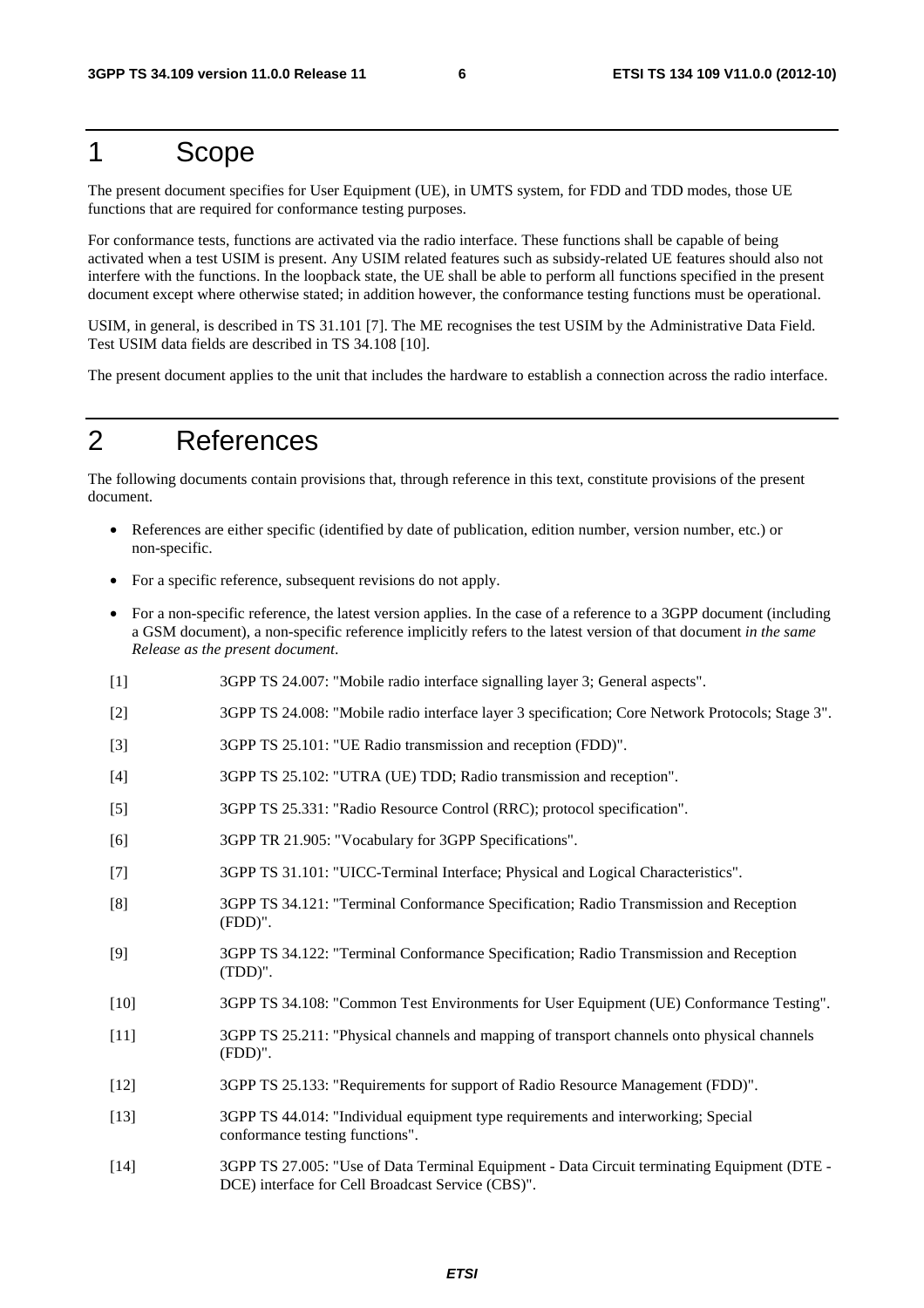- [15] 3GPP TS 27.007: "AT command set for User Equipment (UE)".
- [16] 3GPP TS 27.060: "Mobile Stations (MS) supporting packet switched services".
- [17] 3GPP TS 34.123-2: "User Equipment (UE) conformance specification; Part 2: Implementation Conformance Statement (ICS) proforma specification".
- [18] 3GPP TS 25.306: "UE Radio Access capabilities".
- [19] 3GPP TS 25.322: "Radio Link Control (RLC) protocol specification".
- [20] 3GPP TS 23.060: "General Packet Radio Service (GPRS) Service Description Stage 2".

# 3 Definitions and abbreviations

# 3.1 Definitions

For the purposes of the present document, the following terms and definitions apply:

**UE (User Equipment):** user equipment that is under test.

**SS (System Simulator):** test system (or equipment) that drives the test process between UE, like BS (Base Station) simulator.

**User:** test user, who handles the test and measurement process via the logical test interface.

**Logical Test Interface:** interface which provides the logical service to interwork and to communicate between UE and System Simulator during the test of a UE.

**TC (Test Control):** UE protocol entity used by the SS to control the UE specific testing functions.

# 3.2 Abbreviations

Abbreviations used in the present document are listed in TR 21.905 [6].

For the purposes of the present document, the following abbreviations apply:

| IΡ          | Internet Protocol                   |
|-------------|-------------------------------------|
| LB          | Loop Back                           |
| <b>RAB</b>  | Radio Access Bearer                 |
| <b>RB</b>   | Radio Bearer                        |
| <b>SAPI</b> | Service Access Point Indicator      |
| SS          | System Simulator                    |
| <b>TC</b>   | <b>Test Control</b>                 |
| <b>TFT</b>  | <b>Traffic Flow Template</b>        |
| <b>UICC</b> | <b>UMTS</b> Integrated Circuit Card |
| UL TFT      | <b>Uplink Traffic Flow Template</b> |

# 4 UE conformance test functions

# 4.1 General description

The SS performs activation and deactivation of the conformance test functions in the UE by sending standard NAS Layer 3 messages. A specific protocol discriminator value has been defined in TS 24.007 [1], subclause 11.2.3.1.1 for the UE test command messages. Figure 4.1.1 illustrates the Layer 3 protocol entity Test Control (TC) where the UE test command messages terminates.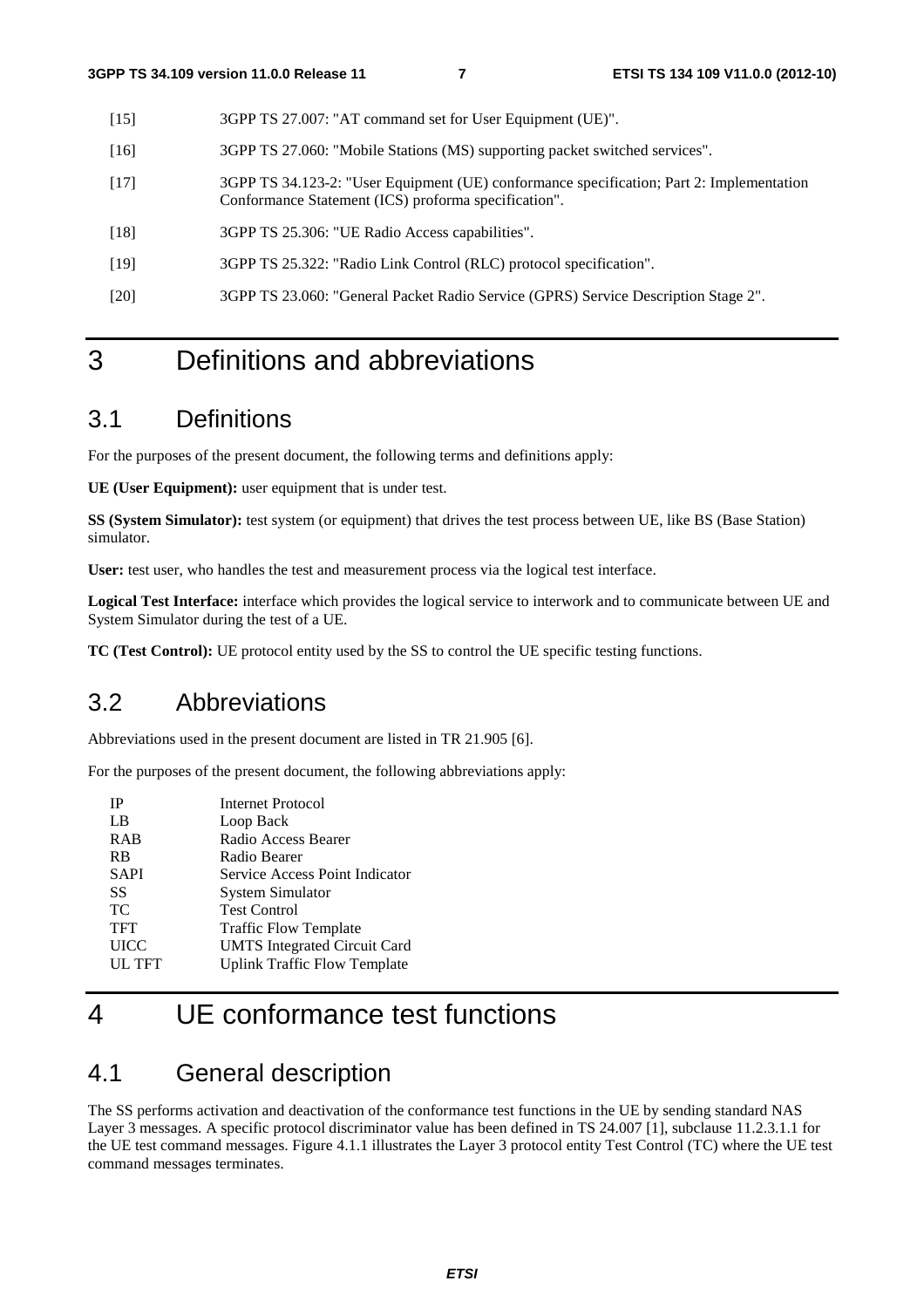#### **3GPP TS 34.109 version 11.0.0 Release 11 8 ETSI TS 134 109 V11.0.0 (2012-10)**

NOTE: The protocol discriminator value used for the TC messages is the same as used in GSM for the MS specific testing functions, see TS 44.014 [13].



**Figure 4.1.1: TC protocol termination (TC =Test Control)** 

Apart from sending the appropriate deactivation command to the UE the functions shall be deactivated by switching off the UE.

The following UE conformance testing functions can be activated (and deactivated):

- UE test loop function;
- UE radio bearer test mode;
- Electrical Man Machine Interface (EMMI).

In addition to the conformance testing functions listed above there is a set of reference measurement channels that a UE need to support to enable RF conformance testing. The reference measurement channels are defined in TS 34.121 [8], Annex C for FDD and in TS 34.122 [9], Annex C for TDD.

Example of reference measurement channels (RMC) essential to all UEs supporting FDD or TDD are:

- UL 12.2 kbps RMC (Reference Measurement Channel);
- DL 12.2 kbps RMC.

Example of reference measurement channels associated with UE service capabilities for FDD (DL and UL) and TDD (DL only) are:

- DL 64 kbps RMC;
- DL 144 kbps RMC;
- DL 384 kbps RMC;
- UL 64 kbps RMC;
- UL 144 kbps RMC;
- UL 384 kbps RMC.

## 4.2 UE radio bearer test mode

The UE radio bearer test mode is specified in subclause 5.2.

The following TC procedures are used to control the UE radio bearer test mode:

- Activate UE radio bearer test mode;
- Deactivate UE radio bearer test mode.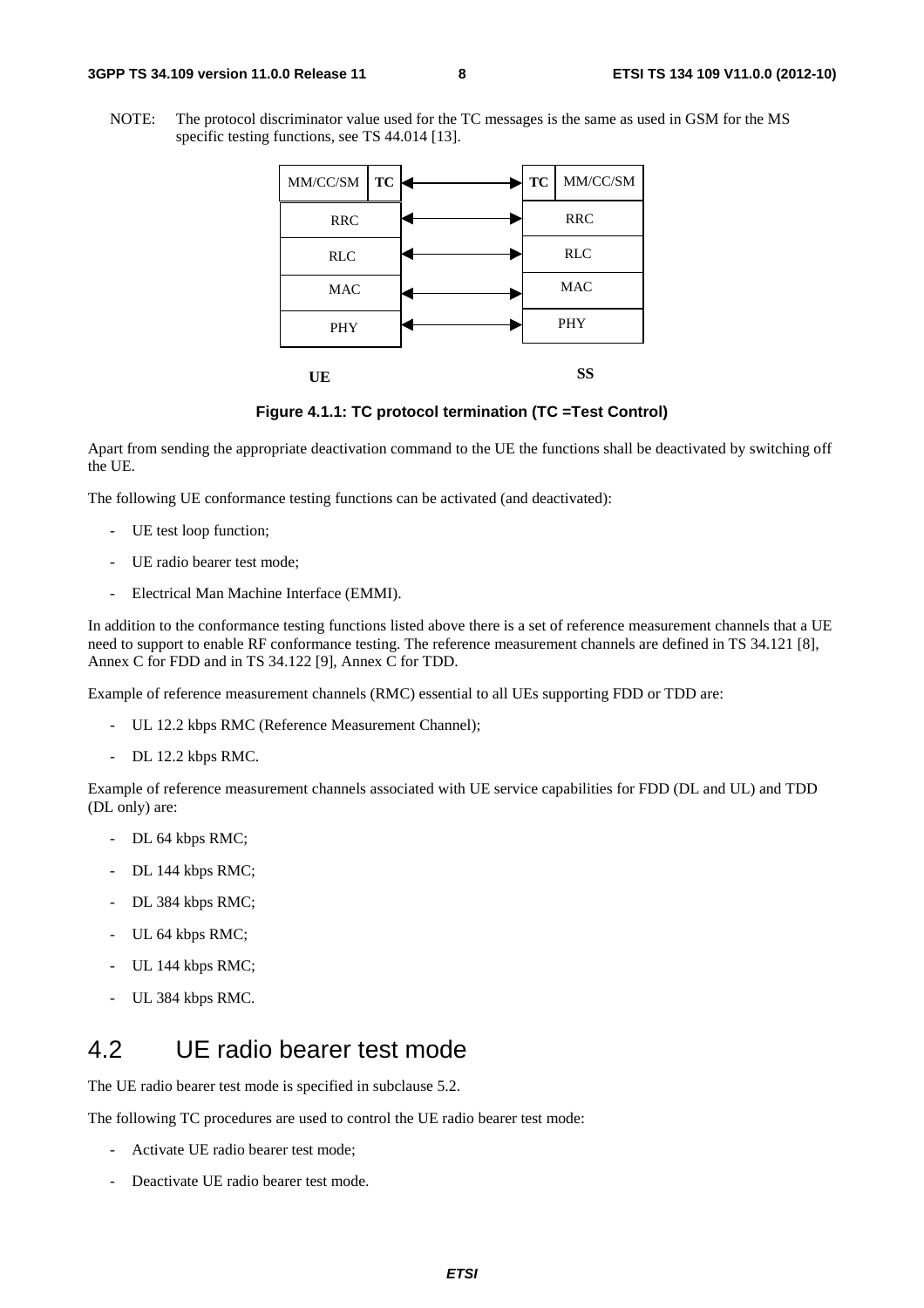### 4.3 UE test loop

The UE test loop function is specified in subclause 5.3.

The following TC procedures are used to control the UE test loop function:

- Close UE test loop;
- Open UE test loop.

A prerequisite for the UE test loop function is that the UE radio bearer test mode is active.

### 4.4 EMMI

The EMMI is specified in clause 7.

No specific TC procedures are associated with EMMI.

# 5 Test Control (TC) protocol procedures and test loop operation

### 5.1 General description

The UE test loop function provides access to isolated functions of the UE via the radio interface without introducing new physical interfaces just for the reason of conformance testing.

NOTE: It should be emphasised that the UE test loop function only describes the functional behaviour of the UE with respect to its external interfaces; physical implementation of the UE test loop function is completely left open to the manufacturer.

The UE test loop function is activated by transmitting the appropriate Test Control (TC) message to the UE, see clause 6.

For the purposes of this specification only, the following definitions are used:

Bidirectional Radio Bearer:

If the "RB mapping info" information element ([5] subclause 10.3.4.21) for the currently active configuration of a radio bearer includes mappings to both uplink and downlink transport channels then this radio bearer is defined to be a bidirectional radio bearer.

Unidirectional Radio Bearer:

If the "RB mapping info" information element  $([5]$  subclause  $[10.3.4.21)$  for the currently active configuration of a radio bearer includes mappings to only uplink or downlink transport channels then this radio bearer is defined to be a unidirectional radio bearer.

NOTE: This definition of unidirectional radio bearer is only applicable to RLC Unacknowledged Mode, in this version of the specification.

The UE test loop function can be operated in four different loopback modes:

- UE test loop mode 1;
- UE test loop mode 2;
- UE test loop mode 3; and
- UE test loop mode 4.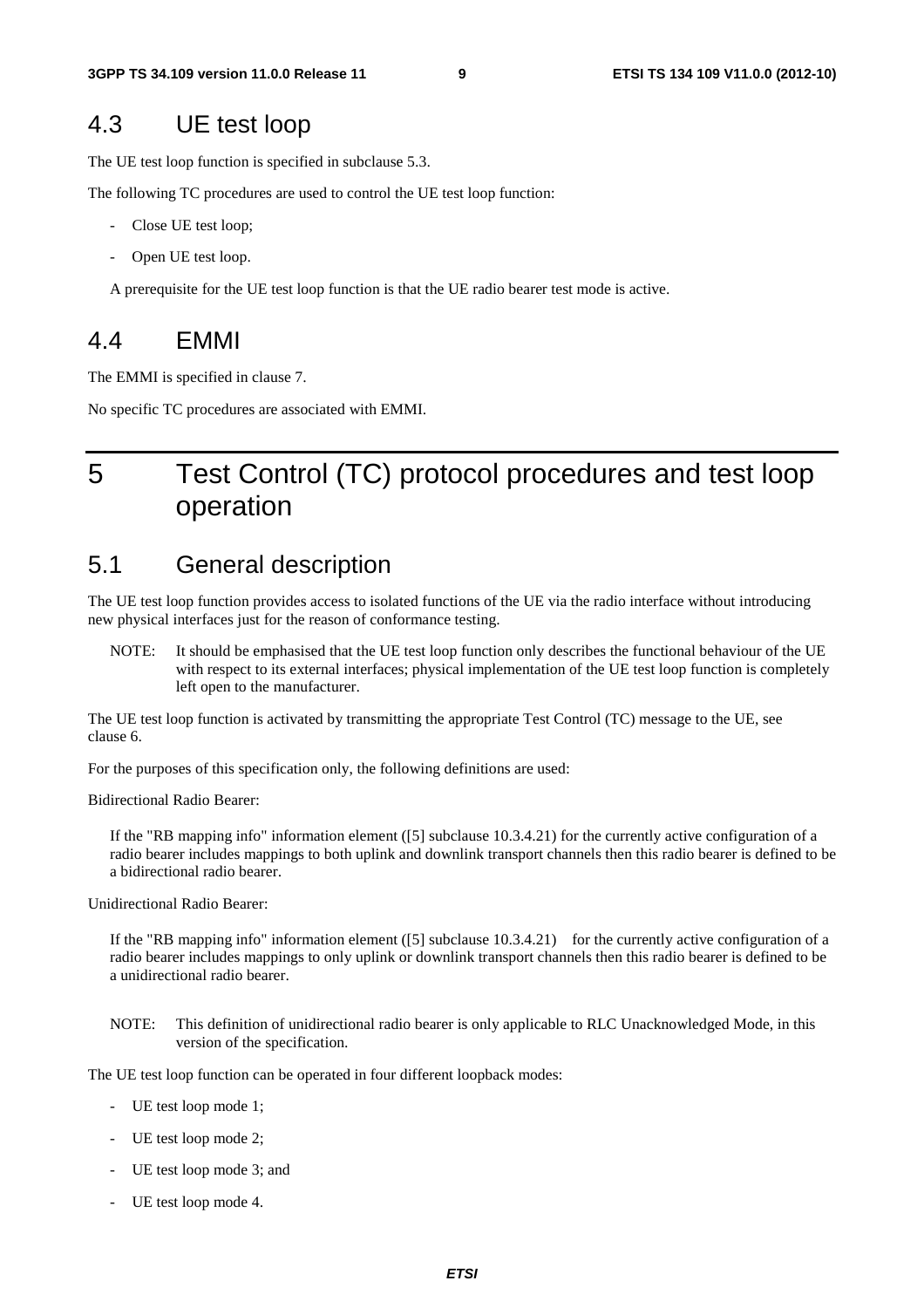UE test loop mode 1, 2 and 4 provide loopback of data for bidirectional radio bearers. UE test loop mode 3 provides counting of successfully received RLC SDUs on a given MTCH.

The UE test loop mode 1 and 2 are mandatory to all UEs. The UE test loop mode 3 is mandatory for UEs supporting MBMS. The UE test loop mode 4 is mandatory for UEs supporting network initiated secondary PDP context.

Figure 5.1.1 shows a functional block diagram of the UE test loop function for UE test loop mode 1.

Figure 5.1.2 shows a functional block diagram of the UE test loop function for UE test loop mode 3 applicable when testing reception of MBMS services not operating in MBSFN mode.

Figure 5.1.3 shows a functional block diagram of UE test loop function for UE test loop mode 3 applicable when testing MBMS services operating in MBSFN mode. Test loop command/response messages are sent on the unicast carrier while the UE test loop mode 3 operates on the MTCH on the MBSFN carrier.

Figure 5.1.4 shows a functional block diagram of UE test loop function for UE test loop mode 4 applicable when testing network initiated secondary PDP context and routing of UE uplink IP packets based on network signalled UL TFT.

For UE test loop mode 1 the loopback point is located above Layer 2. Depending on the actual radio bearer setup loopback is performed of RLC SDUs or PDCP SDUs according to the procedure specified in subclause 5.3.3.2.

For UE test loop mode 3 the UE counts each successfully received RLC SDU on the MTCH configured for RLC SDU counting.

The loop back point for UE test loop mode 1 has been selected above Layer 2 to separate the protocol configurations from the UE test loop function. By configuration of RLC and MAC layers other loop back points may functional be achieved. E.g. by transparent configuration of RLC and MAC layer functional loop back point at Transport channel level can be achieved to implement the reference measurement channels as specified by TS 34.121 [8], Annex C for FDD and by TS 34.122 [9], Annex C for TDD.

For UE test loop mode 2 both data and CRC are looped back. UE test loop mode 2 is intended for Blind Transport Format Detection (BTFD) testing and BLER testing of DL 12.2 kbps reference measurement channel for which loopback of downlink CRC is required. UE test loop mode 2 can also be used for BLER testing of DL 64, 144 and 384 kbps reference measurement channels if the UE supports correspondent UL reference measurement channels. Both received data and CRC bits for the DCH transport channel used for the BTFD test case is returned according to the procedure specified in subclause 5.3.3.3.

The loop back point for UE test loop mode 4 has been selected above UE"s function for UL TFT handling. IP PDUs (=PDCP SDUs) received in downlink are returned to the UL TFT handling SAP in the UE. The UE shall perform normal operation of the UL TFT handling function while UE test loop mode 4 is active, i.e. the UE shall perform routing of uplink IP packets to the uplink radio bearers in accordance with the signalled UL TFT filters as specified in [20] and [2].

A specific radio bearer test mode is specified to be used together with the UE test loop function. The purpose of the radio bearer test mode is to put the UE into a mode where: SS can set up radio bearers to be terminated in the UE test loop function without having to involve CC or SM; and to disable any control mechanisms in NAS protocols or in any UE applications that otherwise could cause the RRC connection to be released.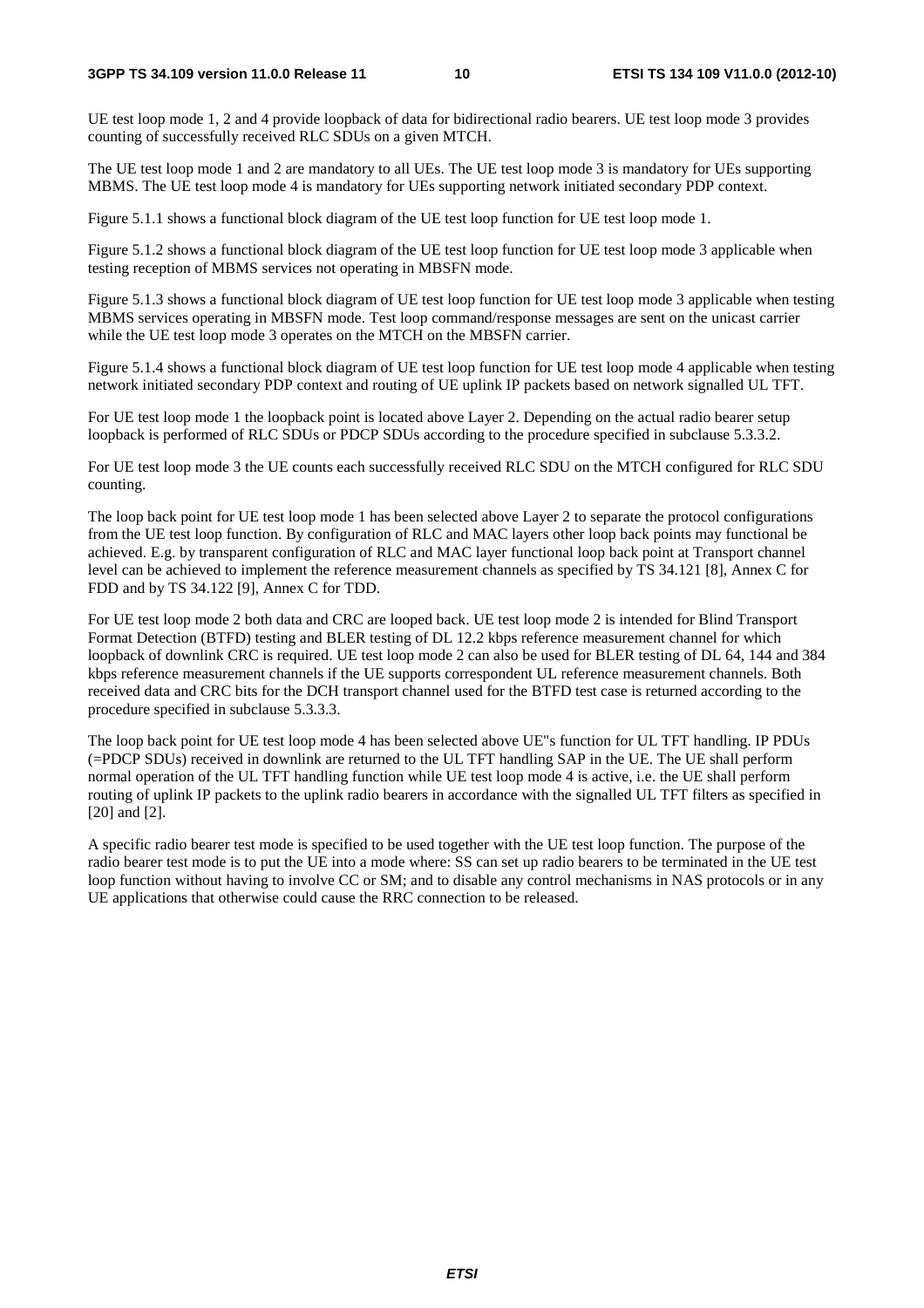

**Figure 5.1.1: UE Test Loop Mode 1 function (TC =Test Control, LB = Loop Back entity)** 



**Figure 5.1.2: UE test loop mode 3 for testing MBMS services not operating in MBSFN mode** 

*ETSI*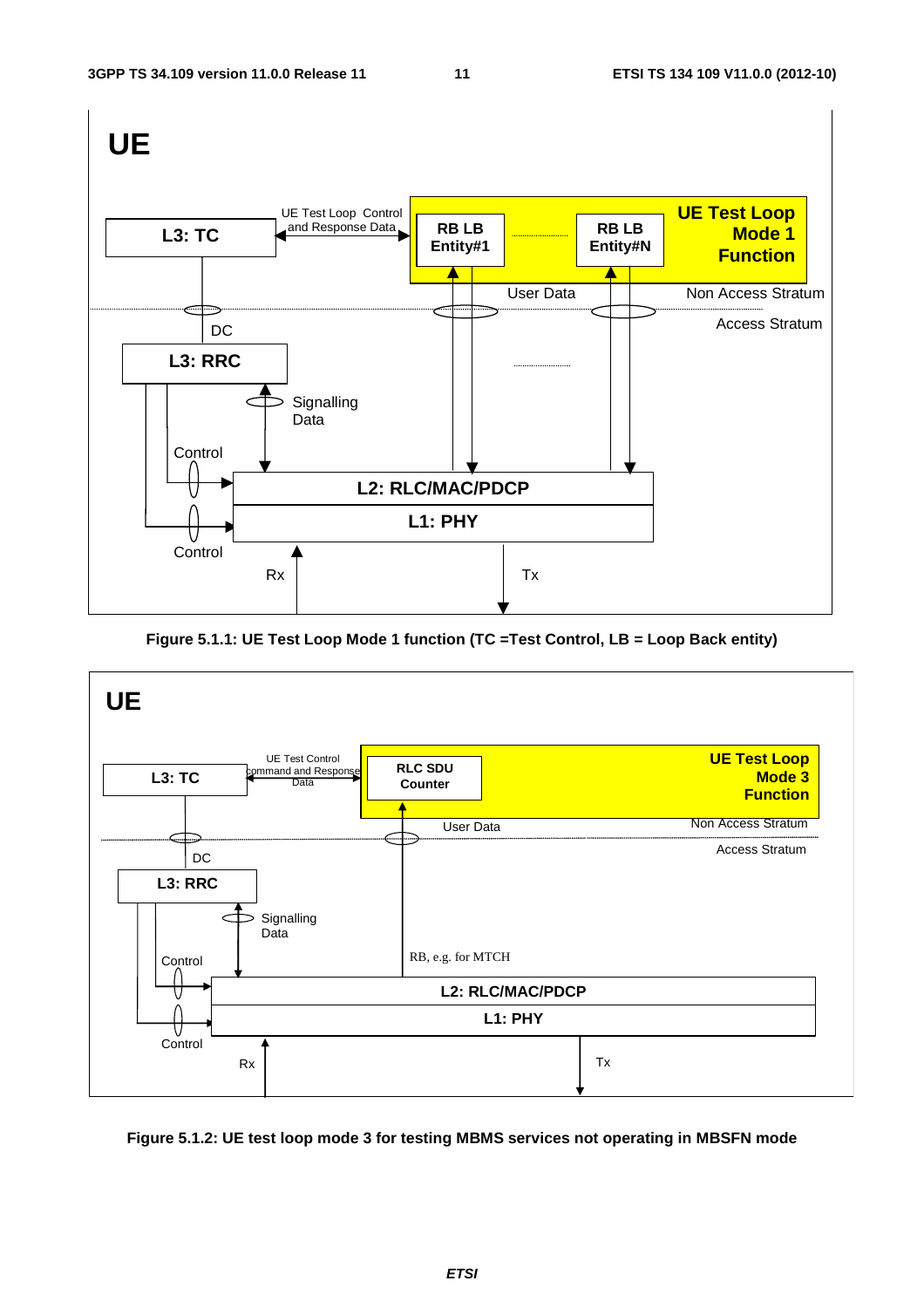

**Figure 5.1.3: UE test loop mode 3 for testing MBMS services operating in MBSFN mode**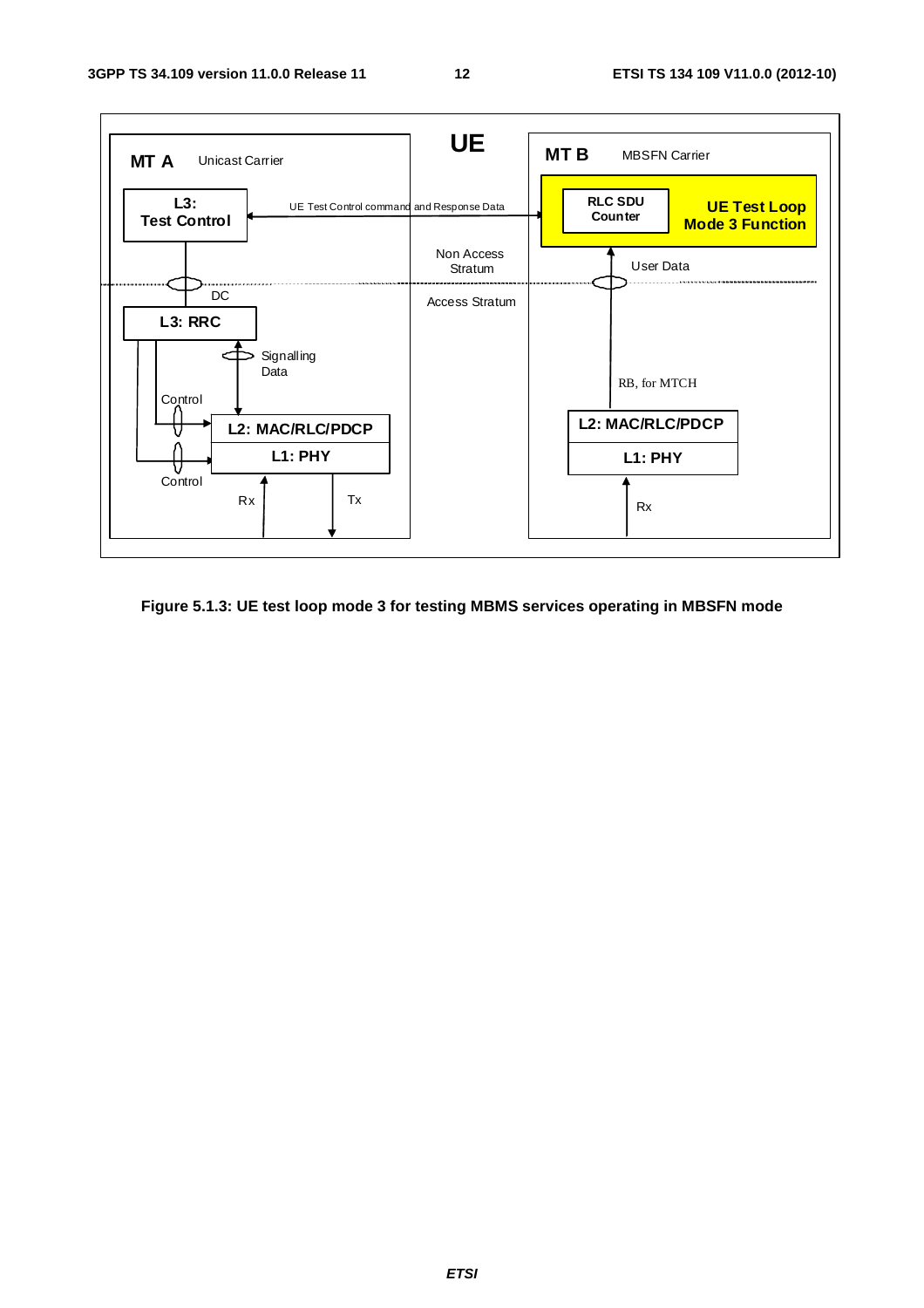



- 5.2 UE radio bearer test mode procedures
- 5.2.1 Activate UE radio bearer test mode



**Figure 5.2.1.1: Activate UE radio bearer test mode procedure**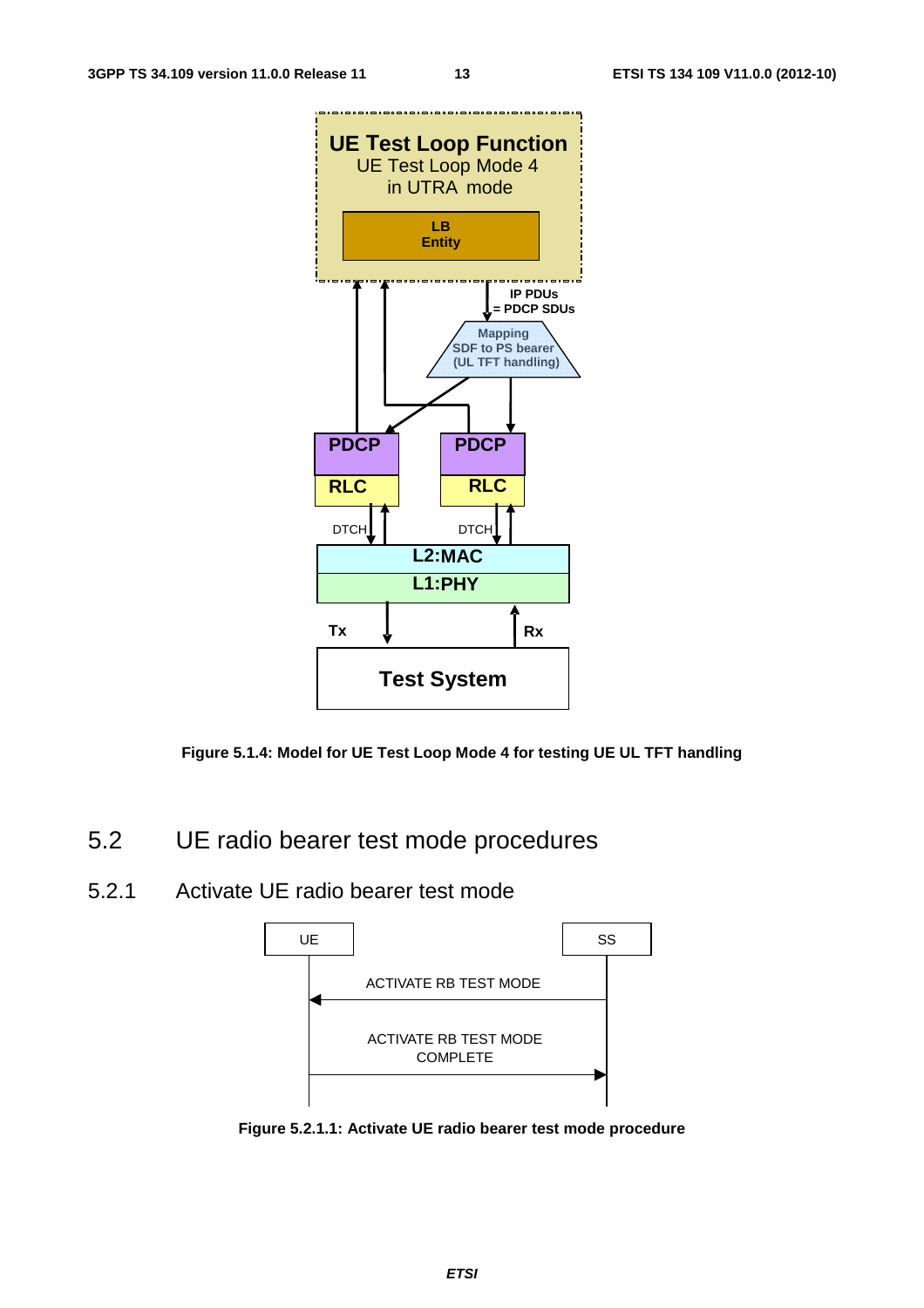### 5.2.1.1 General

The SS uses the activate UE radio bearer procedure to get the UE into a test mode where: the SS can set up radio bearers to be terminated in the UE test loop function without having to involve CC or SM; and to disable any control mechanisms in NAS protocols (TC protocol excluded) or in any UE applications that otherwise could cause the RRC connection to be released.

### 5.2.1.2 Initiation

The SS can initiate the UE radio bearer test mode when an RRC connection is established.

The SS requests the UE to activate the UE radio bearer test mode by transmitting an ACTIVATE RB TEST MODE message. The SS then starts timer TT01.

### 5.2.1.3 Reception of ACTIVATE RB TEST MODE message by UE

When the UE receives the ACTIVATE RB TEST MODE message then the radio bearer test mode shall be activated.

When the radio bearer test mode is active the UE shall:

- accept any requested radio bearer setup within the radio access capabilities of the UE;
- terminate all user plane radio bearer(s) in the UE test loop function;
- discard all SDUs delivered by the RLC layer to the UE test loop function for a radio bearer without a closed test loop if the configuration of that radio bearer does not include the PDCP layer;
- discard all SDUs delivered by the PDCP layer to the UE test loop function for a radio bearer without a closed test loop if the configuration of that radio bearer includes the PDCP layer (configured by "PDCP info" (see [5]); and
- disable any control mechanisms in NAS protocols or in any UE applications that otherwise could cause the RRC connection to be released.

When the radio bearer test mode has been activated the UE shall transmit the ACTIVATE RB TEST MODE COMPLETE message.

NOTE: For UEs not supporting UE test loop mode 4 then the UE does not need to provide any CC or SM functionality while the radio bearer test mode is active. For testing of UE uplink packet filtering using UE test loop mode 4 then SM procedures are used by the SS to configure uplink packet filters. Thus for UEs supporting UE test loop mode 4 then the UE has to provide SM functionality while the radio bearer test mode is active.

### 5.2.1.4 Reception of ACTIVATE RB TEST MODE COMPLETE message by SS

Upon reception of the ACTIVATE RB TEST MODE COMPLETE message the SS stops timer TT01.

The reception of the ACTIVATE RB TEST MODE COMPLETE message by SS confirms that the UE radio bearer test mode has been activated in the UE.

### 5.2.1.5 TT01 timeout

If TT01 expires, then the SS shall indicate this to the test case. The procedure is then completed.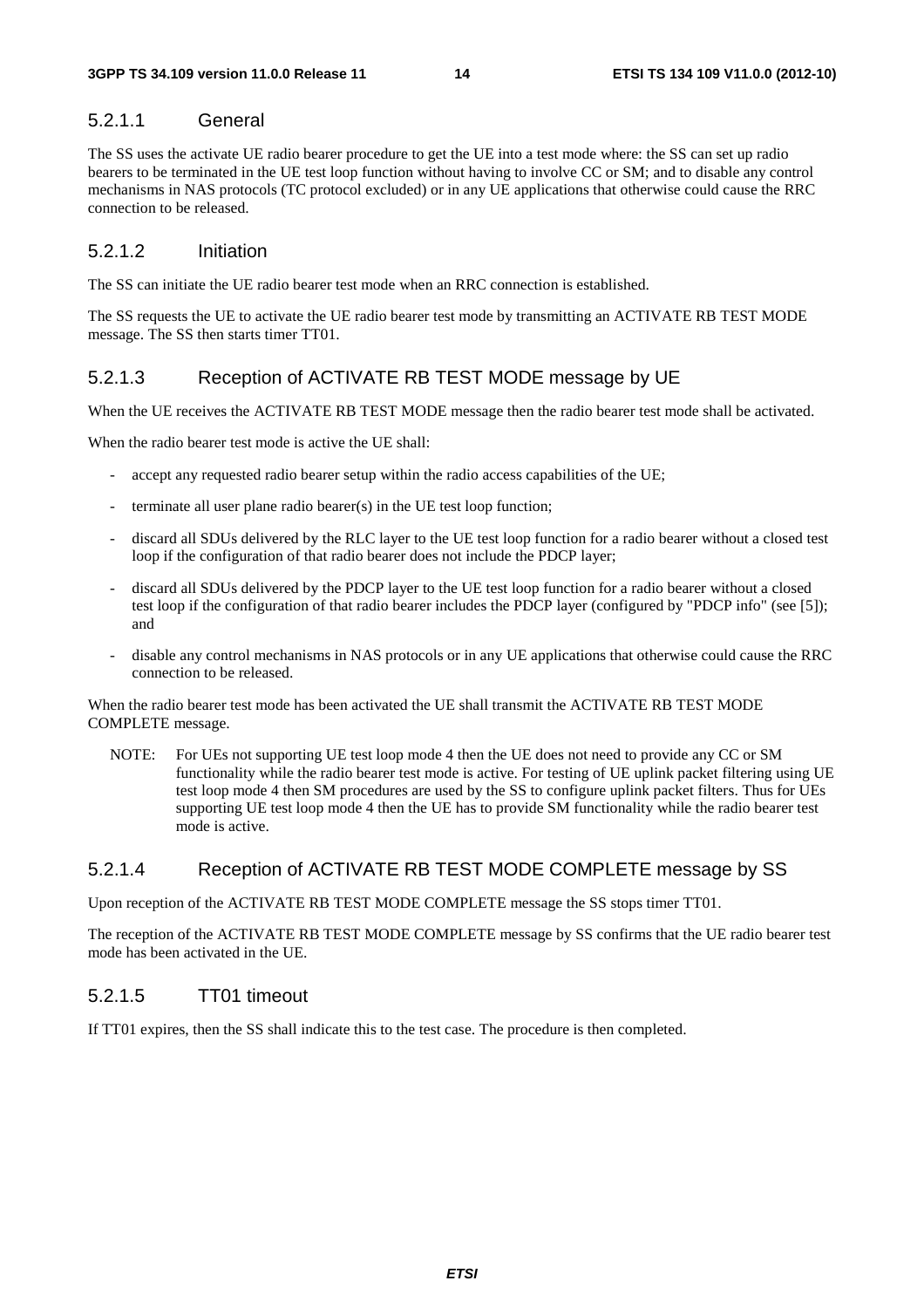### 5.2.2 Deactivate UE radio bearer test mode



**Figure 5.2.2.1: Deactivate UE radio bearer test mode procedure** 

### 5.2.2.1 General

The purpose of this procedure is to deactivate the radio bearer test mode and return UE to normal operation.

### 5.2.2.2 Initiation

The SS can deactivate the UE radio bearer test mode when an RRC connection is established and the UE radio bearer test mode is active.

The SS requests the UE to deactivate the UE radio bearer test mode by transmitting a DEACTIVATE RB TEST MODE message. The SS then starts timer TT01.

### 5.2.2.3 Reception of DEACTIVATE RB TEST MODE message by UE

When the UE receives DEACTIVATE RB TEST MODE message then the radio bearer test mode shall be deactivated and UE shall be returned to normal operation.

When the UE has deactivated the radio bearer test mode the UE shall transmit the DEACTIVATE RB TEST MODE COMPLETE message using the RRC UPLINK DIRECT TRANSFER message.

### 5.2.2.4 Reception of DEACTIVATE RB TEST MODE COMPLETE message by SS

Upon reception of the DEACTIVATE RB TEST MODE COMPLETE message the SS stops timer TT01.

The reception of DEACTIVATE RB TEST MODE COMPLETE message by SS confirms that the UE radio bearer test mode has been deactivated in the UE.

### 5.2.2.5 TT01 timeout

If TT01 expires, then the SS shall indicate this to the test case. The procedure is then completed.

# 5.3 UE test loop procedures

### 5.3.1 General

The UE test loop function is intended for:

- Testing of receiver characteristics based on BER (Bit Error Ratio) measurement. The SS calculates BER from a bit-by-bit comparison of data sent to and received from UE. BER measurement requires symmetric RAB bitrates.
- Testing of receiver performance based on BLER (BLock Error Ratio) measurement. The SS calculates BLER based on the RLC STATUS SDU received from the UE operating in RLC acknowledged mode; or the SS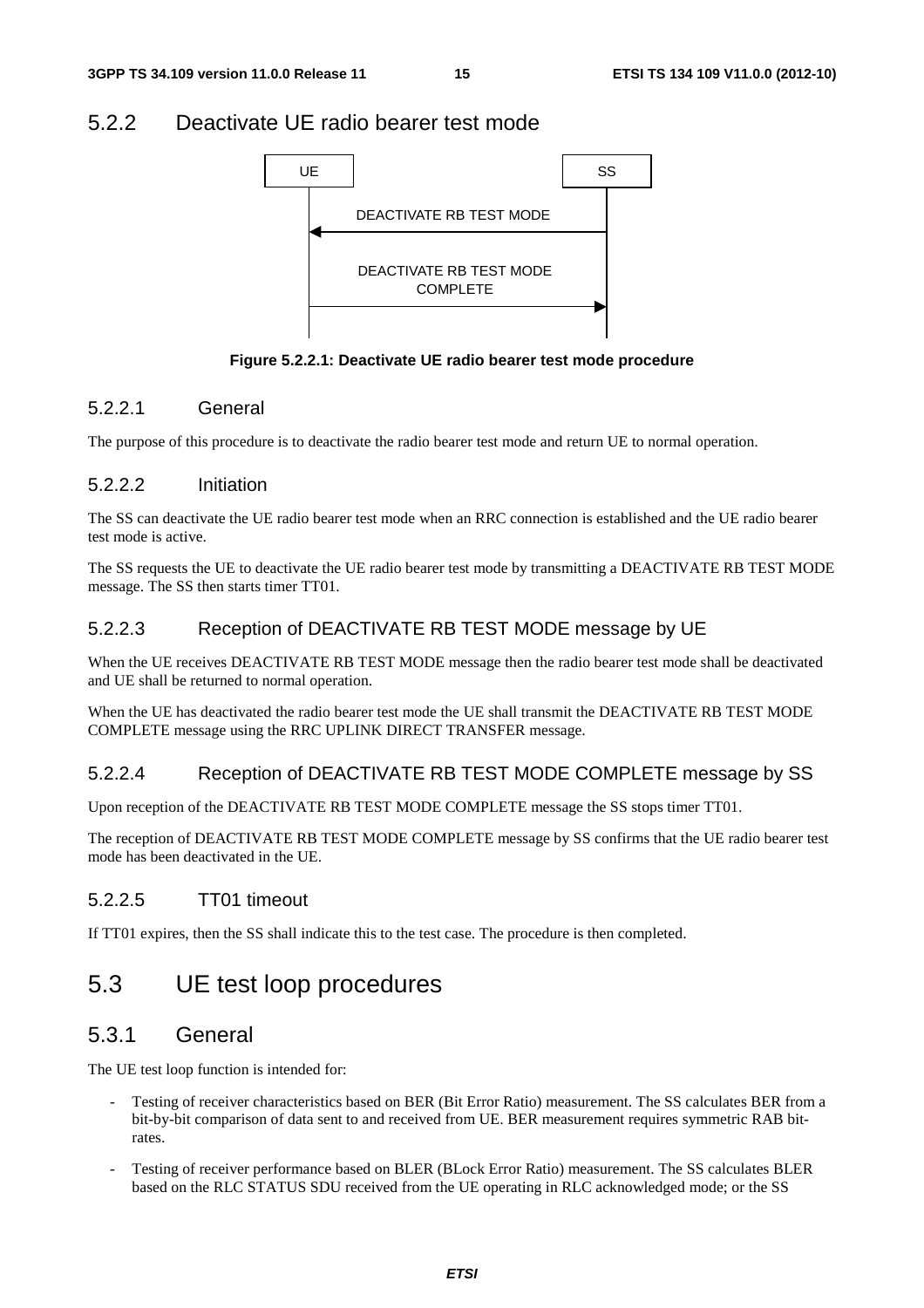calculates BLER based on checking returned downlink data and downlink CRC by UE operating in UE test loop mode 2.

- Testing of UE Blind Transport Format Detection.
- Testing of UE transmitter characteristics.
- Testing of UE transmitter DTX characteristics.
- Testing of radio bearers (UE test loop function emulates terminal equipment).
- Counting received RLC SDUs on a given MTCH. This may be used for the estimation of RLC SDU error rate for testing of MTCH performance.
- Generating reliable data transmission flow on E-DPDCH for E-DCH testing (UE test loop mode 1).
- Testing of UE uplink packet filtering (UE test loop mode 4).

### 5.3.2 Close UE test loop



**Figure 5.3.2.1: Close UE test loop procedure** 

### 5.3.2.1 General

The SS uses the close UE test loop procedure to start the UE Test Loop function in the UE. A prerequisite for UE test loop mode 1, UE test loop mode 2 and UE test loop mode 4 is that at least one bidirectional user plane radio bearer has been established between SS and UE. A prerequisite for UE test loop mode 3 is that at least one MTCH has been established. See TS 34.108 [10], clause 7 for generic setup procedures.

The UE shall provide for normal Uu layer 1, layer 2 and RRC functionality while the UE test loop function is active. This includes (but is not limited to) handover procedures and normal disconnection of the radio bearer. The loopback shall be maintained across handovers, but after radio bearer disconnection, the loopback shall cease to exist.

#### 5.3.2.2 Initiation

The SS can request the UE to close a test loop in mode 1, mode 2 or mode 4 if at least one bidirectional user plane radio bearer is established and the UE radio bearer test mode is active.

When testing reception of MBMS services not operating in MBSFN mode the SS can request the UE to close the test loop in mode 3 if any MTCH is established and the UE radio bearer test mode is active.

When testing reception of MBMS services operating in MBSFN mode the SS can request the UE to close the test loop in mode 3 before or after any MTCH has been established on the MBSFN carrier and the UE radio bearer test mode is active.

The SS requests the UE to close its radio bearer test loop by transmitting a CLOSE UE TEST LOOP message. The SS then starts timer TT01.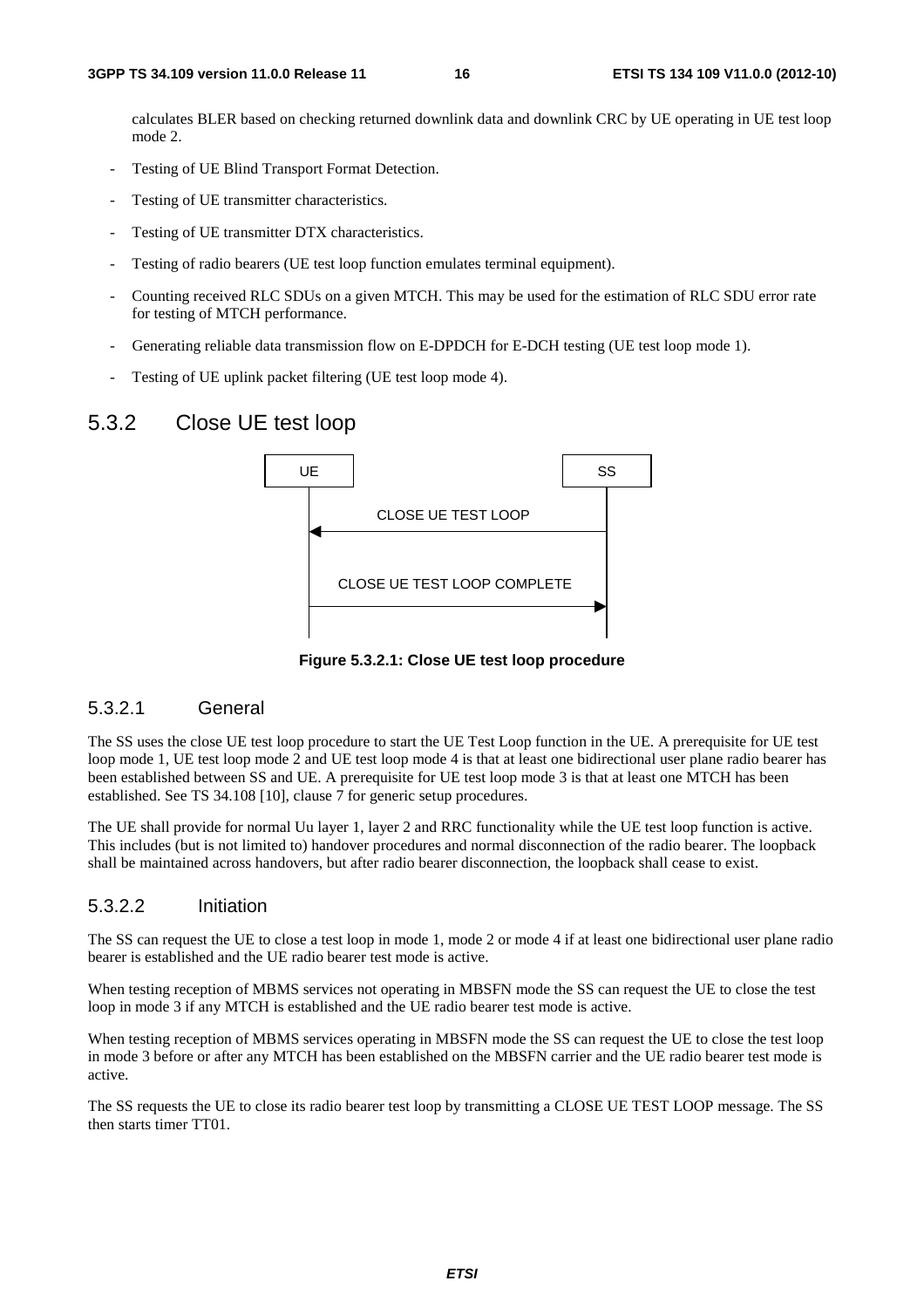### 5.3.2.3 Reception of CLOSE UE TEST LOOP message by the UE

If UE test loop mode 1, mode 2 or mode 4 has been selected and no user plane bidirectional radio bearers are established or the UE radio bearer test mode is not active, then the UE shall ignore any CLOSE UE TEST LOOP message.

If UE test loop mode 1, mode 2 or mode 4 has been selected and one or more user plane bidirectional radio bearers are established, the UE shall close the test loop on all user plane bidirectional radio bearers and then send back to the SS a CLOSE UE TEST LOOP COMPLETE message. The loopback shall be operational prior to the sending of the acknowledgement. The UE shall not close the UE test loop mode 1, mode 2 or mode 4 on any unidirectional user plane radio bearers.

If UE test loop mode 3 has been selected and a MTCH corresponding to the specified MBMS short transmission identity is established, the UE shall commence counting of received RLC SDUs on this MTCH. The counter value shall be reset to zero on reception of CLOSE UE TEST LOOP MODE 3 and the UE shall send back a CLOSE UE TEST LOOP COMPLETE message to the SS.

If UE test loop mode 3 has been selected, no MTCH corresponding to the specified MBMS short transmission identity is established and the UE supports MBMS service operating in MBSFN mode, the UE shall wait until a MTCH is established corresponding to this MBMS short transmission identity to close the test loop and commence counting of received RLC SDUs. The counter value shall be reset to zero when the MTCH is established, the test loop shall be closed and the UE shall send back a CLOSE UE TEST LOOP COMPLETE message to the SS.

If the test loop is already closed on one or more user plane radio bearers, the UE shall still respond as if the loop had been open, i.e. the CLOSE UE TEST LOOP COMPLETE message shall be sent.

NOTE: There is no requirement on the UE to read the content of the CLOSE UE TEST LOOP message if it is received while the test loop is closed.

If UE test loop mode 1 has been selected then the loop back scheme according to subclause 5.3.2.6 shall be performed by the UE.

If UE test loop mode 2 has been selected then the loop back scheme according to subclause 5.3.2.7 shall be performed by the UE.

If UE test loop mode 3 has been selected then the RLC SDU counting scheme according to subclause 5.3.2.8a shall be performed by the UE.

If UE test loop mode 4 has been selected then the loop back scheme according to subclause 5.3.2.8b shall be performed by the UE.

### 5.3.2.4 Reception of CLOSE UE TEST LOOP COMPLETE message by the SS

Upon reception of the CLOSE UE TEST LOOP COMPLETE message the SS stops timer TT01.

#### 5.3.2.5 TT01 timeout

If TT01 expires, then the SS shall indicate this to the test case. The procedure is then completed.

#### 5.3.2.6 UE test loop mode 1 operation

If the configuration of a user plane radio bearer with a closed UE test loop mode 1 includes the PDCP protocol layer, configured by "PDCP info" (see [5]), then the loop back scheme according to subclause 5.3.2.6.1 shall be performed by the UE for that radio bearer.

If the PDCP protocol layer is not used for a user plane radio bearer with a closed UE test loop mode 1 then the loop back scheme according to subclause 5.3.2.6.2 shall be performed by the UE for that radio bearer.

#### 5.3.2.6.1 Loopback of PDCP SDUs

If UE test loop mode 1 has been closed on a user plane radio bearer and the setup of that radio bearer includes configuration of PDCP protocol layer, configured by "PDCP info" (see [5]), then the following loop back scheme shall be performed by the UE.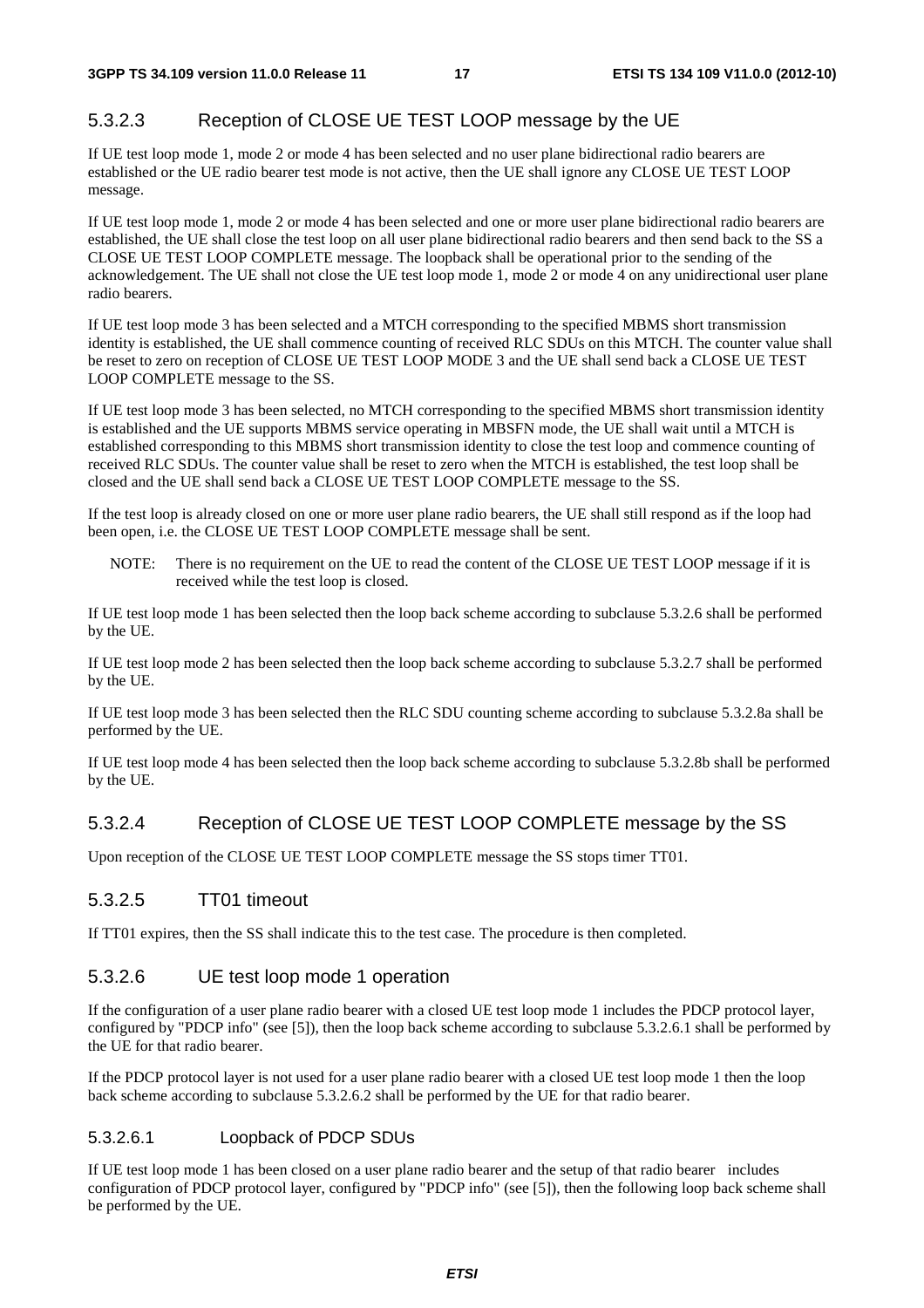After the UE has closed UE test loop mode 1 on a user plane radio bearer, every PDCP SDU received by the UE on that radio bearer (downlink) shall be taken from the output of the PDCP service access point (SAP) and be input to the correspondent PDCP SAP and transmitted (uplink).

The UE shall provide for normal PDCP operation.

The PDCP loopback operation is illustrated in figure 5.3.2.6.1.1.



**(DL RLC SDU size = UL RLC SDU size = N)** 

#### 5.3.2.6.2 Loopback of RLC SDUs

If UE test loop mode 1 has been closed on a user plane radio bearer and the setup of that radio bearer does not include configuration of the PDCP protocol layer ("PDCP info" is not configured (see [5]) then the following loop back scheme shall be performed by the UE.

After the UE has closed UE test loop mode 1 on a user plane radio bearer, every user data block received by the UE on that radio bearer (downlink) shall be taken from the output of the RLC service access point (SAP) and be input to the correspondent RLC SAP and transmitted (uplink). The UE reads the UL RLC SDU size parameter from the "LB Setup RB IE#k" parameter associated with that radio bearer, see subclause 6.2.

If no "LB Setup RB IE#k" parameter is associated with that radio bearer then the UE shall use the same UL RLC SDU size as the received DL RLC SDU.

For the case when the "UL RLC SDU size" parameter is set to "0" no data shall be returned.

For the case when the "UL RLC SDU size" parameter is set to the same value as the down link (DL) RLC SDU block size then the complete user data block shall be returned, see figure 5.3.2.6.2.1.



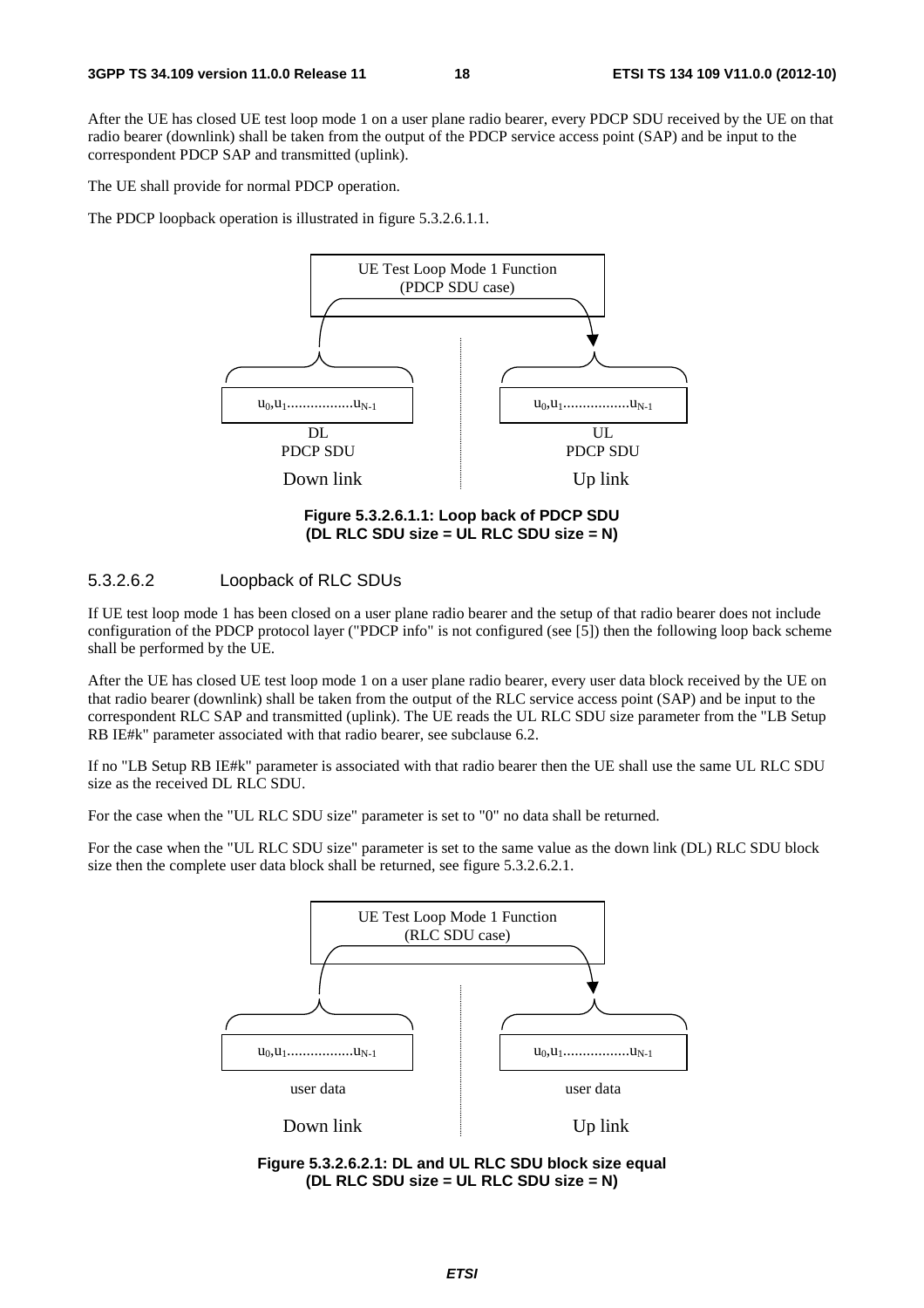For the case when the "UL RLC SDU size" parameter is set to a value less than the down link (DL) RLC SDU block size then the UE shall return the first K bits of the received block, where K is the UL block size, see figure 5.3.2.6.2.2.



**Figure 5.3.2.6.2.2: DL > UL RLC SDU block size (DL RLC SDU size = N, UL RLC SDU size = K)** 

For the case when the "UL RLC SDU size" parameter is set to a value bigger than the down link (DL) RLC SDU block size then the UE shall pad the UL send block by repeating the received data block until the UL send block has been filled (truncating the last block if necessary), see figure 5.3.2.6.2.3.



**Figure 5.3.2.6.2.3: DL < UL RLC SDU block size (DL RLC SDU size = N, UL RLC SDU size = 2\*N + K)** 

For the case of loopback of data from DL HS-DSCH to UL E-DPDCH the following applies:

- For RLC unacknowledged mode, when the UL RLC SDU block does not fit in the Transmission buffer, the UE shall discard the UL RLC SDU block. The UE shall perform the discard either by the loopback entity or by the UM RLC entity as described in [19] subclause 9.7.3.5.
- For RLC unacknowledged mode the minimum total RLC UM buffer size supported by the UE shall be [10] kbytes]. See note 2.
- NOTE 1: The minimum total RLC UM buffer size and the RLC SDU discard functionality has been specified to enable E-DCH RF performance testing.
- NOTE 2: The value for minimum total RLC UM buffer size is preliminary set to 10kByte. The value is for further study to secure that the required buffer size is enough to cover all E-DCH RF testing scenarios and UE E-DCH categories.

#### 5.3.2.7 UE test loop mode 2 operation

For UE test loop mode 2 to work correctly ciphering shall be disabled.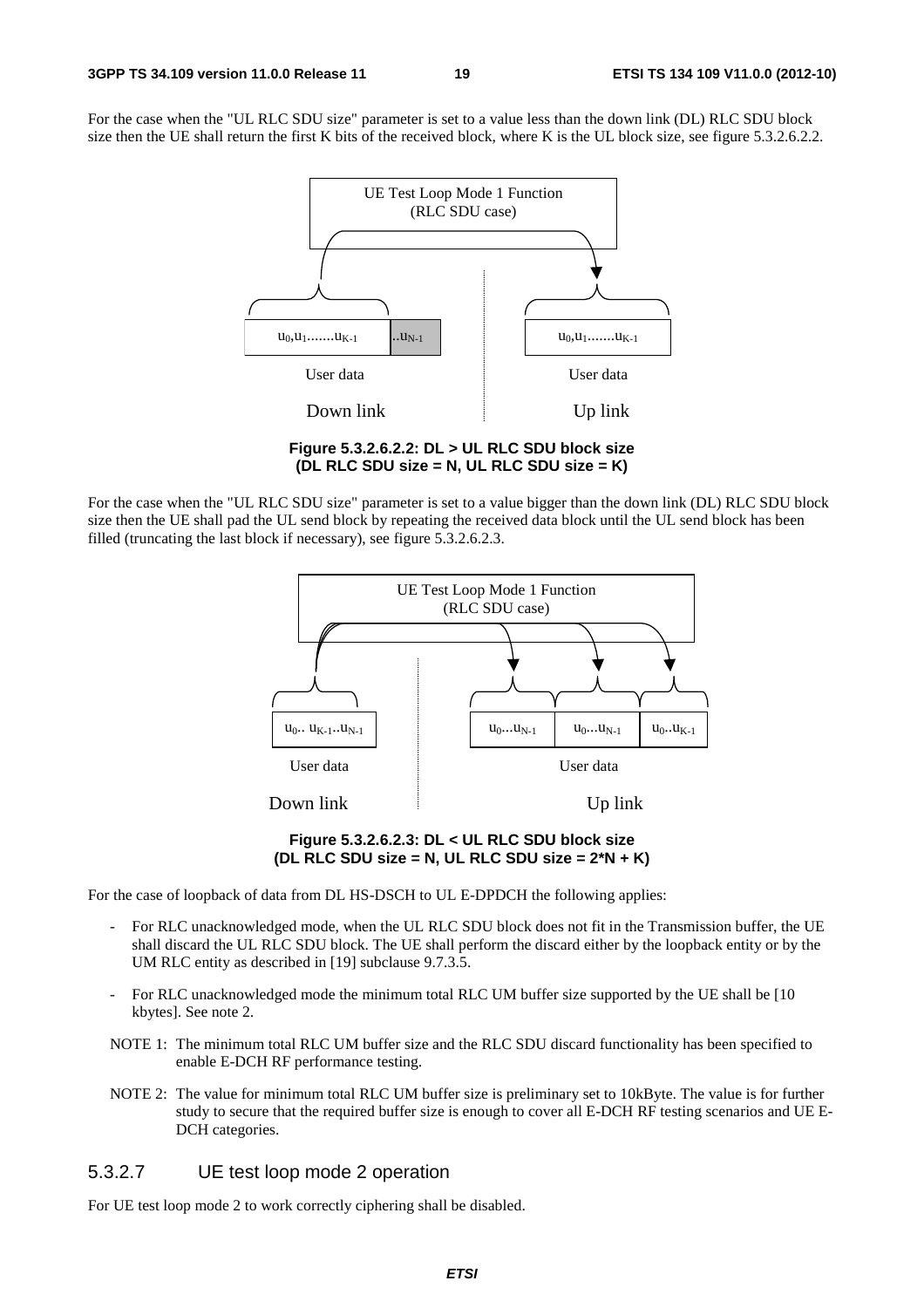$I<sub>1</sub>$ 

For the UE to be able to return downlink transport block data and CRC bits then the up link transport channel configuration shall include a transport format for which the block size is equal to or bigger than the sum of the downlink transport block size and the number of downlink CRC bits. If no such uplink transport format exists then the returned data and CRC bits will be truncated.

#### 5.3.2.7.1 Loopback of downlink transport block data and downlink CRC

If UE test loop mode 2 has been closed on a user plane radio bearer then the following loop back scheme shall be performed by the UE for all transport channels associated with a single DTCH:

After the UE has closed test loop mode 2 on a user plane radio bearer then the UE shall copy the downlink transport block and CRC bits received on that radio bearer to the uplink transport block and transmit in the up link transport channel configured for that radio bearer.

If the uplink configuration for that radio bearer is of variable rate then the transport format with the smallest transport block size which fits the downlink transport block size and the downlink CRC bits shall be selected for the uplink. In case there is no uplink transport format that fits the downlink transport block data and the downlink CRC bits then the data and CRC bits shall be truncated using the transport format with the biggest transport block size configured for that uplink transport channel.

UE test loop mode 2 operation is illustrated for the case when the uplink transport block size is bigger than the sum of the downlink transport block size and size of downlink CRC in figure 5.3.2.7.1.

UE test mode 2 operation is illustrated for the case when uplink transport block size is smaller than the sum of downlink transport block size and size of downlink CRC in figure 5.3.2.7.2.



**Figure 5.3.2.7.1. UE test loop mode 2 operation for the case when uplink transport block size is bigger than the sum of downlink transport block size and size of downlink CRC**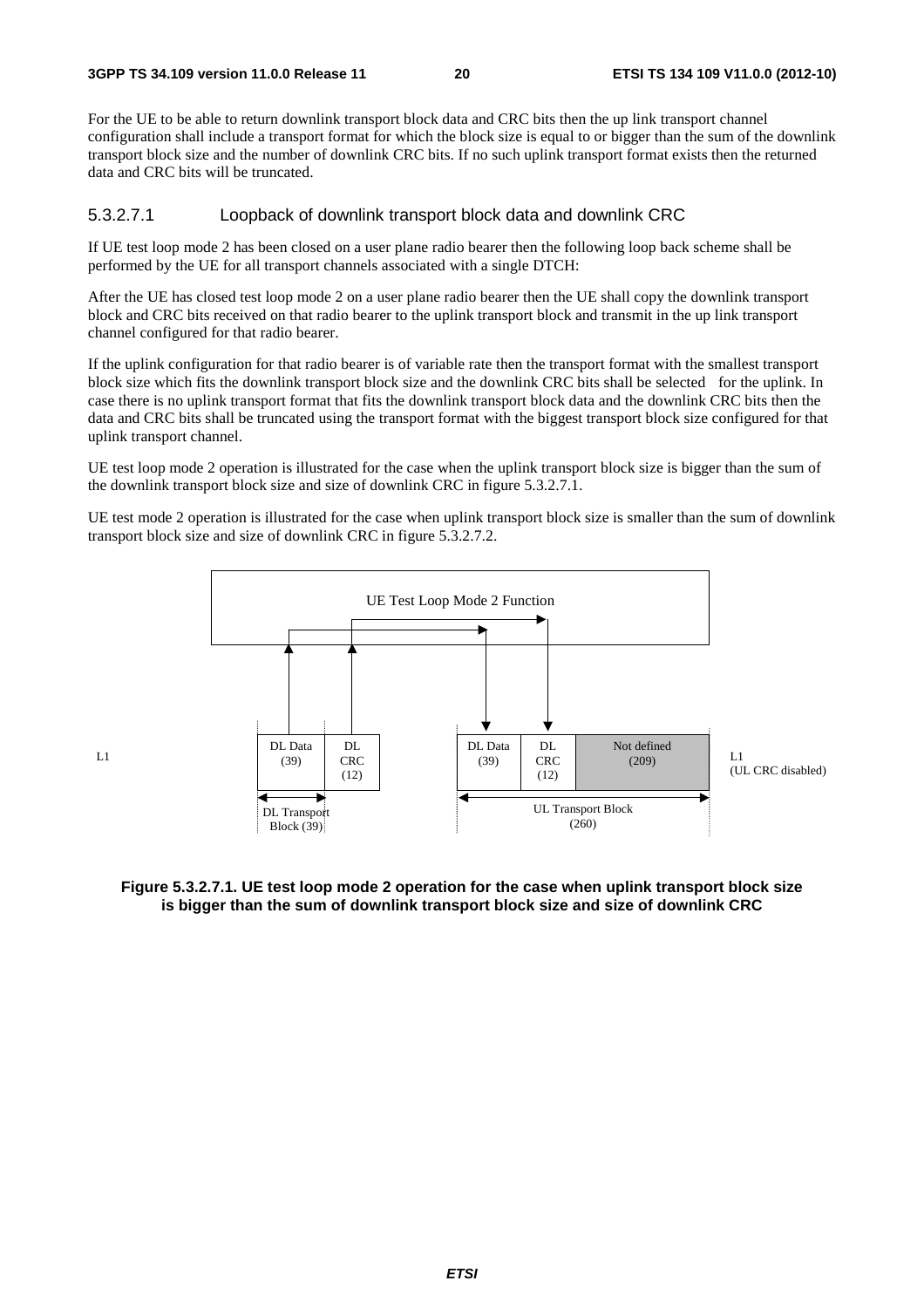

#### **Figure 5.3.2.7.2. UE test loop mode 2 operation for the case when uplink transport block does not fit downlink transport block and downlink CRC bits.**

#### 5.3.2.8 Void

#### 5.3.2.8a UE Test Loop Mode 3 Operation

In UE test loop mode 3, the UE is required to count RLC SDUs received on a given MTCH, which must have been configured in the UE prior to closing UE test loop mode 3.

When the CLOSE UE TEST LOOP message is received by the UE, the counter value is reset to zero. After this, every user data block successfully received by the UE on the chosen MTCH shall cause the counter value to be incremented by one. A 32 bit counter shall be used and the UE counter value is undefined if more than 4294967295 RLC SDUs have been received by the UE.



**Figure 5.3.2.8a.1: UE test loop mode 3 operation** 

#### 5.3.2.8b UE test loop mode 4 operation

If the configuration of a user plane radio bearer with a closed UE test loop mode 4 includes the PDCP protocol layer, configured by "PDCP info" (see [5]), then the loop back scheme according to subclause 5.3.2.8b.1 shall be performed by the UE for that radio bearer.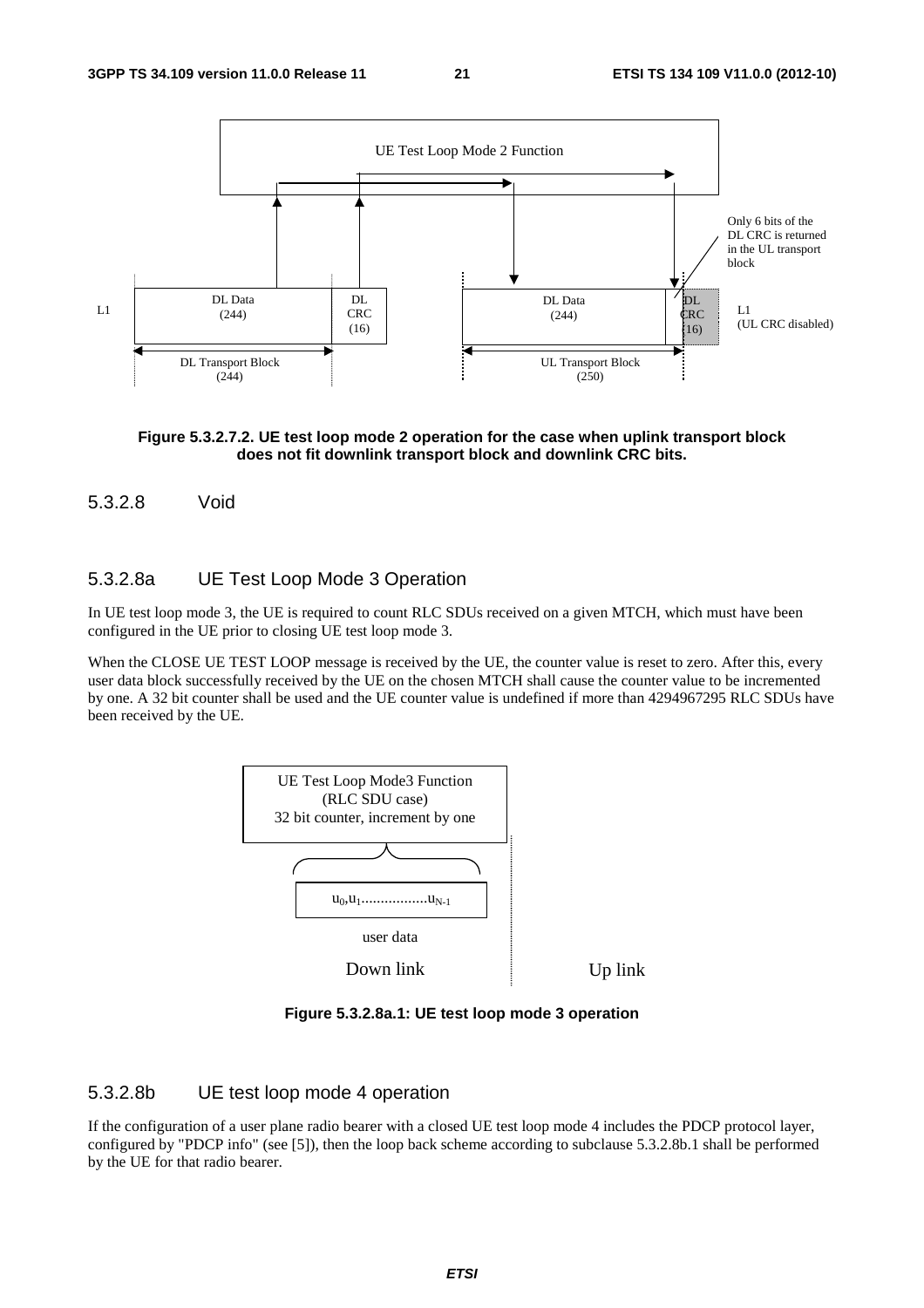If the PDCP protocol layer is not used for a user plane radio bearer with a closed UE test loop mode 4 then the UE behaviour is unspecified.

#### 5.3.2.8b.1 Loopback of IP PDUs

If UE test loop mode 4 has been closed on a user plane radio bearer and the setup of that radio bearer includes configuration of PDCP protocol layer, configured by "PDCP info" (see [5]), then the following loop back scheme shall be performed by the UE.

After the UE has closed UE test loop mode 4 on a user plane radio bearer, every IP PDU (=PDCP SDU) received by the UE in downlink shall be taken from the output of the PDCP service access point (SAP) and be input to the SAP of the UL TFT handling function and transmitted in uplink.

The UE shall provide for normal PDCP operation and uplink packet filtering operation based on received UL TFT.

The IP PDU loopback operation is illustrated in figure 5.1.4 and 5.3.2.8b.1.1.



**Figure 5.3.2.8b.1.1: Loop back of IP PDU (DL IP PDU size = UL IP PDU size = N)** 

#### 5.3.2.9 Loopback delay requirement

#### 5.3.2.9.1 General loopback delay requirement

Loopback delay is specified as delay between received DL radio frames and their corresponding UL radio frames produced from the received data. The loopback delay is measured at the antenna connector of the UE and specified in the unit of radio frame(s). Timing offset between DL and UL radio frames, and timing errors are not included in the loopback delay.

For UE operating in UE test loop mode 1 the loopback delay requirement is applicable for a radio bearer with a closed test loop if the MAC and RLC protocols for that radio bearer are configured for transparent operation and if the downlink RLC SDU size is equal to the downlink transport block size, i.e. no segmentation/concatenation takes place.

For UE operating in UE test loop mode 1 the loopback delay requirement is not applicable for unacknowledged mode radio bearers configured on HS-DSCH and E-DPDCH.

NOTE 0: UE test loop mode 1 is used for E-DCH RF performance testing. For these test cases unacknowledged mode radio bearer configurations for HS-DSCH and E-DPDCH are used. This means that the data rate may vary depending on absolute and relative grants given by the SS. In addition overflow of UE UM buffer may happen as SS needs to guarantee continous data in uplink..

For UE operating in UE test loop mode 2 the loopback delay requirement is applicable for any radio bearer configuration.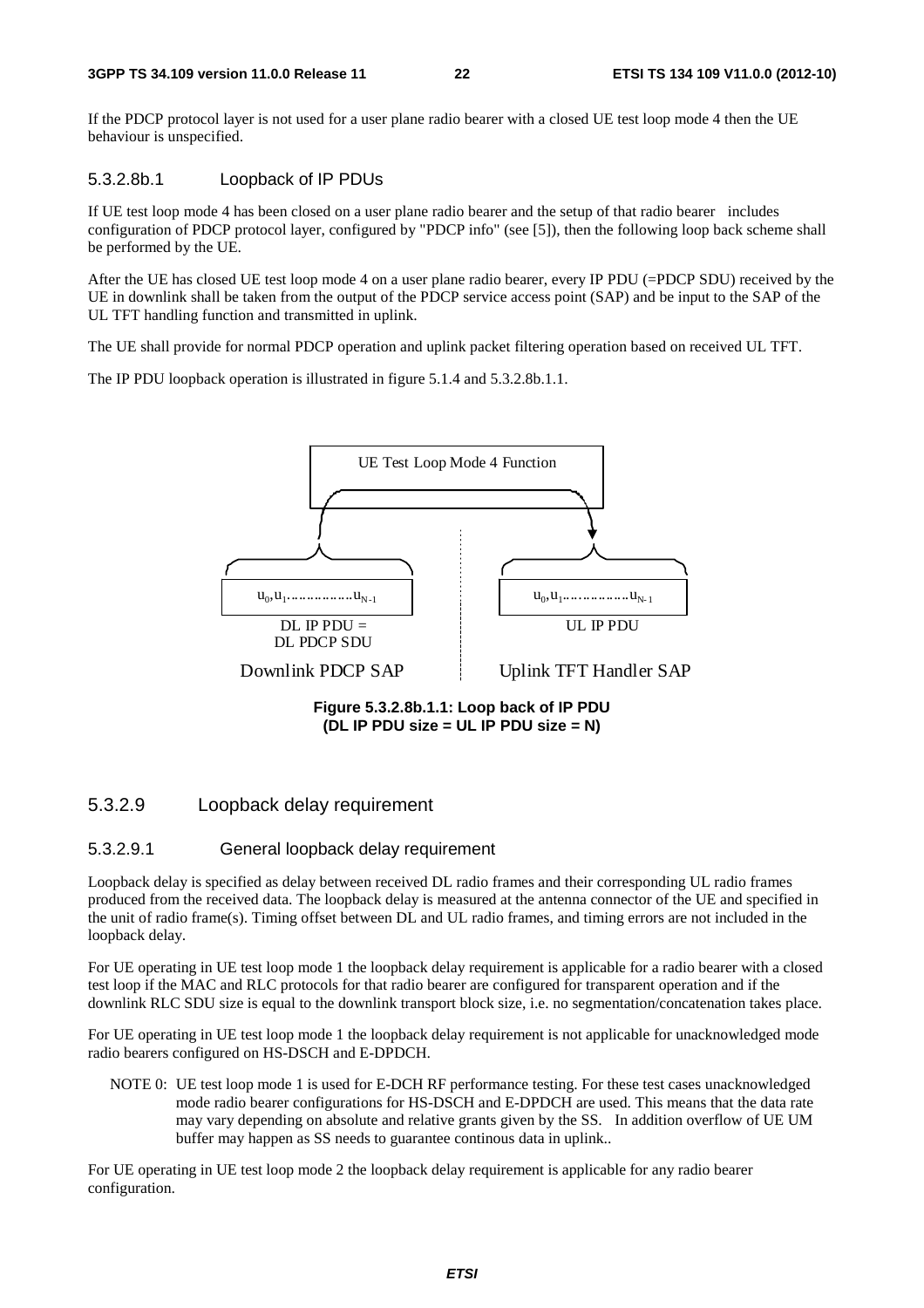For UE operating in UE test loop mode 3, the received data is only counted, and is not looped back to the SS so the loopback delay requirement is not applicable.

The UE shall maintain a fixed loopback delay (the loopback delay shall not vary during a test) if the configuration of radio bearers with closed test loops remains unchanged. The loopback delay shall not exceed the number of radio frames correspondent to 10 times the TTI of the actual transport channel configuration.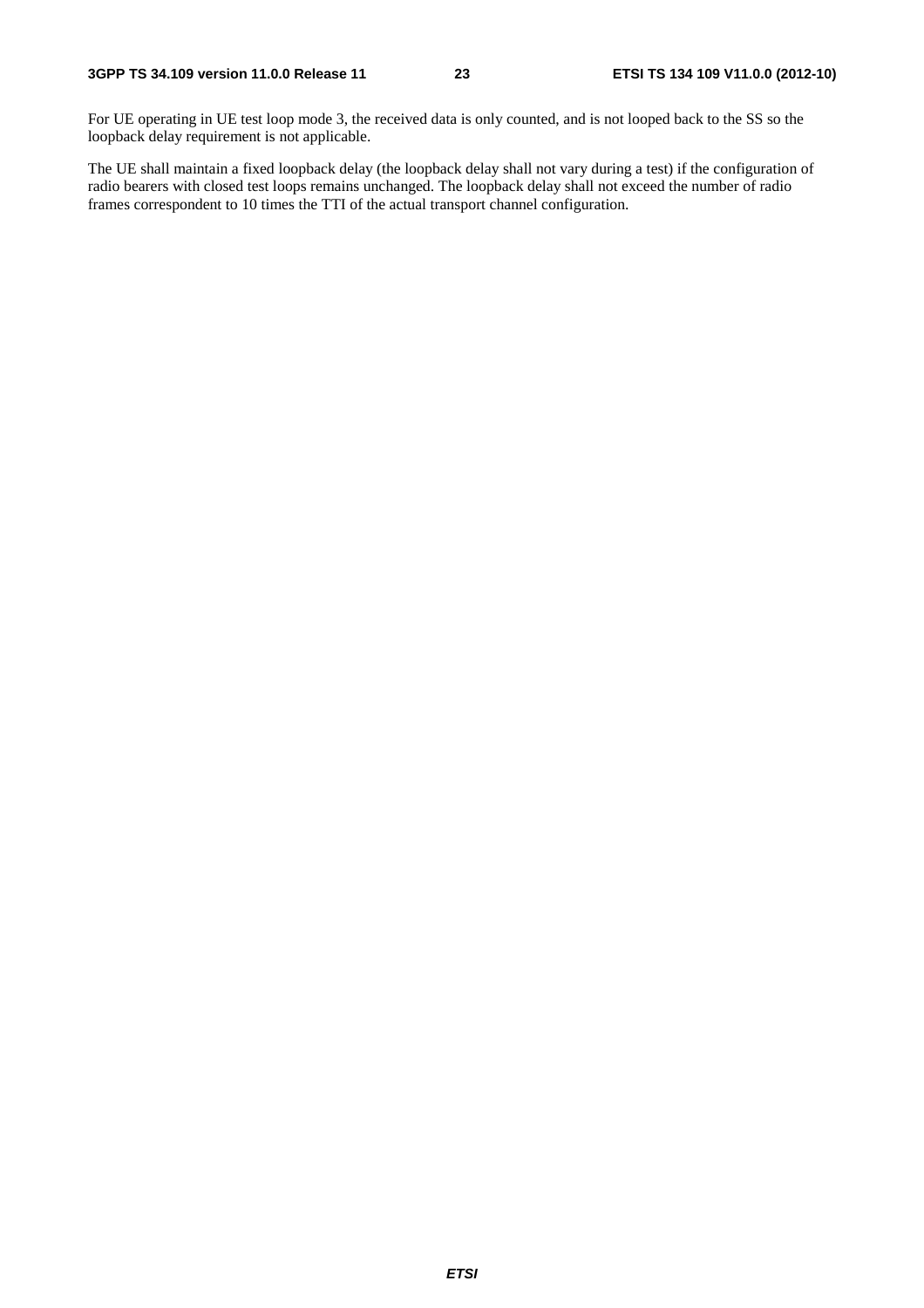The loopback delay requirement for the 10ms TTI case is illustrated in figure 5.3.2.9.1.

- NOTE 1: See TS 25.211 [11], subclause 7.6.3 for definition of the timing offset between DL and UL radio frames for FDD mode.
- NOTE 2: See TS 25.133 [12], subclause 7.1 for definition of the timing error for FDD mode.



**Figure 5.3.2.9.1: Loopback delay requirement (TTI=10 ms)** 

5.3.2.9.2 Loopback delay requirement for RLC and PDCP SDUs (UE Test loop mode 1)

The maximum delay from receiving an RLC or PDCP SDU in a downlink SAP until returning an SDU in the correspondent uplink SAP shall be within the delay requirement specified in subclause 5.3.2.9.1.

The UE test loop function, operating in UE test loop mode 1, shall for every radio bearer with a closed test loop be able to return at least 4 SDUs within the time equal to the TTI of the actual radio bearer.

- NOTE: To enable testing of the Conversational CS TM reference radio bearer combinations as specified in 34.108 subclause 6.10 a UE must be able to loop back 4 SDUs per TTI. E.g. for "Conversational / unknown / UL:64 DL:64 kbps / CS RAB" operated in TM RLC mode 4 SDUs are needed to fill the transport format existing of 4x640 bits.
- NOTE: The loopback delay requirement in 5.3.2.9.2 does not impose any synchronisation mechanisms between the uplink RLC entity and the UE test loop function. Thus it could happen that a UE when having received 4 SDUs within one and the same TTI may deliver the SDUs to the uplink RLC entity in two subsequent TTIs. For a TM radio bearer requiring multiple SDUs to fill a transport block set then "Timer discard without explicit signalling" needs to be configured to secure that the TM RLC entity does not discard the SDUs in case they are delivered in subsequent TTIs.

### 5.3.3 Open UE test loop



**Figure 5.3.3.1: Open UE test loop procedure**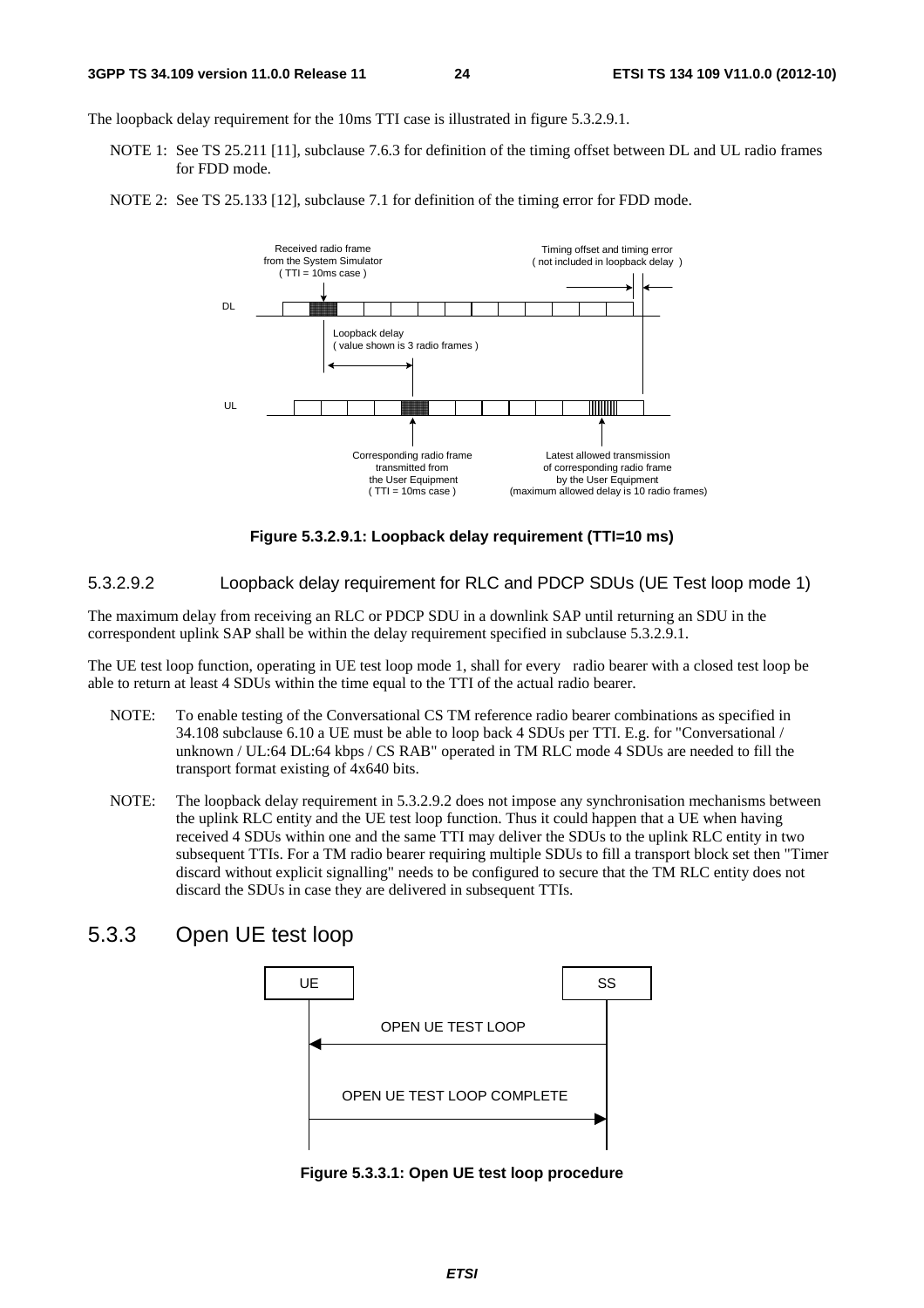### 5.3.3.1 General

The SS uses the procedure open UE test loop to deactivate the UE test loop function in the UE.

#### 5.3.3.2 Initiation

The SS requests the UE to open all closed radio bearer test loops by transmitting an OPEN\_UE\_TEST \_LOOP\_CMD message. The SS then starts timer TT01.

### 5.3.3.3 Reception of OPEN UE TEST LOOP message by the UE

If no bidirectional user plane radio bearers are established in UE Test loop mode 1 or UE test loop mode 2, the UE shall ignore any OPEN UE TEST LOOP message.

If one or more user plane radio bearer test loops are closed, the UE shall open all test loops and send back to the SS an OPEN UE TEST LOOP COMPLETE message.

If the test loops are already open, the UE shall still respond as if the loops had been closed, i.e. the OPEN UE TEST LOOP COMPLETE message should be sent prior to TT01 expiring.

### 5.3.3.4 Reception of OPEN UE TEST LOOP COMPLETE by the SS

Upon reception of the OPEN UE TEST LOOP COMPLETE message the SS stops timer TT01.

### 5.3.3.5 TT01 timeout

If TT01 expires, then the SS shall indicate this to the test case. The procedure is then completed.

## 5.4 UE Positioning test mode procedures

### 5.4.1 Reset UE Positioning Stored Information



#### 5.4.1.1 General

The SS uses the reset UE positioning stored information procedure to command the UE to reset the already acquired UE POSITIONING information in preparation for subsequent test procedures.

#### 5.4.1.2 Initiation

The SS requests the UE to reset the stored UE positioning information mode by transmitting a RESET UE POSITIONING STORED INFORMATION message.

### 5.4.1.3 Reception of RESET UE POSITIONING STORED INFORMATION message by UE

When UE receives RESET UE POSITIONING STORED INFORMATION message then the UE shall:

1> if the IE "UE Positioning Technology" has the value "AGPS":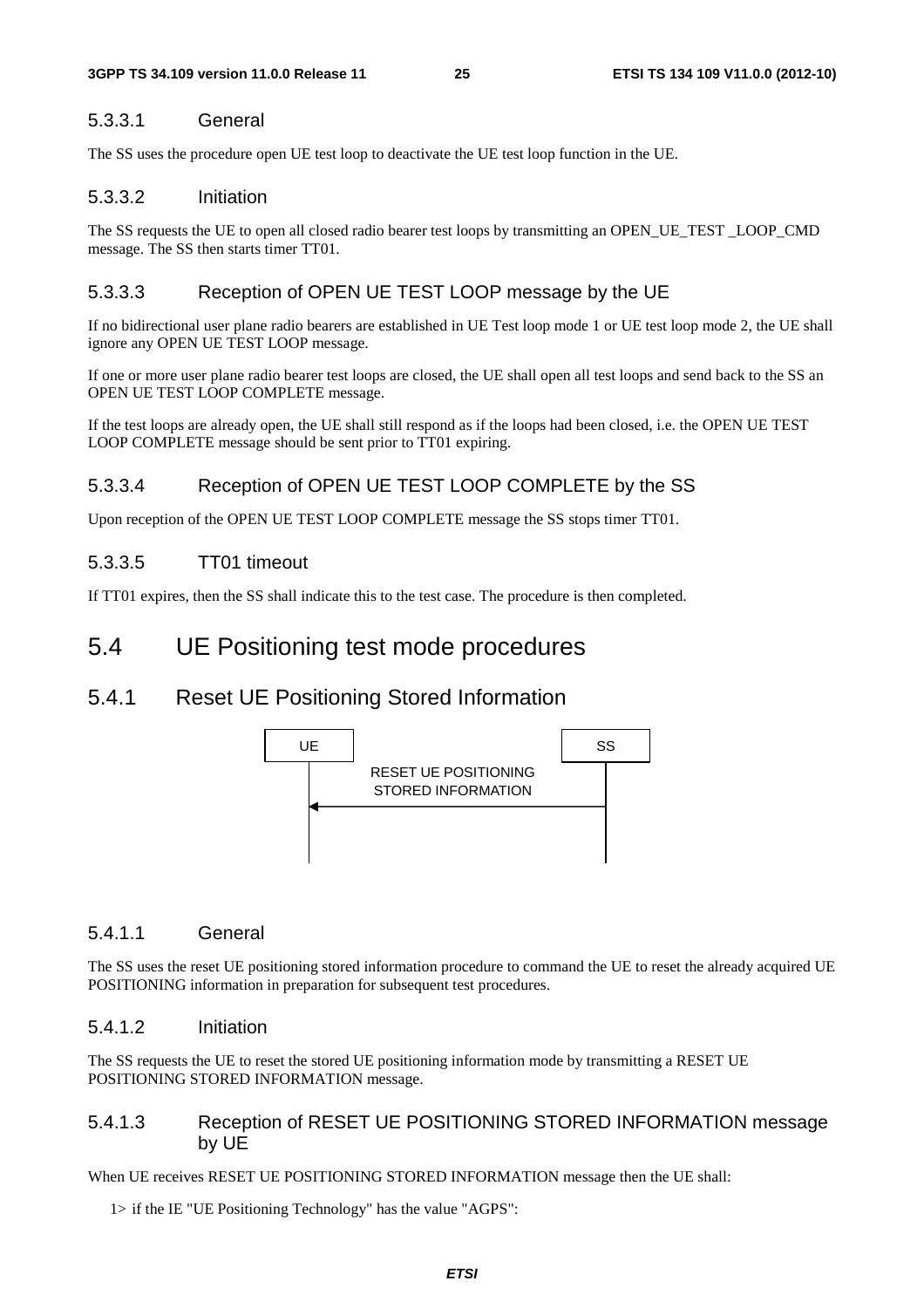- 2> discard any stored GPS reference time, reference position, and any other aiding data obtained or derived during the previous test instance (e.g. expected ranges and Doppler).
- 1> if the IE "UE Positioning Technology" has the value 'AGNSS':
	- 2> discard any stored GPS and GANSS reference time, reference position, and any other aiding data obtained or derived previously (e.g. expected ranges and Doppler);
	- 2> temporarily disable any sensor data (if applicable) that can aid the positioning for the duration of the subsequent positioning procedure.
- 1> otherwise:

2> ignore the message.

## 5.5 UE RLC SDU counter reporting procedure



**Figure 5.5.1: UE RLC SDU counter reporting procedure** 

### 5.5.1 UE TEST LOOP MODE 3 RLC SDU COUNTER REQUEST and UE TEST LOOP MODE 3 RLC SDU COUNTER RESPONSE

#### 5.5.1.1 General

The SS may transmit a UE TEST LOOP MODE 3 RLC SDU COUNTER REQUEST message at any time when UE test loop mode 3 is active.

#### 5.5.1.2 Initiation

The SS requests the UE to report its current RLC SDU counter value by sending the message UE TEST LOOP MODE 3 RLC SDU COUNTER REQUEST to the UE. The SS then starts timer TT01.

#### 5.5.1.3 Reception of UE TEST LOOP MODE 3 RLC SDU COUNTER REQUEST by the UE

If UE test loop mode 3 is not active, the UE shall ignore the UE TEST LOOP MODE 3 RLC SDU COUNTER REQUEST message.

If UE test loop mode 3 is active, the UE shall respond by transmitting a UE TEST LOOP MODE 3 RLC SDU COUNTER RESPONSE message, containing the current RLC SDU counter value.

#### 5.5.1.4 Reception of UE TEST LOOP MODE 3 RLC SDU COUNTER RESPONSE by the SS

Upon reception of the UE TEST LOOP MODE 3 RLC SDU COUNTER RESPONSE message the SS stops timer TT01.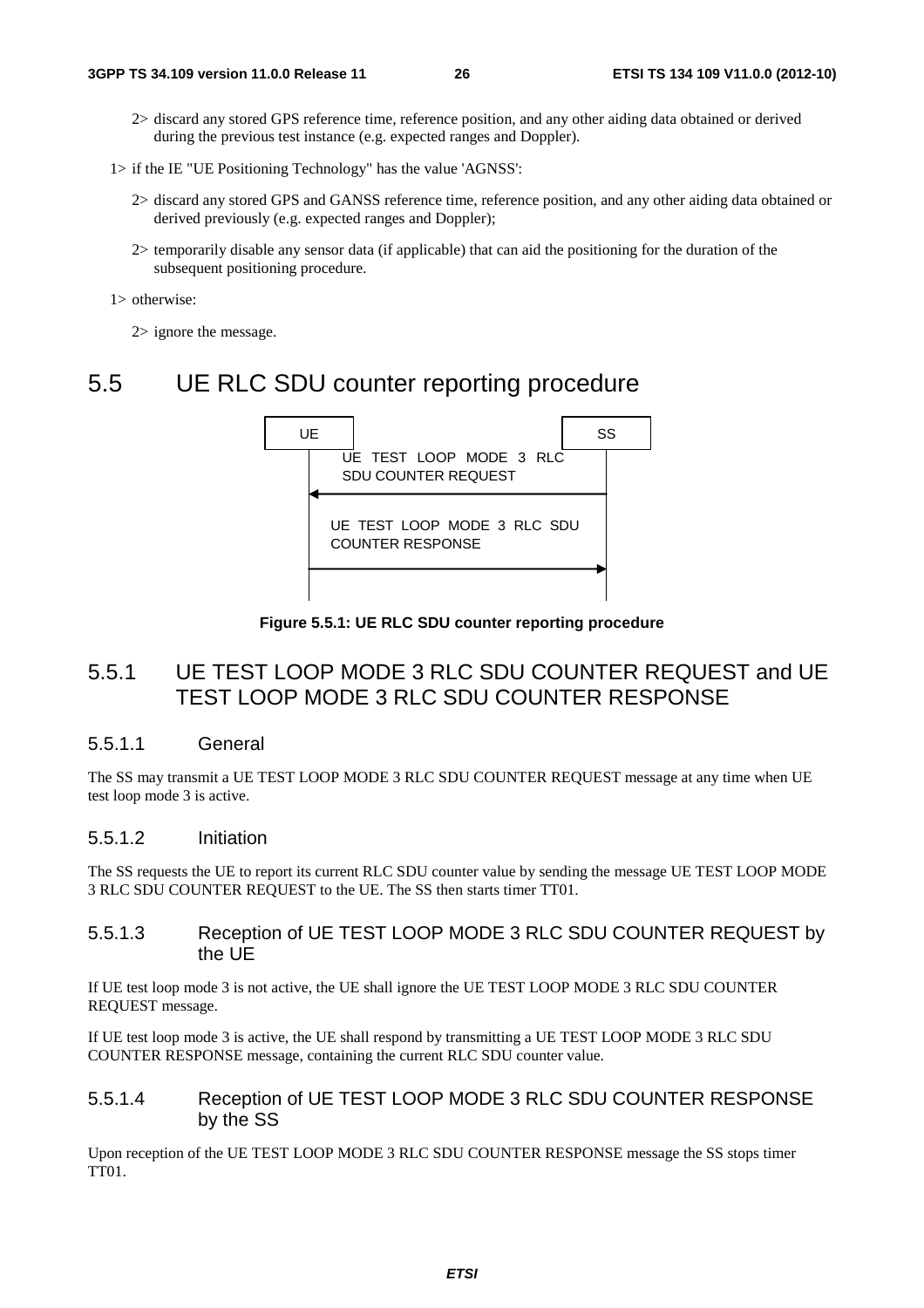#### 5.5.1.5 TT01 timeout

If TT01 expires, then the SS shall indicate this to the test case. The procedure is then completed.

# 6 Message definitions and contents

In this clause, only TC protocol messages are described. TC control messages are intended to be sent using the RRC downlink and uplink direct transfer procedures, see TS 25.331 [5], subclause 8.1.9 and subclause 8.1.10.

- NOTE 1: A message received with skip indicator different from 0 will be ignored.
- NOTE 2: For general definition of Layer 3 message format see TS 24.007 [1], clause 11.
- NOTE 3: GSM and 3G test messages uses the same protocol discriminator value ("1111"). Following message type value series are reserved for GSM testing commands as specified by TS 44.014 [13]: 0000xxxx, 0001xxxx and 0010xxxx where x represent 0 or 1. For 3G test commands the message type value series 0100xxxx is reserved.

# 6.1 Timer values

TT01:

- for testing the reception of MBMS services operating in MBSFN mode: [15] seconds.

- otherwise: 2.5 seconds.

NOTE: For testing the reception of MBMS services operating in MBSFN mode a longer time is specified for TT01 as the response to the CLOSE UE TEST LOOP message by the UE may involve waiting for cluster selection and/or MTCH establishment on the MBSFN carrier.

# 6.2 CLOSE UE TEST LOOP

This message is only sent in the direction SS to UE.

| <b>Information Element</b>    | <b>Reference</b>                       | <b>Presence</b> | Format | Length   |
|-------------------------------|----------------------------------------|-----------------|--------|----------|
| <b>Protocol discriminator</b> | TS 24.007 [1].<br>subclause 11.2.3.1.1 | M               |        |          |
| Skip indicator                | TS 24.007 [1],<br>subclause 11.2.3.1.2 | M               |        |          |
| Message type                  |                                        |                 |        |          |
| UE test loop mode             |                                        | ΙVΙ             |        |          |
| UE test loop mode 1 LB setup  |                                        |                 |        | $1 - 16$ |
| UE test loop mode 3 setup     |                                        |                 |        |          |

where message type is:



where UE test loop mode is:



X2=0 and X1=0 then UE test loop mode 1 loop back scheme according to 5.3.2.6 shall be performed by the UE (loopback of RLC SDUs or PDCP SDUs).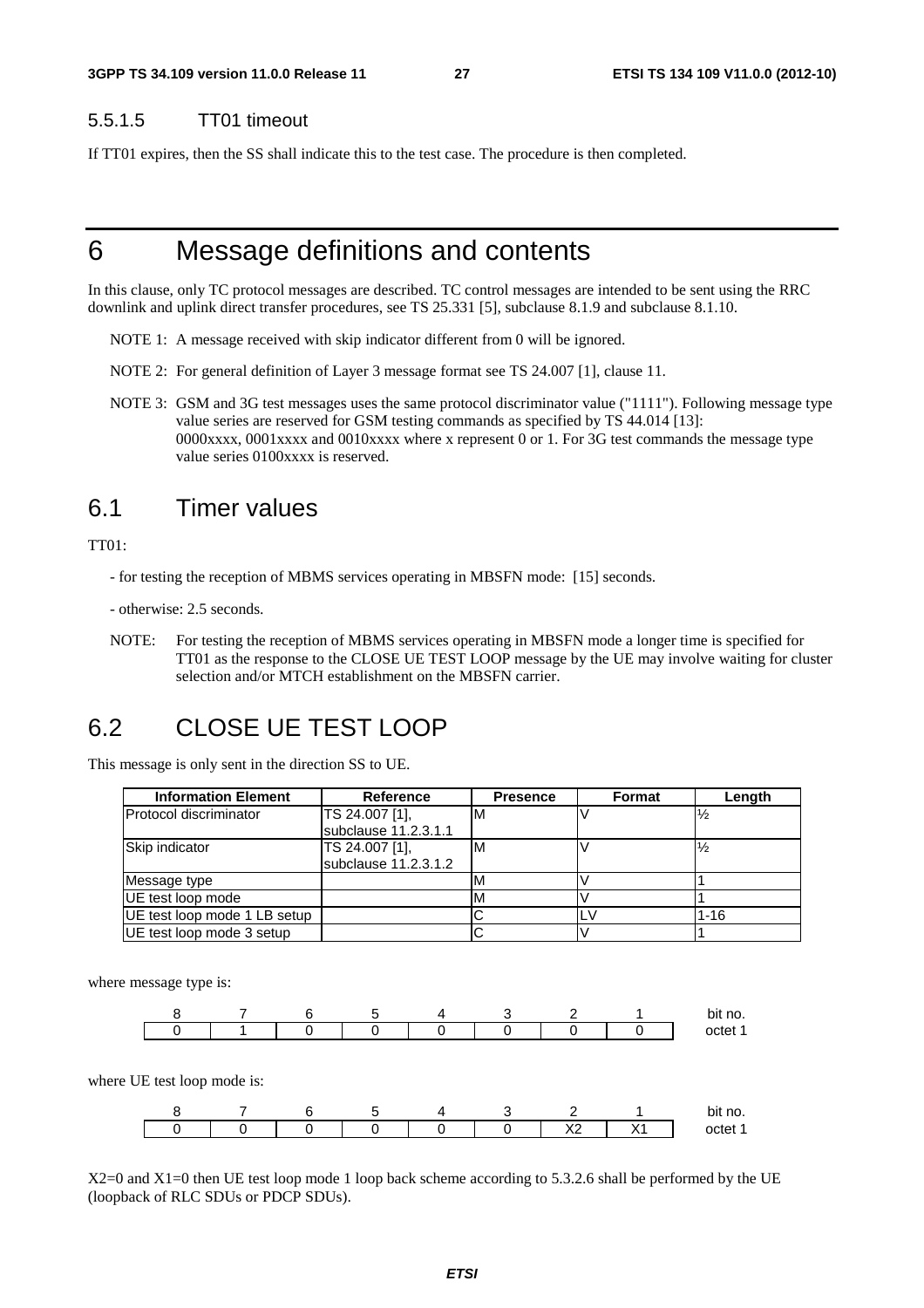X2=0 and X1=1 then UE test loop mode 2 loop back scheme according to 5.3.2.7 shall be performed by the UE (loopback of transport block data and CRC bits).

X2=1 and X1=0 then the UE test loop mode 3 RLC SDUcounting scheme according to section 5.3.2.8a shall be performed by the UE (counting of received RLC SDUs).

X2=1 and X1=1 then the UE test loop mode 4 loop back scheme according to section 5.3.2.8b shall be performed by the UE (loopback of IP PDUs).

For backward compatibility reason, the bit 3 of octet 1 shall not be used and shall always be set to zero.

where UE test loop mode 1 LB setup is:

 8 7 6 5 4 3 2 1 Length of UE test loop mode 1 LB setup IE | Octet 1 LB setup list Octet 2 Octet N\*3+1

N is the number of LB entities in the LB setup list and is less than or equal to 5.

where LB setup list is:



where LB Setup RB IE#k is:

|          |           |                 |          |     |     |   |    | bit no.            |
|----------|-----------|-----------------|----------|-----|-----|---|----|--------------------|
| Б<br>J   | $\Lambda$ | $\sqrt{2}$<br>J | ╭<br>74. | . - | 10: |   |    | octet 1            |
| <u>.</u> |           | ںے              | - س      | ںے  | ▃▵  |   |    | octet <sub>2</sub> |
|          | Reserved  |                 | Q4       | ں ی | ◡   | w | QU | octet 3            |

Z15..Z0 = Uplink RLC SDU size in bits 0.. 65535 (binary coded, Z15 is most significant bit and Z0 least significant bit). Support of Uplink RLC SDU sizes bigger than 12160 bits is optional for the UE, see Note 1.

 $Q4. Q0 = RB$  identity number, 5..32 (binary coded,  $Q4$  is most significant bit and  $Q0$  least significant bit), where RB identity identifies the radio bearer, see [5] TS 25.331. The range is limited to 5..32 due to RB0 to RB4 are reserved for signalling radio bearers.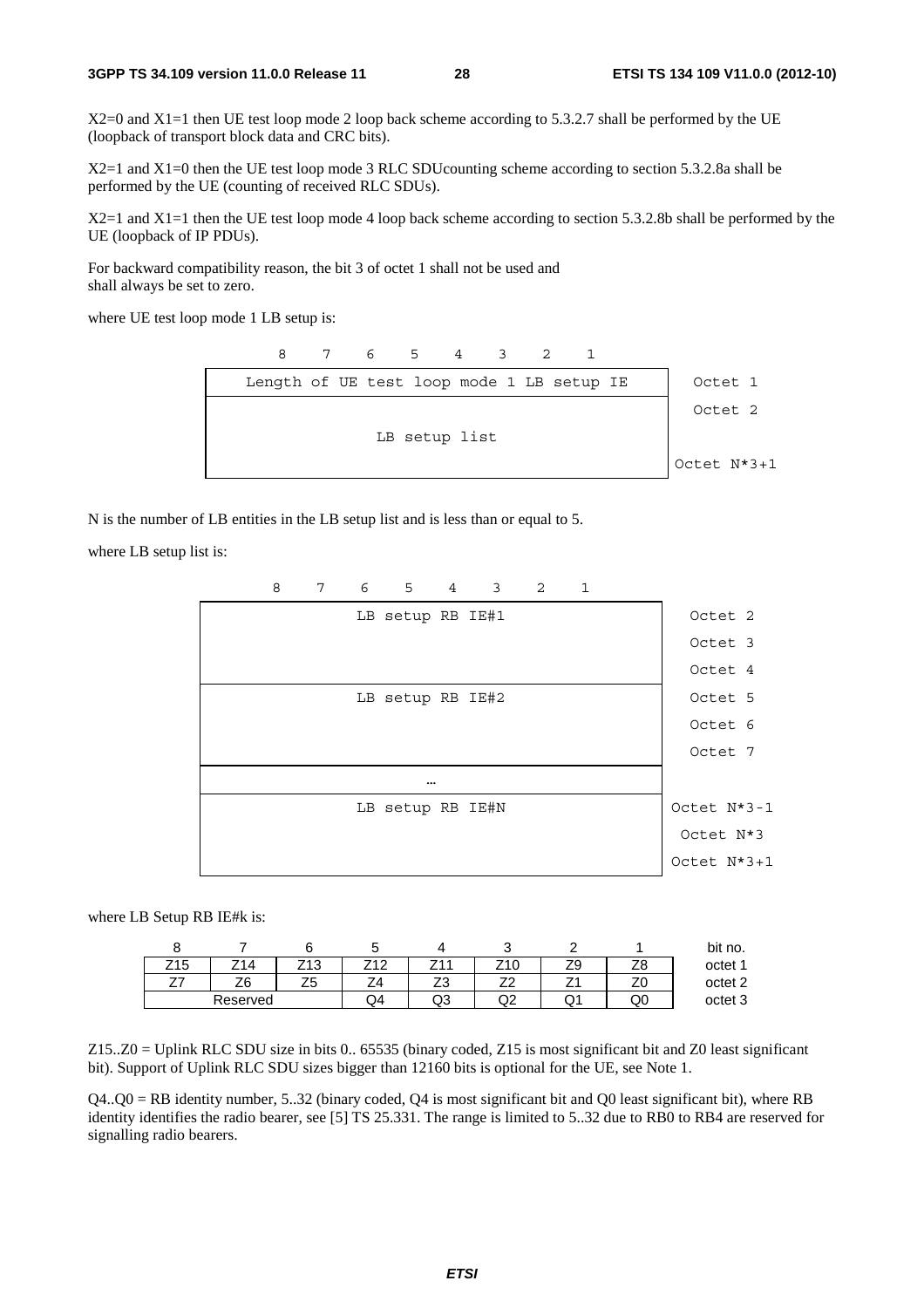NOTE: The parameter UL RLC SDU size is only applicable for UE test loop mode 1 and for radio bearers not using the PDCP protocol layer, see subclause 5.3.2.6.2. The UE capability for support of UL RLC SDU sizes bigger than 12160 bits is stated by the UE manufacturer as an Implementation Conformations Statement (ICS) as defined in TS 34.123-2 [17], subclause A.4.3.1 table A.13. The UE Total RLC AM buffer size according to the UE Radio Access Capabilities defined in TS 25.306 [18] shall not be exceeded.

And where UE test loop mode 3 setup is:

Where



|         |   |     |          |     |                      |                  | bit<br>no. |
|---------|---|-----|----------|-----|----------------------|------------------|------------|
| eserved | ∾ | .)4 | `<br>سرت | ےیں | $\ddot{\phantom{1}}$ | $\lambda$<br>ساب |            |

Q5..Q0 = MBMS short transmission identity number -1, 0..63 (binary coded, Q5 is most significant bit and Q0 least significant bit), where MBMS short transmission identity number identifies the MBMS Transmission identity (= MBMS service identity + MBMS session id) associated with the MTCH under test, see [5] TS 25.331. Test loop mode 3 operation is only defined for MTCH.

# 6.3 CLOSE UE TEST LOOP COMPLETE

This message is only sent in the direction UE to SS.

| <b>Information Element</b> | <b>Reference</b>       | <b>Presence</b> | Format | Length |
|----------------------------|------------------------|-----------------|--------|--------|
| Protocol discriminator     | TS 24.007 [1],         | M               |        | 1/2    |
|                            | subclause 11.2.3.1.1   |                 |        |        |
| <b>Skip indicator</b>      | TS 24.007 [1],         | ιM              |        | 1/2    |
|                            | subclause $11.2.3.1.2$ |                 |        |        |
| Message type               |                        | M               |        |        |

where message type is:



# 6.4 OPEN UE TEST LOOP

This message is only sent in the direction SS to UE

| <b>Information Element</b>     | Reference              | <b>Presence</b> | Format | Length |
|--------------------------------|------------------------|-----------------|--------|--------|
| <b>IProtocol discriminator</b> | TS 24.007 [1],         | ιM              |        |        |
|                                | subclause 11.2.3.1.1   |                 |        |        |
| Skip indicator                 | TS 24.007 [1],         | ιM              |        |        |
|                                | subclause $11.2.3.1.2$ |                 |        |        |
| Message type                   |                        | ΙM              |        |        |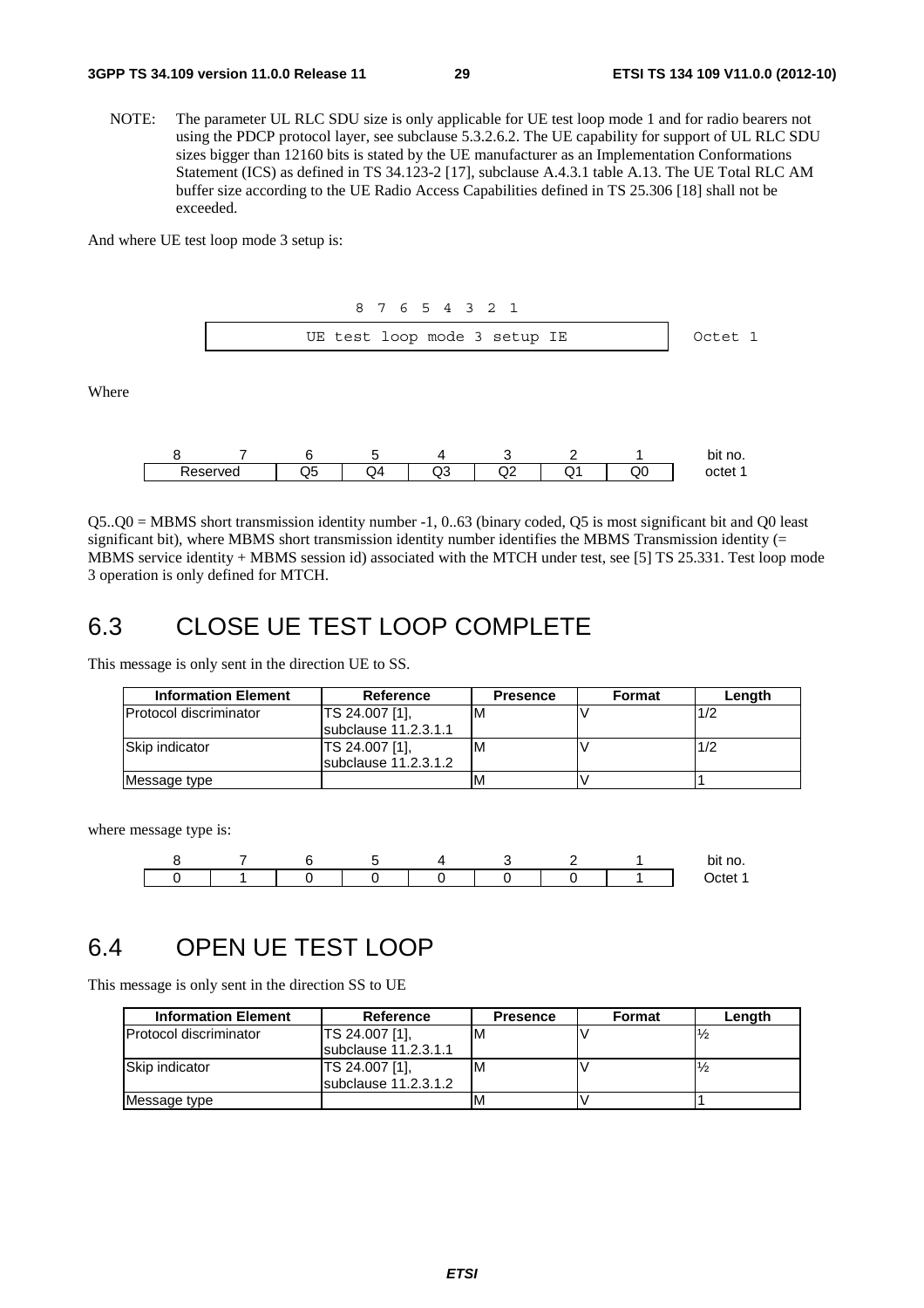where message type is:



# 6.5 OPEN UE TEST LOOP COMPLETE

This message is only sent in the direction UE to SS.

| <b>Information Element</b>    | Reference              | <b>Presence</b> | Format | Length |
|-------------------------------|------------------------|-----------------|--------|--------|
| <b>Protocol discriminator</b> | TS 24.007 [1].         |                 |        | 1/2    |
|                               | subclause $11.2.3.1.1$ |                 |        |        |
| Skip indicator                | TS 24.007 [1],         | ΙM              |        | 1/2    |
|                               | subclause 11.2.3.1.2   |                 |        |        |
| Message type                  |                        |                 |        |        |

where message type is:

|  |  |  |  | bit no.             |
|--|--|--|--|---------------------|
|  |  |  |  | ∩ctr<br>тдт<br>---- |

# 6.6 ACTIVATE RB TEST MODE

This message is only sent in the direction SS to UE.

| <b>Information Element</b>    | Reference                    | <b>Presence</b> | Format | Length |
|-------------------------------|------------------------------|-----------------|--------|--------|
| <b>Protocol discriminator</b> | TS 24.007 [1].               | ιM              |        |        |
|                               | subclause $11.2.3.1.1$       |                 |        |        |
| Skip indicator                | TS 24.007 [1],               | ιм              |        |        |
|                               | <b>Isubclause 11.2.3.1.2</b> |                 |        |        |
| Message type                  |                              | ΙM              |        |        |

where message type is:



# 6.7 ACTIVATE RB TEST MODE COMPLETE

This message is only sent in the direction UE to SS.

| <b>Information Element</b>     | Reference              | <b>Presence</b> | Format | Length |
|--------------------------------|------------------------|-----------------|--------|--------|
| <b>IProtocol discriminator</b> | TS 24.007 [1],         | ιM              |        |        |
|                                | subclause 11.2.3.1.1   |                 |        |        |
| Skip indicator                 | TS 24.007 [1],         | M               |        |        |
|                                | subclause $11.2.3.1.2$ |                 |        |        |
| Message type                   |                        | M               |        |        |

where message type is:

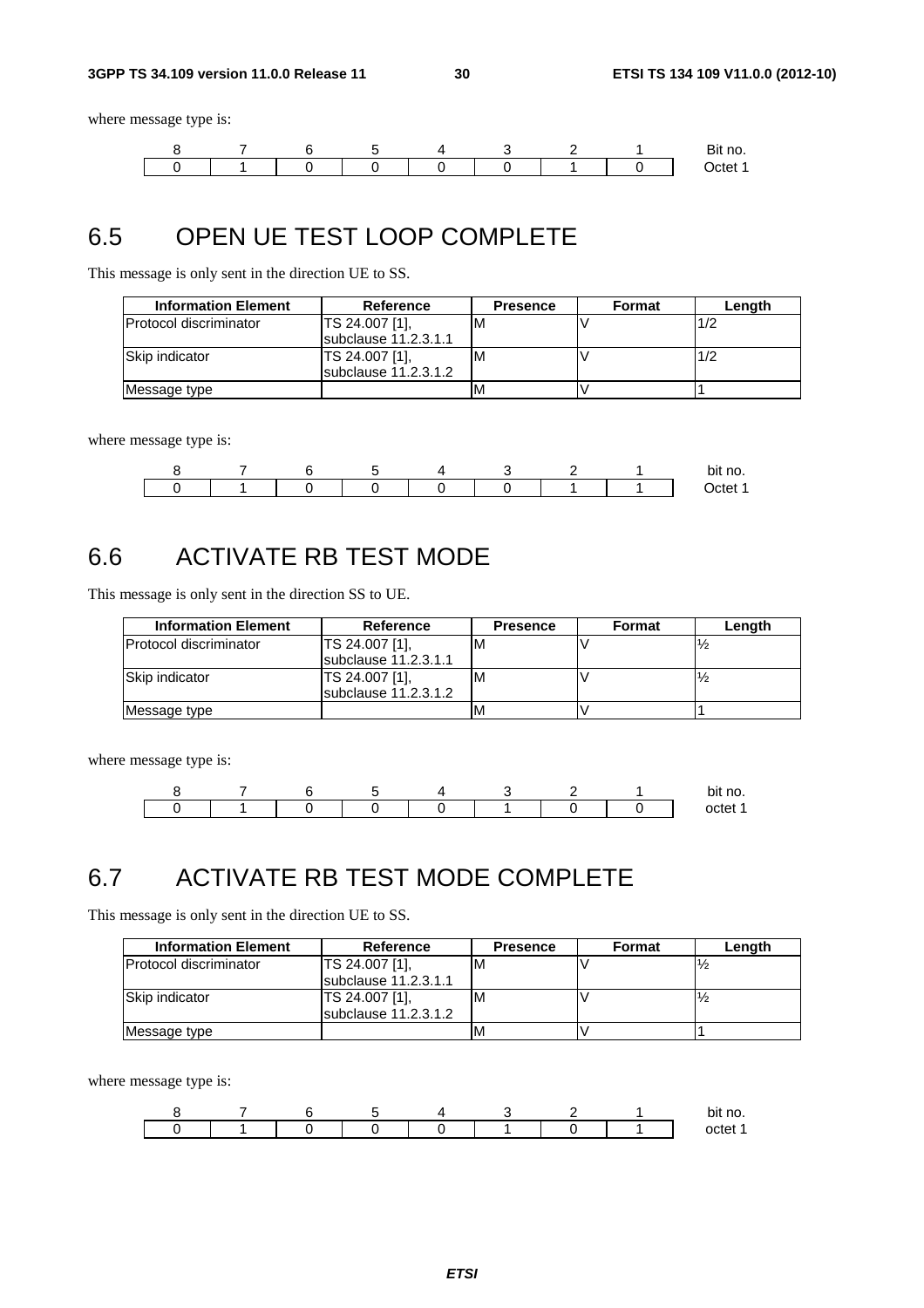# 6.8 DEACTIVATE RB TEST MODE

This message is only sent in the direction SS to UE.

| <b>Information Element</b>    | Reference            | <b>Presence</b> | Format | Length |
|-------------------------------|----------------------|-----------------|--------|--------|
| <b>Protocol discriminator</b> | TS 24.007 [1].       | ΙM              |        |        |
|                               | subclause 11.2.3.1.1 |                 |        |        |
| Skip indicator                | TS 24.007 [1].       | ΙM              |        |        |
|                               | subclause 11.2.3.1.2 |                 |        |        |
| Message type                  |                      |                 |        |        |

where message type is:

|  |  |  |  | bit no. |
|--|--|--|--|---------|
|  |  |  |  | . .     |

# 6.9 DEACTIVATE RB TEST MODE COMPLETE

This message is only sent in the direction UE to SS.

| <b>Information Element</b> | Reference                                | <b>Presence</b> | Format | Length |
|----------------------------|------------------------------------------|-----------------|--------|--------|
| Protocol discriminator     | TS 24.007 [1],<br>subclause $11.2.3.1.1$ | M               |        |        |
| <b>Skip indicator</b>      | TS 24.007 [1],<br>subclause $11.2.3.1.2$ | M               |        |        |
| Message type               |                                          | м               |        |        |

where message type is:

|  |  |  |  | bit no. |
|--|--|--|--|---------|
|  |  |  |  | nct     |

# 6.10 RESET UE POSITIONING STORED INFORMATION

This message is only sent in the direction SS to UE.

| <b>Information Element</b>    | <b>Reference</b>       | <b>Presence</b> | Format | Length |
|-------------------------------|------------------------|-----------------|--------|--------|
| <b>Protocol discriminator</b> | TS 24.007 [1],         | ΙM              |        |        |
|                               | subclause 11.2.3.1.1   |                 |        |        |
| Skip indicator                | TS 24.007 [1],         | 'N              |        |        |
|                               | subclause $11.2.3.1.2$ |                 |        |        |
| Message type                  |                        | M               |        |        |
| UE Positioning Technology     |                        |                 |        |        |

where message type is:

|  |  |  |  | bit no. |
|--|--|--|--|---------|
|  |  |  |  | റ്<br>- |

where UE positioning technology is a single octet IE:

|  |    |             |             |  | bit no. |
|--|----|-------------|-------------|--|---------|
|  | UE | positioning | l echnoloav |  | ncte    |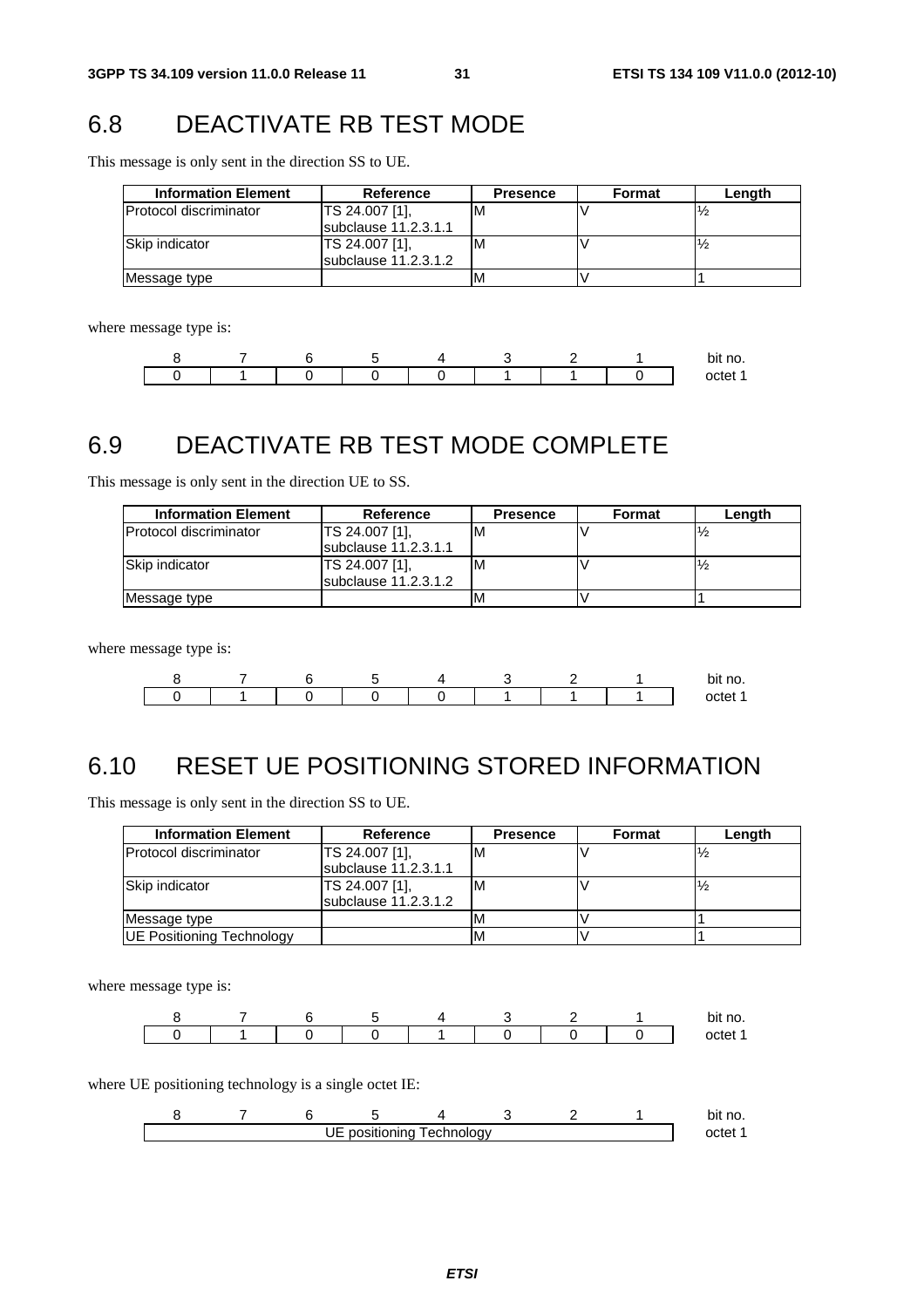UE Positioning Technology value

Bits **8 7 6 5 4 3 2 1** 0 0 0 0 0 0 0 0 AGPS 0 0 0 0 0 0 0 1 AGNSS

All other cause values are reserved for future use

# 6.11 UE TEST LOOP MODE 3 RLC SDU COUNTER REQUEST

This message is only sent in the direction SS to UE.

| <b>Information Element</b> | Reference              | <b>Presence</b> | <b>Format</b> | Length |
|----------------------------|------------------------|-----------------|---------------|--------|
| Protocol discriminator     | TS 24.007 [1].         | м               |               |        |
|                            | subclause 11.2.3.1.1   |                 |               |        |
| Skip indicator             | TS 24.007 [1],         | м               |               |        |
|                            | subclause $11.2.3.1.2$ |                 |               |        |
| Message type               |                        | M               |               |        |

where message type is:

|  |  |  |  | bit no. |
|--|--|--|--|---------|
|  |  |  |  |         |

# 6.12 UE TEST LOOP MODE 3 RLC SDU COUNTER **RESPONSE**

This message is only sent in the direction UE to SS.

| <b>Information Element</b>    | Reference            | <b>Presence</b> | Format | Length |
|-------------------------------|----------------------|-----------------|--------|--------|
| <b>Protocol discriminator</b> | TS 24.007 [1],       | M               |        |        |
|                               | subclause 11.2.3.1.1 |                 |        |        |
| Skip indicator                | TS 24.007 [1],       | M               |        |        |
|                               | subclause 11.2.3.1.2 |                 |        |        |
| Message type                  |                      |                 |        |        |
| <b>IRLC SDU Counter Value</b> |                      |                 |        |        |

where message type is:

|  |  |  |  | bit no.     |
|--|--|--|--|-------------|
|  |  |  |  | netr<br>`ھ، |

And where

RLC SDU Counter Value is

| C31     | C30 | C29 | C28             | rn7<br>ےب       | C <sub>26</sub> | C <sub>25</sub> | C <sub>24</sub> | octet 1 |
|---------|-----|-----|-----------------|-----------------|-----------------|-----------------|-----------------|---------|
| C23     | C22 | C21 | C <sub>20</sub> | C19<br>َ ب      | C18<br>◡        | C17             | C16             | octet 2 |
| C15     | C14 | C13 | <b>C10</b>      | <b>CAA</b><br>◡ | C10             | C9              | C8              | octet 3 |
| ~7<br>◡ | C6  | C5  | C4              | ⌒∩<br>w         | ⌒⌒<br>◡∠        | ົ<br>◡          | C0              | octet 4 |

C31..C0 = UE received RLC SDU counter value 0.. 4294967295 (binary coded, C31 is most significant bit and C0 least significant bit).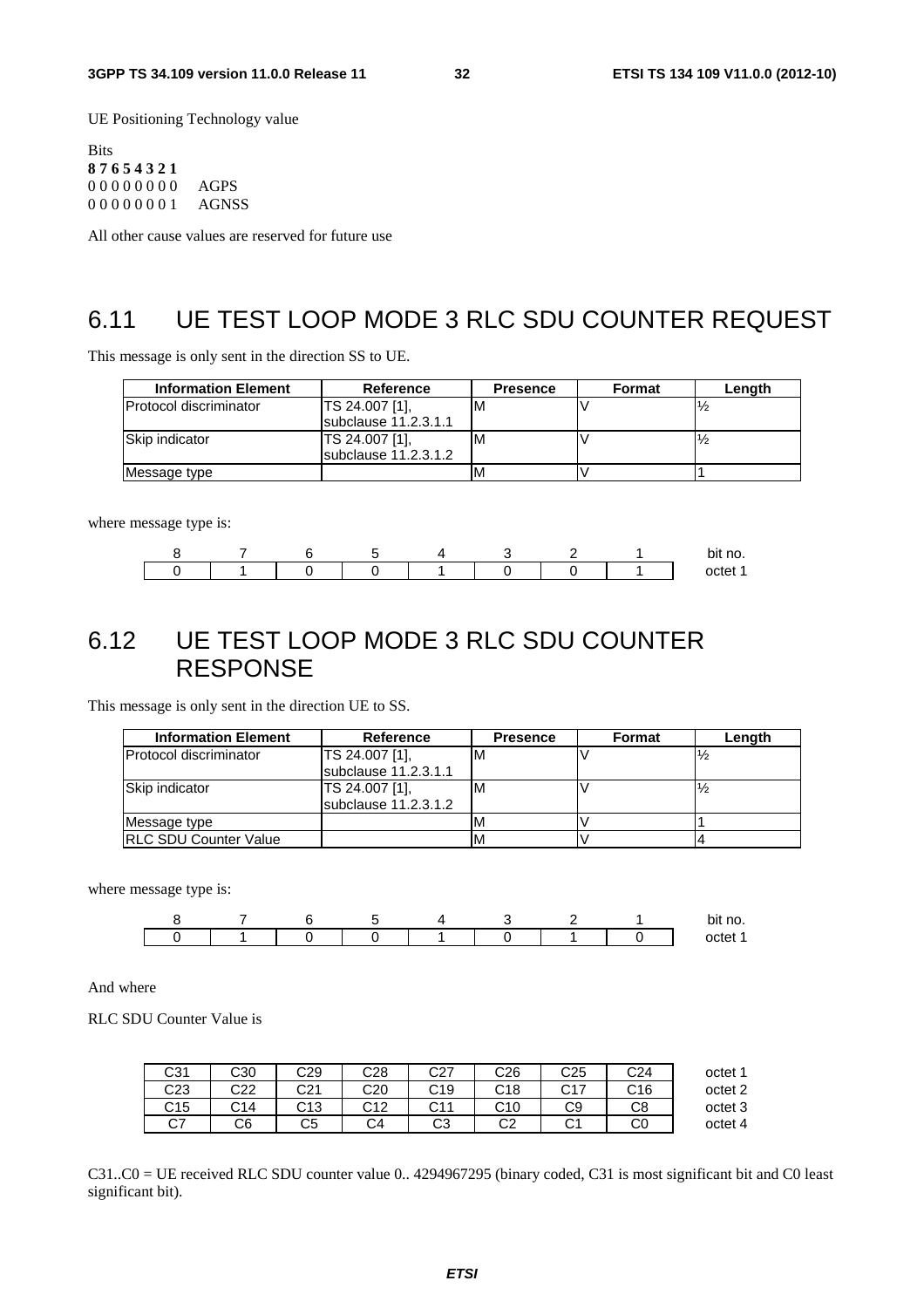# 7 Electrical Man Machine Interface (EMMI)

The EMMI is used for automation of conformance testing. The commands used on the EMMI by the System Simulator, shall be limited to the AT commands specified in TS 27.005 [15], TS 27.007 [16] and TS 27.060 [17]. The EMMI and its use for automation of signalling testing are illustrated in figure 7.1 as an example.

At the System Simulator side, a logical EMMI using AT commands shall interface with the TTCN test cases. A physical EMMI interface may be a standard RS232 interface towards the UE. Other interfaces shall not be precluded.

At the UE side the physical interface may be of various types, and an adapter may be provided by the UE manufacturer for converting the AT commands between the System Simulator interface into the UE manufacturer specific interface and format.

The use of EMMI is optional for the UE.



**Figure 7.1: An example of EMMI and its use for automation of signalling testing** 

# 8 UICC/ME test interface

## 8.1 General description

A special interface is required in order to perform the tests of the UICC/ME interface.

### 8.2 Formal aspects

It shall be possible to connect the UICC/USIM simulator to the ME. If an adapter is to be used, the manufacturer of the ME shall provide it.

When using the UICC/USIM simulator, the ME does not necessarily conform to all RF requirements.

When the UICC/USIM simulator is connected the ME shall be able to correctly send and receive on a DTCH and associated channels under ideal radio conditions.

## 8.3 Hardware and logical aspects of the interface

The signals on this interface are specified in TS 31.101 [7].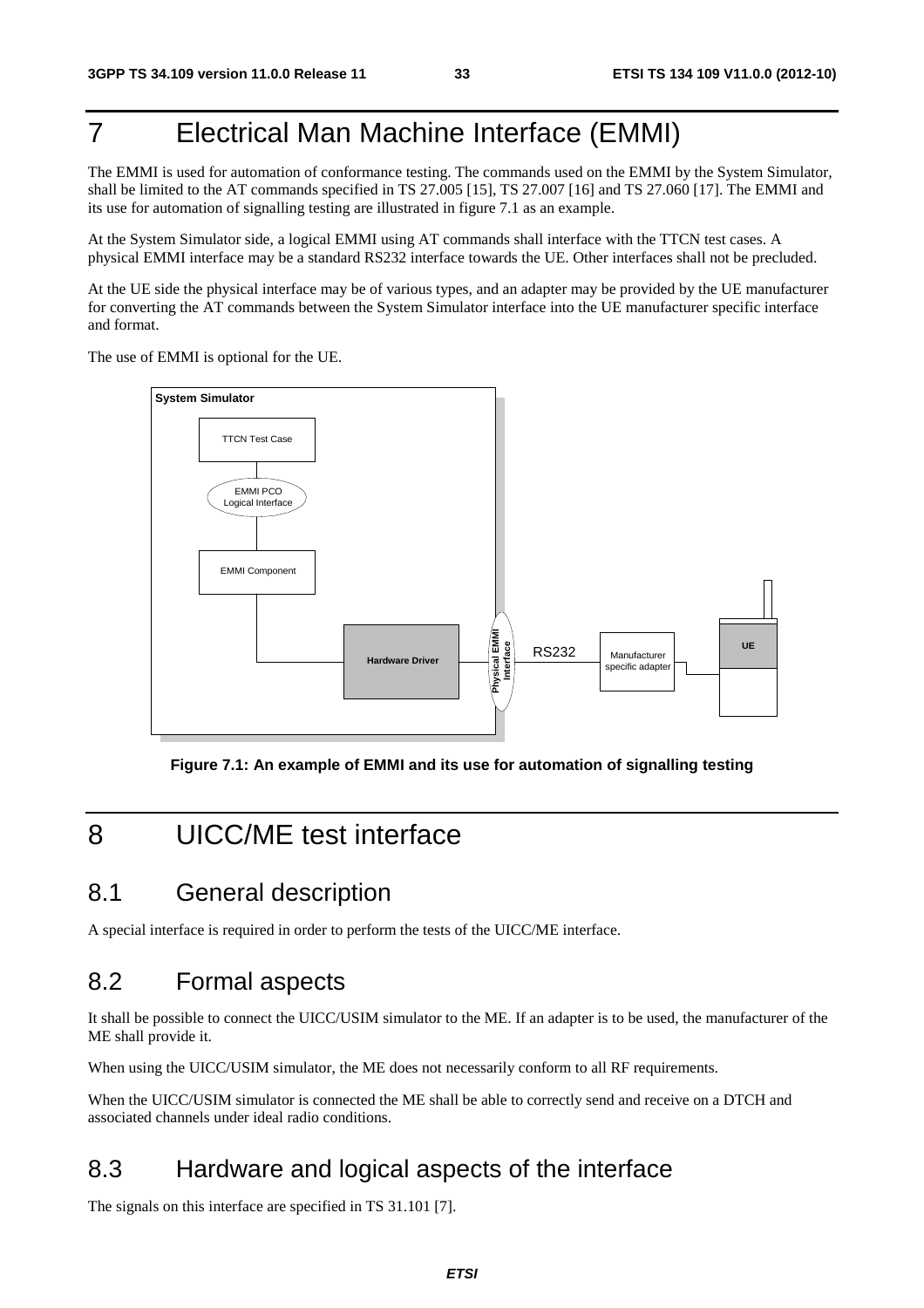# 8.4 Mechanical characteristics of the interface

The mechanical interface is specified in TS 31.101 [7].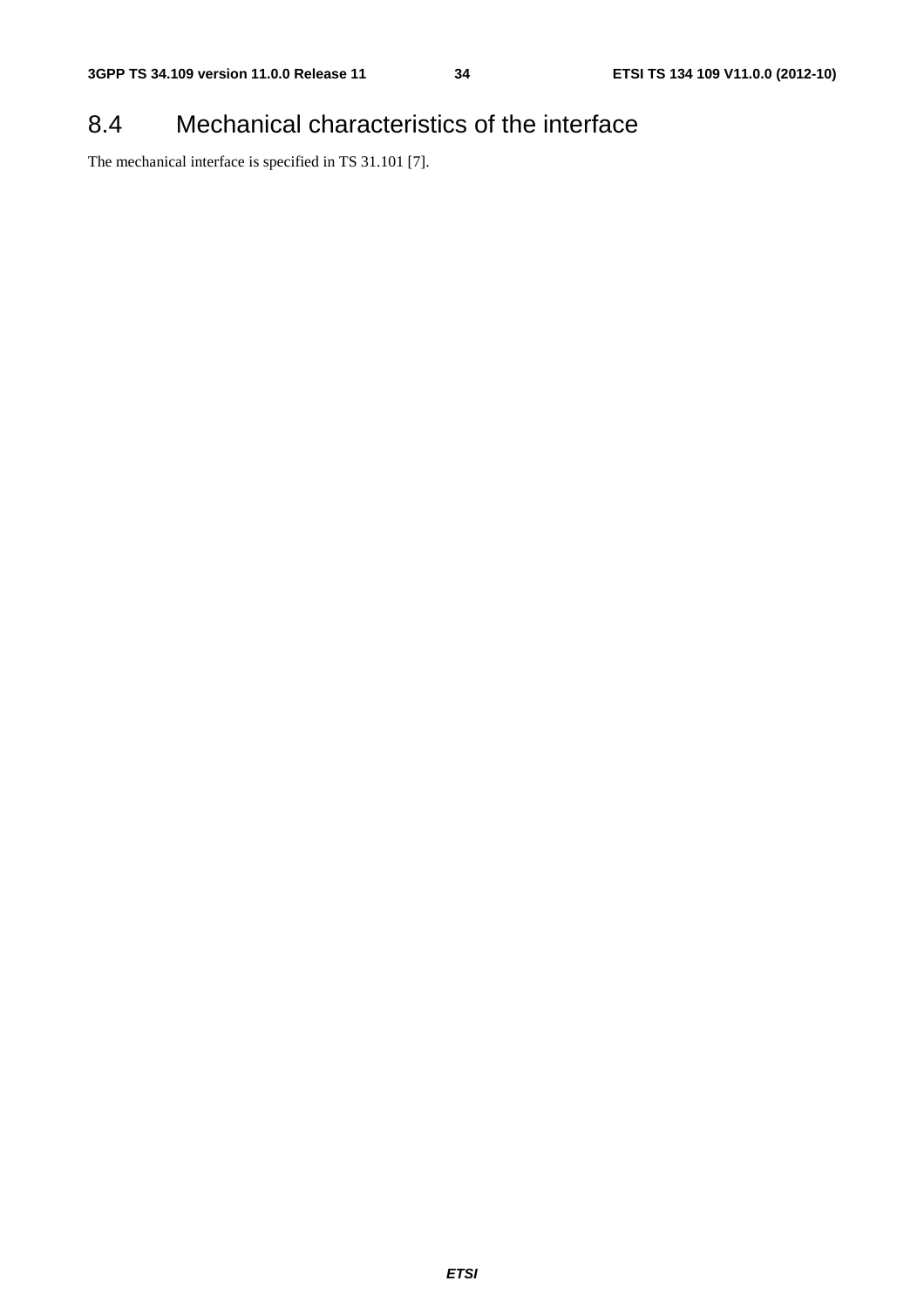# Annex A (informative): UE test loop use scenarios

# A.1 Measurement of receiver characteristics (BER) using UE test loop mode 1 and RLC TM

SS can use the UE test loop mode 1 and RLC TM for measuring BER. For UE to be able to return all data it receives form SS it is required that the DL and UL transport block size are the same. It is also required that the UL RLC SDU size parameter of the CLOSE UE TEST LOOP message is set to the same value as the DL and UL transport block size.

### A.1.1 Measurement of receiver characteristics (BER) - DL reference measurement channel (12.2 kbps)

In FDD mode, for measuring BER for the DL and UL reference measurement channel 12.2 kbps according to TS 34.121 [8], Annex C the configuration should be:

- $DL$  and UL transport block size = 244 bits (RLC TM);
- UE test loop mode 1 parameter UL RLC SDU size  $= 244$  bits.

In TDD mode, for measuring BER for the DL and UL reference measurement channel 12.2 kbps according to TS 34.122 [9], Annex C.

# A.2 Measurement of receiver performance (BLER) using UE test loop mode 1 and RLC AM

To measure BLER UE test loop mode 1 can be used by having the DL RLC protocol operating in acknowledged mode (AM). The SS can calculate BLER from the ratio of number of UE retransmission requests and the total number of blocks sent by the SS.

In AM the UE indicates missing protocol units (=transport blocks) in the STATUS PDU message. There are different triggers for sending the STATUS PDU message. For the purpose of SS BLER measurement a timer based trigger such as receiver timer based STATUS PDU transfer can be used (see TS 25.322, subclause 9.7.2). The figure below illustrates the SS BLER measurement procedure. In the example in the figure block errors are detected by the UE of a total of N blocks. The BLER calculated by the SS is 4 / N.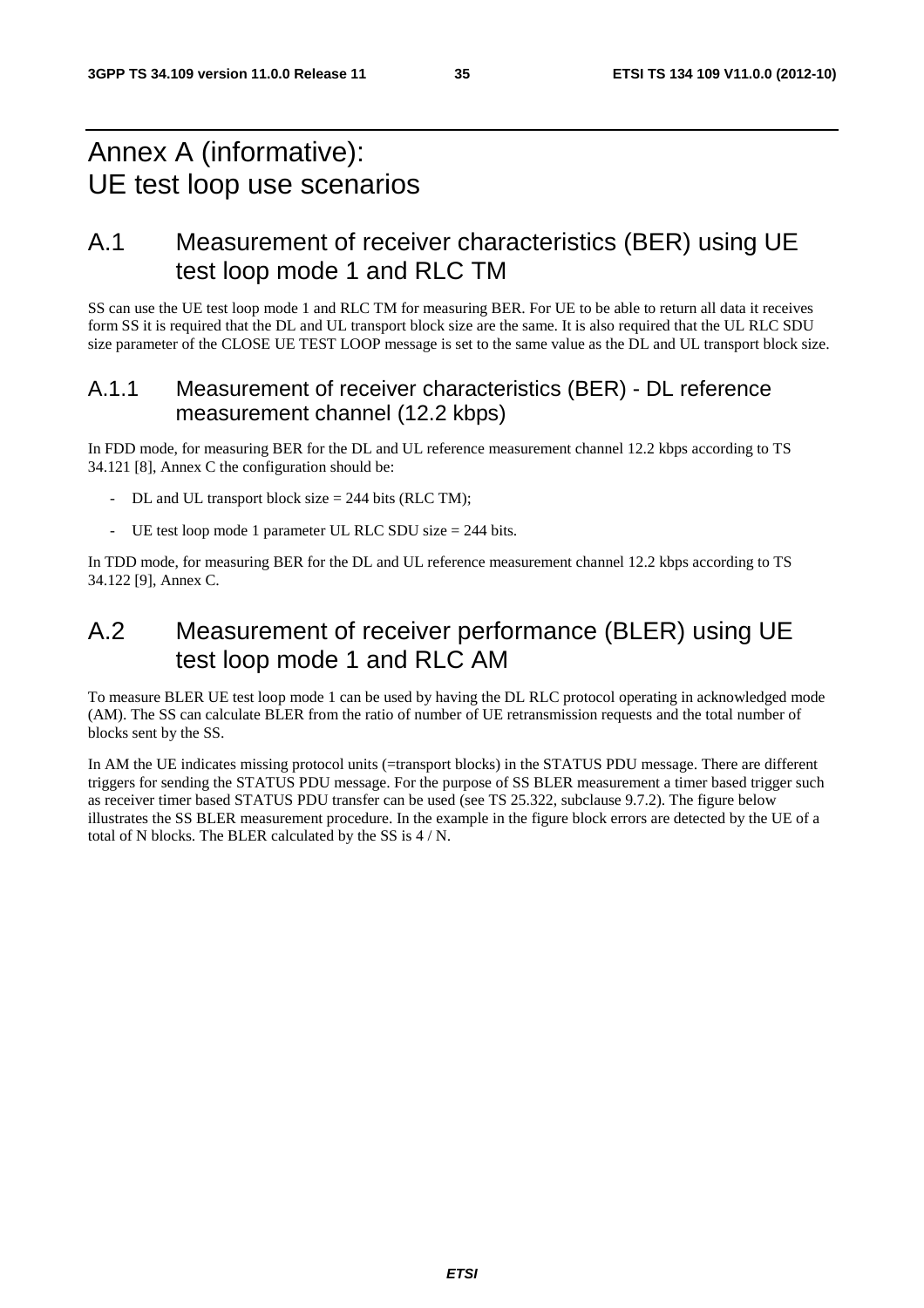

 $#Total$  = Number of sent blocks,  $\#Retransmit$  = Number of UE retransmission requests

#### **Figure A.2.1: Measuring BLER using UE test loop mode 1 and DL RLC AM**

### A.2.1 Measurement of receiver performance (BLER) - DL reference measurement channel (64,144,384 kbps)

By having downlink transport block size set to size of user data part according to the 64, 144 or 384 kbps reference measurement channels and using RLC acknowledge mode the UE test loop mode 1 can be used to measure BLER.

# A.3 Measurement of receiver performance (BLER) using UE test loop mode 2

In addition to the method described in A.2 UE test loop mode 2 can be used to measure BLER if the UL transport block size is bigger or equal to the sum of DL transport block size and number of DL CRC bits.

The SS can calculate BLER by checking returned data and CRC and count number of block errors and the total number of sent blocks.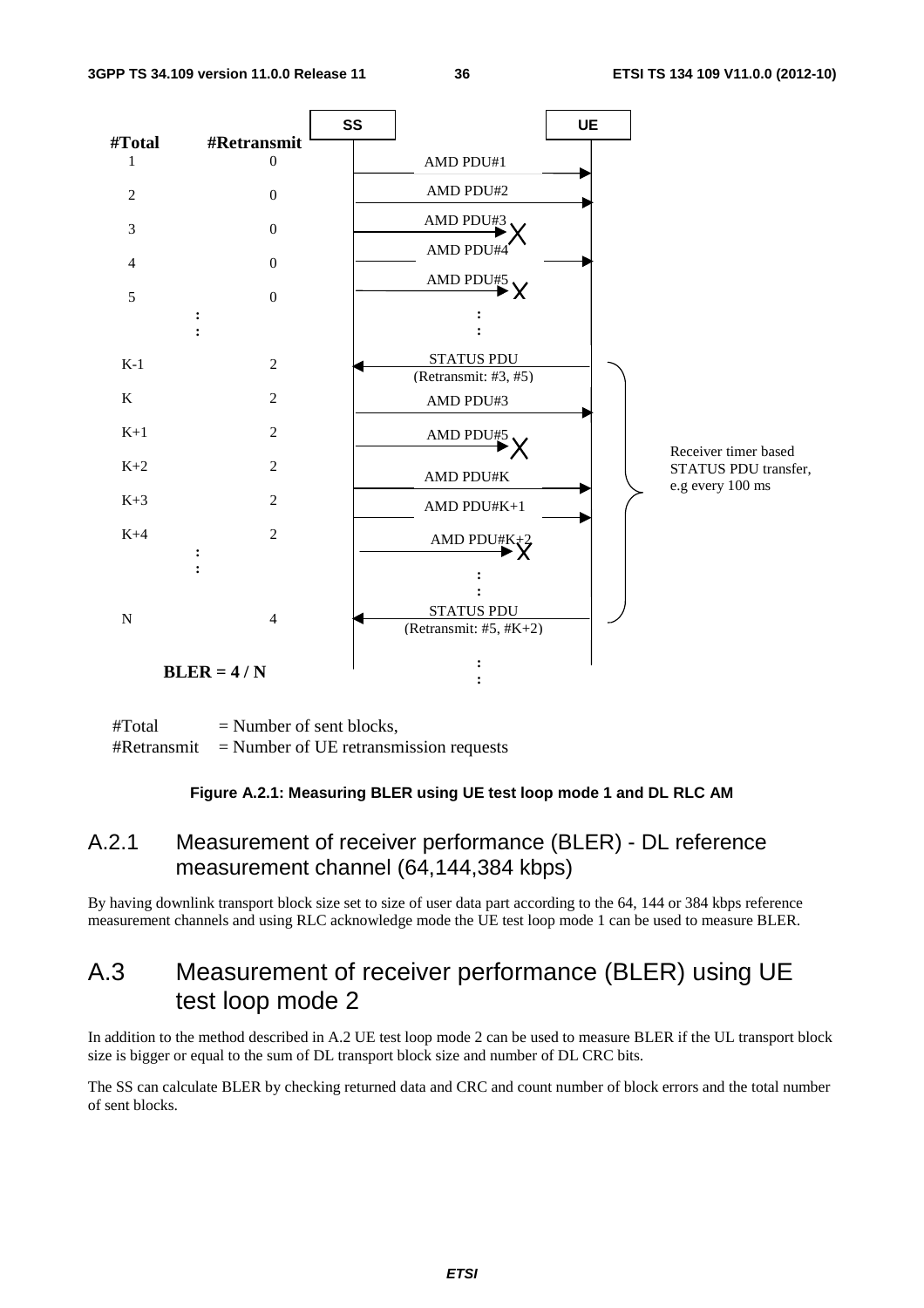### A.3.1 Measurement of receiver performance (BLER) - DL reference measurement channel (12.2 kbps)

TS 34.121 [8], subclauses C.2.1 and C.3.1 defines the DL and UL reference measurement channel 12.2 kbps for FDD mode.

TS 34.122 [9], subclauses C.2.1 and C.3.1 defines the DL and UL reference measurement channel 12.2 kbps for TDD mode.

To be able to measure BLER using UE test loop mode 2 the SS needs to configure the uplink transport block size to 260 bits to fit downlink transport block size (244 bits) and downlink CRC bits (16 bits), see figure A.3.1.



**Figure A.3.1: UE test loop mode 2 operation for the 12.2 kbps BLER measurement case** 

### A.3.2 Measurement of receiver performance (BLER) - DL reference measurement channel (64,144 and 384 kbps)

TS 34.121 [8], subclause C.2 defines the DL and UL reference measurement channel for 64, 144 and 384 kbps for FDD mode.

TS 34.122 [9], subclause C.2 defines the DL reference measurement channel for 64, 144 and 384 kbps for TDD mode.

If a UE supports downlink reference measurement channels for 64,144 or 384 kbps and also the correspondent uplink reference measurement channel then it is possible to use UE test loop mode 2 for measuring BLER for these reference measurement channels.

# A.4 Measurement of transmitter characteristics

The SS sets up the radio bearer for DL and UL reference measurement channels 12.2 kbps using the generic setup procedure.

See TS 34.108 [10], clause 7 for specification of the generic setup procedure.

See TS 34.121 [8], subclauses C.2.1 and C.3.1 for definition of the DL and UL reference measurement channel 12.2 kbps for FDD mode.

See TS 34.122 [9], subclauses C.2.1 and C.2.2 for definition of the DL and UL reference measurement channel 12.2 kbps for TDD mode.

The SS orders the UE to close its UE test loop by transmitting a CLOSE UE TEST LOOP CMD message.

When the SS receives the CLOSE UE TEST LOOP COMPLETE message from the UE the SS starts transmission of data to the UE.

*ETSI* 

Perform the transmitter test.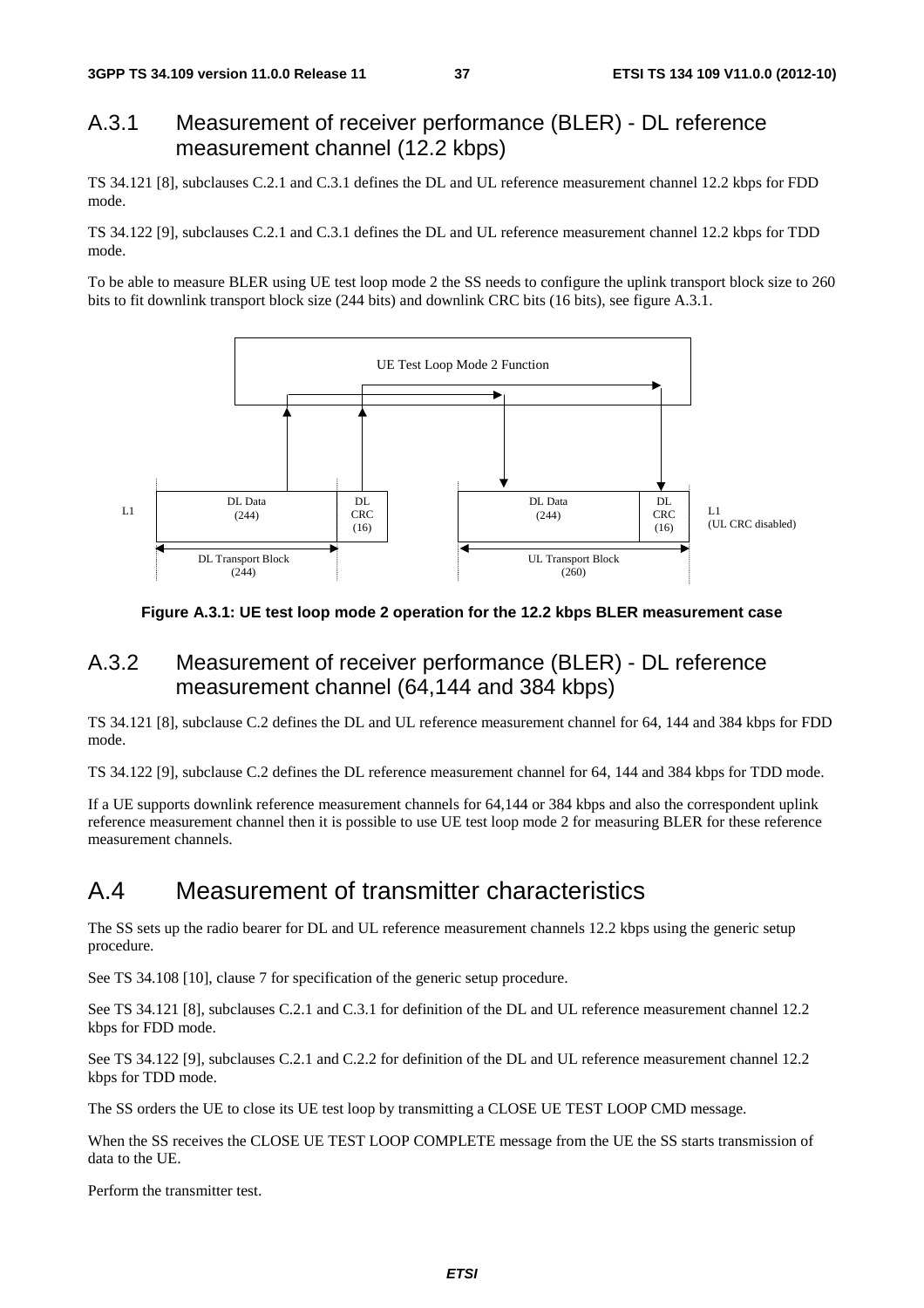The SS sends the OPEN UE TEST LOOP message to the UE to open the UE test loop.

# A.5 Measurement of transmitter DTX characteristics

The SS requests the UE to enable DTX and sets up the radio bearer for DL and UL reference measurement channels 12.2 kbps using the generic setup procedure.

See TS 34.108 [10], clause 7 for specification of the generic setup procedure.

See TS 34.121 [8], subclauses C.2.1 and C.3.1 for definition of the DL and UL reference measurement channel 12.2 kbps for FDD mode.

See TS 34.122 [9], subclauses C.2.1 and C.2.2 for definition of the DL and UL reference measurement channel 12.2 kbps for TDD mode.

The SS orders the UE to close its UE test loop using UE test mode 1 by transmitting a CLOSE UE TEST LOOP message.

The UE confirms that the UE test loop is closed by sending the CLOSE UE TEST LOOP COMPLETE message to the SS.

Perform the transmitter DTX testing.

The SS sends the OPEN UE TEST LOOP message to the UE to open the UE test loop.

# A.6 Using UE test loop mode 2 for testing of UE Blind Transport Format Detection (FDD mode)

When a UE operates in UE test loop mode 2 then the received downlink transport block and the downlink CRC data bits shall be returned in the uplink transport block, see subclause 5.3.2.7. The UE shall select the uplink transport format with the smallest transport block size, which fits both the received downlink transport block and the downlink CRC bits. Table A.6.1 gives an example of an uplink radio bearer configuration for variable rate having three transports formats TF0, TF1 and TF2. Table A.6.2 gives some examples of UE selected uplink transport format versus size of received downlink transport block and downlink CRC bits.

The SS can use UE test loop mode 2 for testing UE blind transport format detection by taken the possible downlink transport formats into consideration when configuring the uplink transport formats. I.e. for every downlink transport format there should be an uplink transport format for which the transport block size is equal to the sum of the downlink transport block size and the number of downlink CRC bits. Thus the SS can check the TFI of the UE transmitted transport format to verify that the UE has detected the correct downlink transport format. Table A.6.3 gives an example of a configuration for testing blind transport format detection using 9 possible downlink transport formats TF0 to TF8. The right hand column shows the minimum uplink transport block sizes the SS has to set-up to be able to test the UE blind transport format detection behaviour.

| UL transport<br>format | <b>Transport block size</b> |  |  |
|------------------------|-----------------------------|--|--|
| TFN                    |                             |  |  |
| TF1                    | 55 bits                     |  |  |
| TF2                    | 111 bits                    |  |  |

#### **Table A.6.1: Uplink transport formats**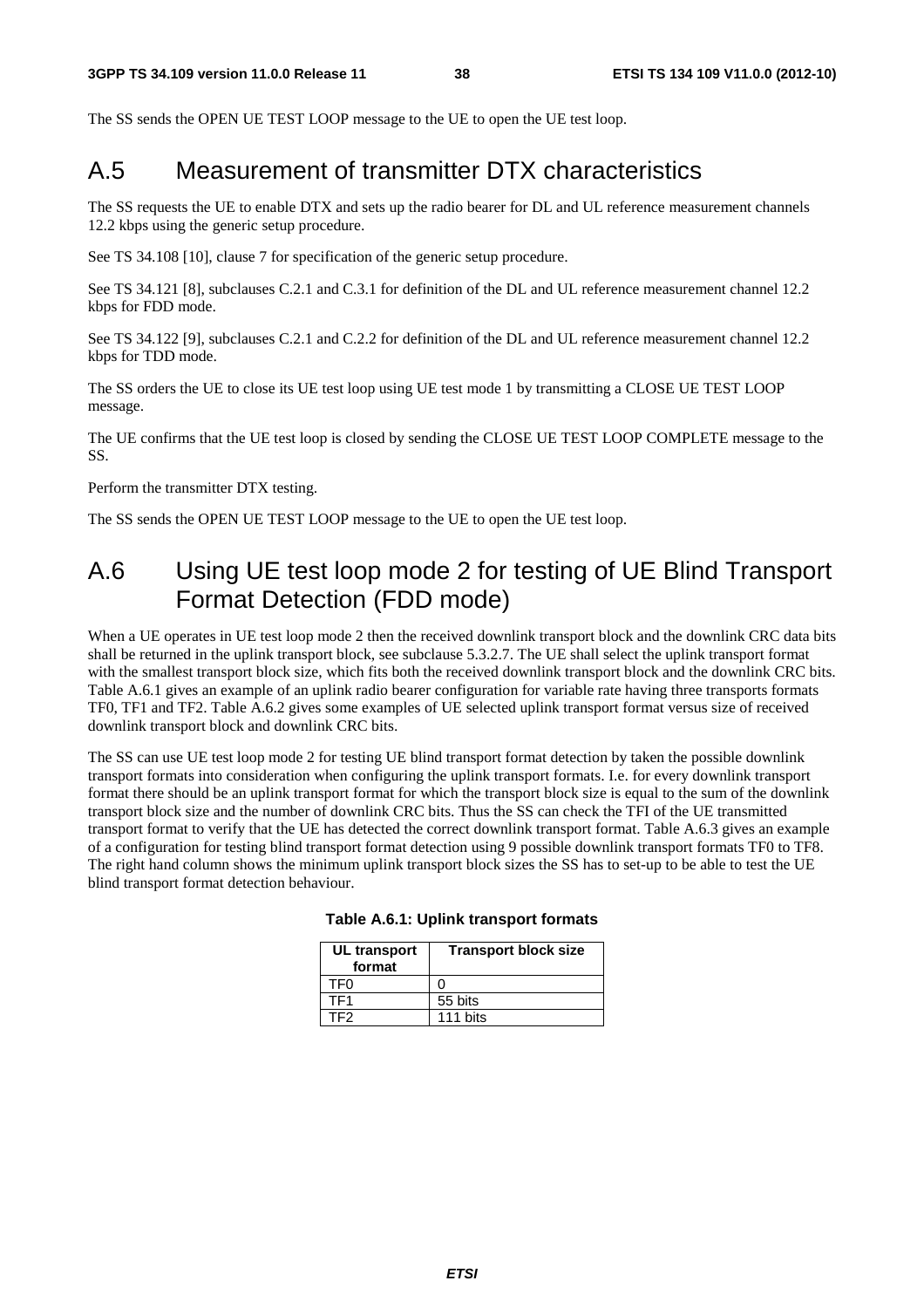| <b>DL</b> transport block | <b>Selected UL TF</b><br>Number of DL CRC |                 | <b>Comment</b>                    |
|---------------------------|-------------------------------------------|-----------------|-----------------------------------|
| size                      | <b>bits</b>                               |                 |                                   |
| 39 bits                   | 16 bits                                   | TF <sub>1</sub> | $39 + 16 = 55$ i.e. TF1 ok        |
| 40 bits                   | 16 bits                                   | TF <sub>2</sub> | TF1 not possible $(40 + 16 = 56)$ |
|                           |                                           |                 | > 55                              |
|                           |                                           |                 | TF2 OK (56 < 111)                 |
| 95 bits                   | 16 bits                                   | TF <sub>2</sub> | TF2 OK (95+16=111)                |
| 96 bits                   | 16 bits                                   | TF <sub>2</sub> | $96 + 16 = 112$ is bigger than    |
|                           |                                           |                 | TF2 block size but no bigger      |
|                           |                                           |                 | TF available i.e. TF2 is          |
|                           |                                           |                 | selected and returned DL data     |
|                           |                                           |                 | and CRC is truncated (one bit     |
|                           |                                           |                 | of the DL CRC is not returned)    |

| Table A.6.2: Selected uplink transport format versus size  |
|------------------------------------------------------------|
| of received downlink transport block and downlink CRC bits |

#### **Table A.6.3: Example of configuration for testing behaviour of UE blind transport format detection**

|                 | <b>DL TFI of DTCH</b> | UL TFI of DTCH<br>Minimum required UL transport<br>block size if DL CRC size=12 |                       |  |
|-----------------|-----------------------|---------------------------------------------------------------------------------|-----------------------|--|
| TF <sub>0</sub> | 39 bits               | TF <sub>0</sub>                                                                 | 51 bits $(39 + 12)$   |  |
| TF <sub>1</sub> | 95 bits               | TF <sub>1</sub>                                                                 | 107 bits $(95 + 12)$  |  |
| TF <sub>2</sub> | 103 bits              | TF <sub>2</sub>                                                                 | 115 bits $(103 + 12)$ |  |
| TF <sub>3</sub> | 118 bits              | TF3                                                                             | 130 bits $(118 + 12)$ |  |
| TF4             | 134 bits              | TF4                                                                             | 146 bits (134 + 12)   |  |
| TF <sub>5</sub> | 148 bits              | TF <sub>5</sub>                                                                 | 160 bits $(148 + 12)$ |  |
| TF <sub>6</sub> | 159 bits              | TF <sub>6</sub>                                                                 | 171 bits $(159 + 12)$ |  |
| TF7             | 204 bits              | TF7                                                                             | 216 bits $(204 + 12)$ |  |
| TF <sub>8</sub> | 244 bits              | TF8                                                                             | 256 bits (244 + 12)   |  |

# A.7 Using UE test loop mode 1 for protocol testing

The parameter UL RLC SDU in CLOSE UE TEST LOOP message is used to control the behaviour of the UE test function behaviour regarding the uplink RLC SDU size.

In downlink the SS can control the downlink RLC SDU size by creating test data blocks of the size required for the test purpose.

Table A.7.1 describes the UE test function behaviour when operating in UE test loop mode 1 for different settings of DL and UL RLC SDU sizes:

| <b>UL RLC SDU size</b> | UE test loop behaviour                                                           |
|------------------------|----------------------------------------------------------------------------------|
| $= 0$                  | Nothing is returned by UE in uplink                                              |
| $=$ DL RLC SDU size    | All received data is returned by UE in uplink                                    |
| < DL RLC SDU size      | Received data is truncated by UE and sent<br>in uplink                           |
| > DL RLC SDU size      | Received data is repeated until UL RLC<br>SDU block is filled and sent in uplink |

**Table A.7.1: UE test loop behaviour for different settings of DL and UL RLC SDU sizes.** 

Examples of different configurations are shown in figures A.7.1 and A.7.2.

Figure A.7.1 illustrates a configuration for testing of RLC reassemble and segmentation. SS sends DL RLC SDU block size > DL RLC PDU block size and have configured UL RLC SDU block size = DL RLC SDU size > UL RLC PDU block size.

NOTE: For this type of configuration the UE receiver buffer limitations need to be considered when designing the test.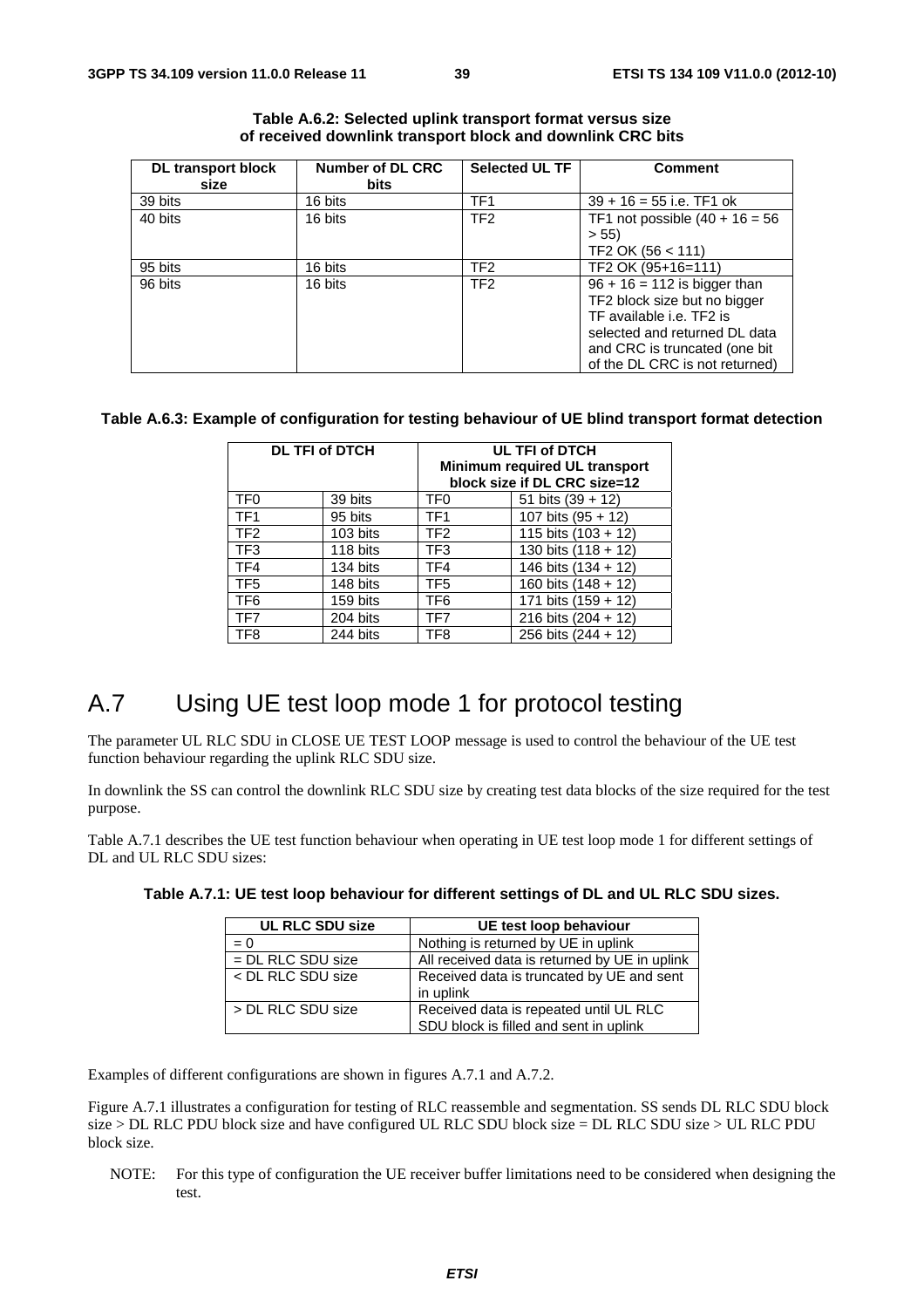Figure A.7.2 illustrates a configuration for BER measurements. SS sends DL RLC SDU block size = DL RLC PDU block size and have configured UL RLC SDU block size = UL RLC PDU block size = DL RLC PDU block size. RLC and MAC are configured for transparent mode.



**Figure A.7.1: Configuration for testing of RLC reassembly in downlink and RLC segmentation in uplink** 



**Figure A.7.2: Example of a configuration used for BER measurement**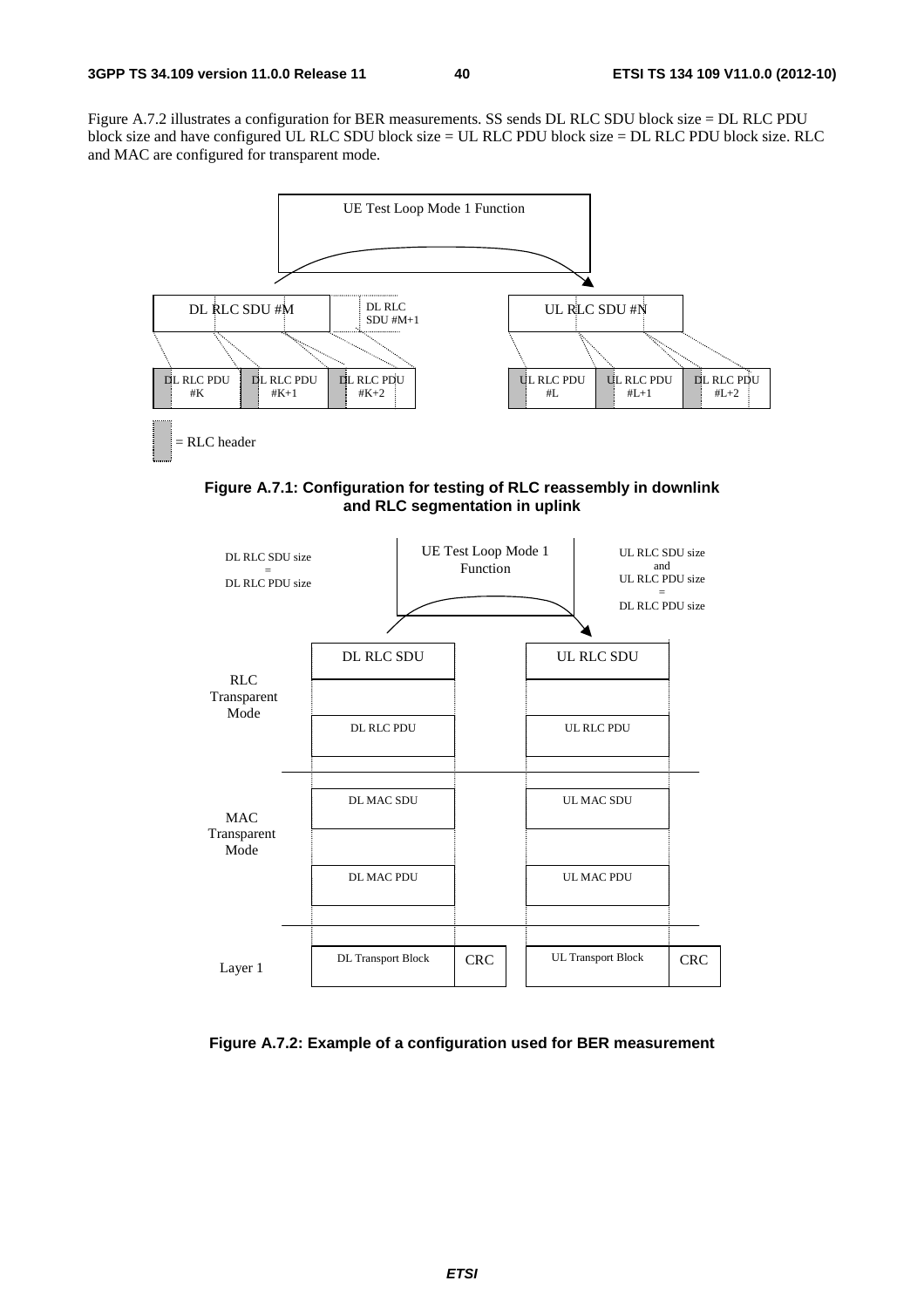# Annex B (informative): Change history

| <b>Change history</b> |                    |                  |           |              |                                                                                                                 |       |            |
|-----------------------|--------------------|------------------|-----------|--------------|-----------------------------------------------------------------------------------------------------------------|-------|------------|
| <b>Date</b>           | TSG#               | <b>TSG Doc.</b>  | <b>CR</b> | Rev          | Subject/Comment                                                                                                 | Old   | <b>New</b> |
| 06/2000               | TP-08              |                  |           |              | Approved at TSG-T #8 and placed under Change Control                                                            |       | 3.0.0      |
| 09/2000               | <b>TP-09</b>       | TP-000162 001    |           |              | Clarification of UE test loop mode 2 loop back scheme                                                           |       | 3.1.0      |
|                       | TP-09              | TP-000162 002    |           |              | Clarification of loopback delay requirement                                                                     |       | 3.1.0      |
|                       | TP-09              | TP-000162 003    |           |              | Change Request about specification TS 34.109                                                                    |       | 3.1.0      |
|                       | $\overline{TP-09}$ | TP-000162 004    |           |              | UE test loop mode 1, loopback of PDCP SDUs                                                                      | 3.0.0 | 3.1.0      |
| 11/2000               |                    |                  |           |              | Handover of responsibility from TSG-T to TSG-RAN                                                                |       |            |
| 12/2000               | <b>RP-10</b>       | RP-000579 005    |           | 1            | Setting up UE test loop for multiple radio bearer configurations                                                | 3.1.0 | 3.2.0      |
| 03/2001               | <b>RP-11</b>       | RP-010036 006    |           |              | Electrical Man Machine Interface                                                                                | 3.2.0 | 3.3.0      |
|                       | <b>RP-11</b>       |                  |           |              | Upgrade to Release 4 - no technical change                                                                      | 3.3.0 | 4.0.0      |
| 06/2001               | <b>RP-12</b>       | RP-010319 008    |           |              | Clarification to Loopback Delay requirement & BTFD in TDD mode                                                  | 4.0.0 | 4.1.0      |
|                       | <b>RP-12</b>       | RP-010319 010    |           |              | Expanding UE test loop buffering capabilities to enable testing of<br>2048 kbps radio bearers                   | 4.0.0 | 4.1.0      |
| 03/2002               | <b>RP-15</b>       | RP-020077 012    |           |              | Clarifications of UE conformance test functions                                                                 | 4.1.0 | 4.2.0      |
|                       | <b>RP-15</b>       |                  |           |              | Upgrade to Release 5 - no technical change                                                                      | 4.2.0 | 5.0.0      |
| 06/2002               | <b>RP-16</b>       | RP-020338 015    |           |              | Correction to UE test loop mode 2                                                                               | 5.0.0 | 5.1.0      |
|                       | <b>RP-16</b>       | RP-020338 018    |           |              | Clarification of test loop performance requirements                                                             | 5.0.0 | 5.1.0      |
| 12/2002               | $RP-18$            | RP-020728 022    |           |              | Reference Measurement Channels references                                                                       | 5.1.0 | 5.2.0      |
| 03/2003               | <b>RP-19</b>       | RP-030162 025    |           |              | Removal of uplink dummy DCCH transmission function in UE                                                        | 5.2.0 | 5.3.0      |
| 09/2004               | <b>RP-25</b>       | RP-040329 029    |           |              | UE test loop mode with PDCP configuration                                                                       | 5.3.0 | 5.4.0      |
|                       | <b>RP-25</b>       | RP-040329 033    |           | $\mathbf{1}$ | Addition of RESET UE POSITIONING STORED INFORMATION<br>message                                                  | 5.3.0 | 5.4.0      |
|                       | <b>RP-25</b>       | RP-040337        | 034       |              | Increase of maximum number of loopback entities                                                                 | 5.3.0 | 5.4.0      |
| 12/2004               | <b>RP-26</b>       |                  |           |              | Upgrade to the Release 6. No technical change<br>5.4.0                                                          |       | 6.0.0      |
| 06/2005               | <b>RP-28</b>       | RP-050301        | 0036      |              | Clarification of loopback behaviour for uni-directional radio bearers<br>6.0.0                                  |       | 6.1.0      |
| 09/2006               | <b>RP-33</b>       | RP-060571        | 0037      |              | Introduction of UE test loop mode 3 (SDU counters) to support<br>6.1.0<br>MTCH performance testing              |       | 6.2.0      |
|                       | RP-33              |                  |           |              | Upgrade to the Release 7. No technical change                                                                   | 6.2.0 | 7.0.0      |
| 12/2006               | <b>RP-34</b>       | RP-060716 0040   |           |              | Enhancements of UE test loop mode 1 for E-DCH RF performance<br>testina                                         | 7.0.0 | 7.1.0      |
| 03/2007               | <b>RP-35</b>       | RP-070153 0042 2 |           |              | Correction of max RLC SDU size                                                                                  | 7.1.0 | 7.2.0      |
| 09/2008               | <b>RP-41</b>       | RP-080680 0043   |           |              | Enhancement of UE test loop mode 3 for testing reception of<br>MBMS services operating in MBSFN mode            | 7.2.0 | 7.3.0      |
| 12/2008               | <b>RP-42</b>       |                  |           |              | Upgrade to Release 8 - no technical change                                                                      | 7.3.0 | 8.0.0      |
| 12/2009               | $RP-46$            |                  |           |              | Upgrade to Release 9 - no technical change                                                                      | 9.0.0 | 9.0.0      |
| 09/2010               | <b>RP-49</b>       | RP-100861 0044   |           |              | Addition of RESET command for GNSS (contact: Qualcomm)                                                          | 9.0.0 | 9.1.0      |
| 03/2011               | <b>RP-51</b>       | RP-110263 0048   |           |              | Introduction of UE test loop mode 4 for testing of network initiated<br>9.2.0<br>9.1.0<br>secondary PDP context |       |            |
| 03/2011               | <b>RP-51</b>       |                  |           |              | Upgrade to Release 10 - without technical change                                                                | 9.2.0 | 10.0.0     |
| 12/2011               | <b>RP-54</b>       | RP-111715 0050   |           |              | Corrections to UE test loop mode 4<br>10.0.0 10.1.0                                                             |       |            |
| 09/2012               | <b>RP-57</b>       |                  |           |              | Upgrade to Release 11 - without technical change<br>10.1.0 11.0.0                                               |       |            |